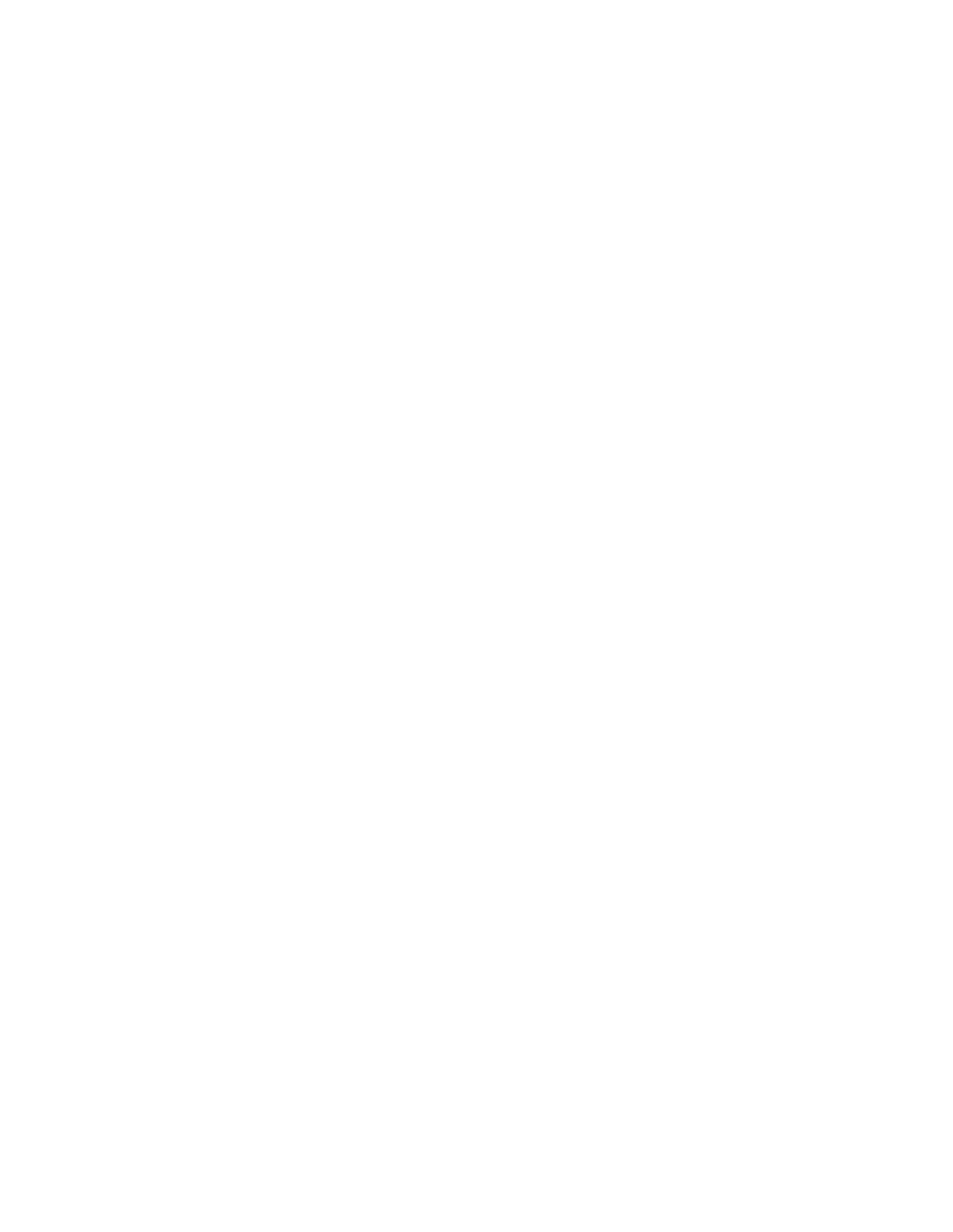#### INTERNATIONAL MONETARY FUND

#### PORTUGAL

#### **Financial System Stability Assessment**

Prepared by the Monetary and Capital Markets and European Departments

Approved by Jaime Caruana and Michael Deppler

September 22, 2006

- This Financial System Stability Assessment (FSSA) is based on work undertaken during the Financial Sector Assessment Program (FSAP) for Portugal, which included visits to Lisbon in December 2005 and May 2006. The findings were further discussed with the Portuguese authorities during the Article IV consultation mission in July 2006. The team comprised Mark Swinburne (mission chief), Alessandro Giustiniani (deputy mission chief), Ana Carvajal, Alvir Hoffmann, Peter Lõhmus, Philip Schellekens and Jan Woltjer (all IMF/MCM); Yuan Xiao (IMF/EUR); Marcel Maes (BCP expert, formerly MCM and Belgian Banking Commission) and Henning Goebel (ICP expert, Bafin). The main findings are as follows:
- Portugal's financial system is sound, well managed and competitive. Short-term vulnerabilities appear well contained, as confirmed by the stress test exercise, although banks are more than usually sensitive to equity market risk through their employee pension funds. Over the medium term, rising household and corporate sector debt and significant concentration of banks' exposure across sectors (especially real estate) and borrowers may become important potential risk factors, especially if economic conditions remain sluggish, and will need to be monitored closely. Banks appear to be managing adequately the risks involved in their substantial foreign borrowings. Potential domestic channels for contagion risk amongst banks and crosssectoral spillovers appear quite low.
- In the last few years, the performance and soundness of the insurance sector has strengthened. While relatively sensitive to various types of market and underwriting risks, the insurance sector seems able to withstand a number of severe shocks even though the impact on individual insurers varies widely.
- Supervision of financial institutions as well as of payments and settlement systems is professional and active, comparing very well with international standards. In the insurance and securities sectors, additional enhancements to supervisors' autonomy would be desirable, but other recommendations are mainly of a technical nature. The infrastructure for the settlement of payments and securities transactions is highly developed, efficient, technologically well advanced and robust from a risk management perspective.

*FSAPs are designed to assess the stability of the financial system as a whole and not that of individual institutions. They have been developed to help countries identify and remedy weaknesses in their financial sector structure, thereby enhancing their resilience to macroeconomic shocks and cross-border contagion. FSAPs do not cover risks that are specific to individual institutions such as asset quality, operational or legal risks, or fraud.*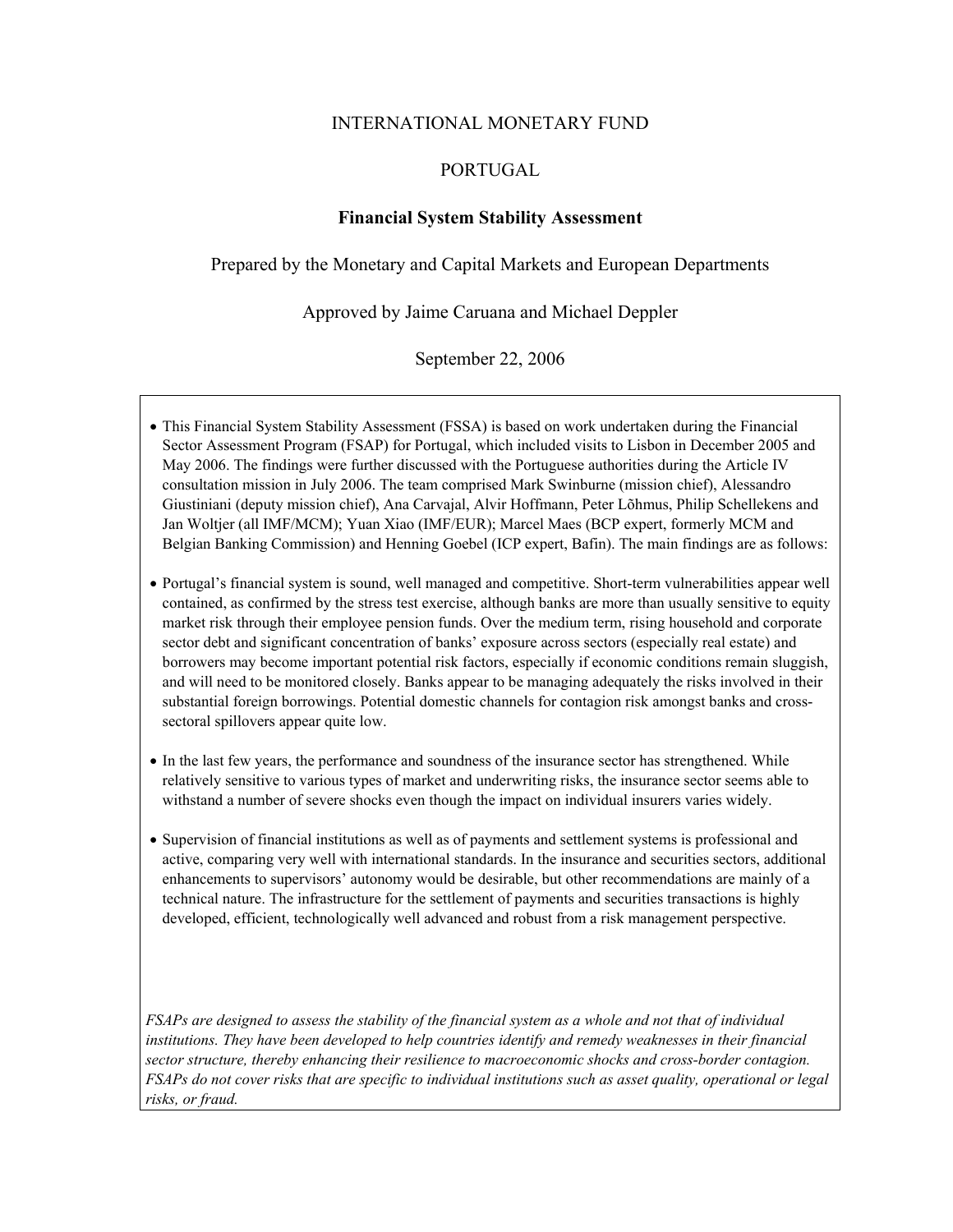| Contents                                                                                                                                                                                                                                                                                                                                                            | Page |
|---------------------------------------------------------------------------------------------------------------------------------------------------------------------------------------------------------------------------------------------------------------------------------------------------------------------------------------------------------------------|------|
|                                                                                                                                                                                                                                                                                                                                                                     |      |
|                                                                                                                                                                                                                                                                                                                                                                     |      |
|                                                                                                                                                                                                                                                                                                                                                                     |      |
|                                                                                                                                                                                                                                                                                                                                                                     |      |
|                                                                                                                                                                                                                                                                                                                                                                     |      |
|                                                                                                                                                                                                                                                                                                                                                                     |      |
|                                                                                                                                                                                                                                                                                                                                                                     |      |
| <b>Tables</b><br>1. Market Concentration Indicators in Selected euro-Area Countries (1997-2004)<br>4. Recommended Action Plan to Improve Compliance with the Basel Core Principles33<br>5. Recommended Action Plan to Improve Observance of IAIS Insurance Core Principles37<br>6. Recommended Plan of Action to Improve Implementation of the IOSCO Objectives and |      |
| Figures                                                                                                                                                                                                                                                                                                                                                             |      |
|                                                                                                                                                                                                                                                                                                                                                                     |      |
| 10. Share of Banking Sector Assets in Majority State-Controlled Banks in Selected                                                                                                                                                                                                                                                                                   |      |
| <b>Boxes</b>                                                                                                                                                                                                                                                                                                                                                        |      |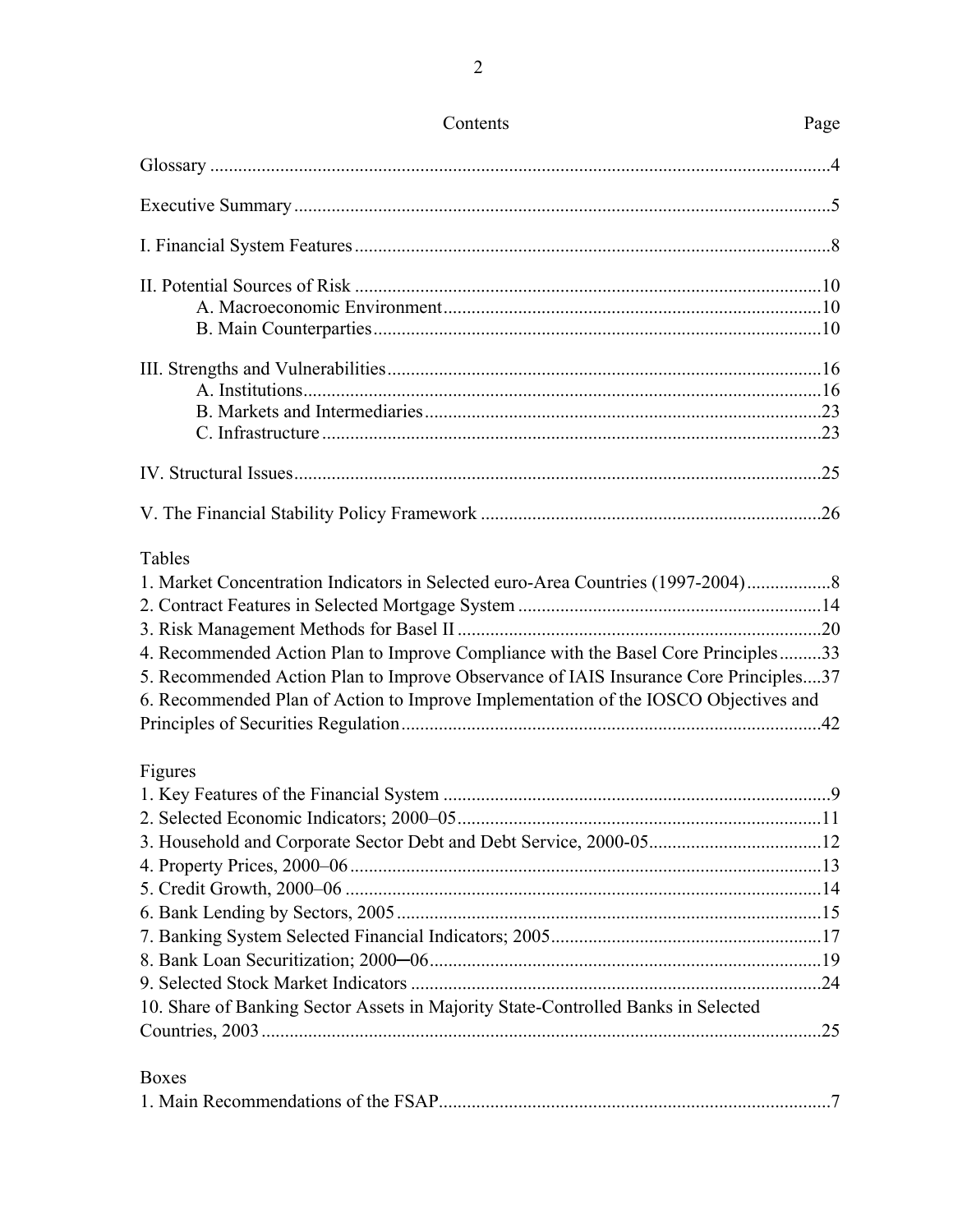|                                                                           | .22 |
|---------------------------------------------------------------------------|-----|
| Annex                                                                     |     |
| Observance of Financial Sector Standards and Codes: Summary Assessments29 |     |
| Appendix                                                                  |     |
|                                                                           |     |
| Appendix Tables                                                           |     |
|                                                                           |     |
|                                                                           |     |
|                                                                           |     |
|                                                                           |     |
| 11. Insurance Sector: Overview of Shocks Under the Bottom-Up Approach 48  |     |
|                                                                           |     |
|                                                                           |     |
|                                                                           |     |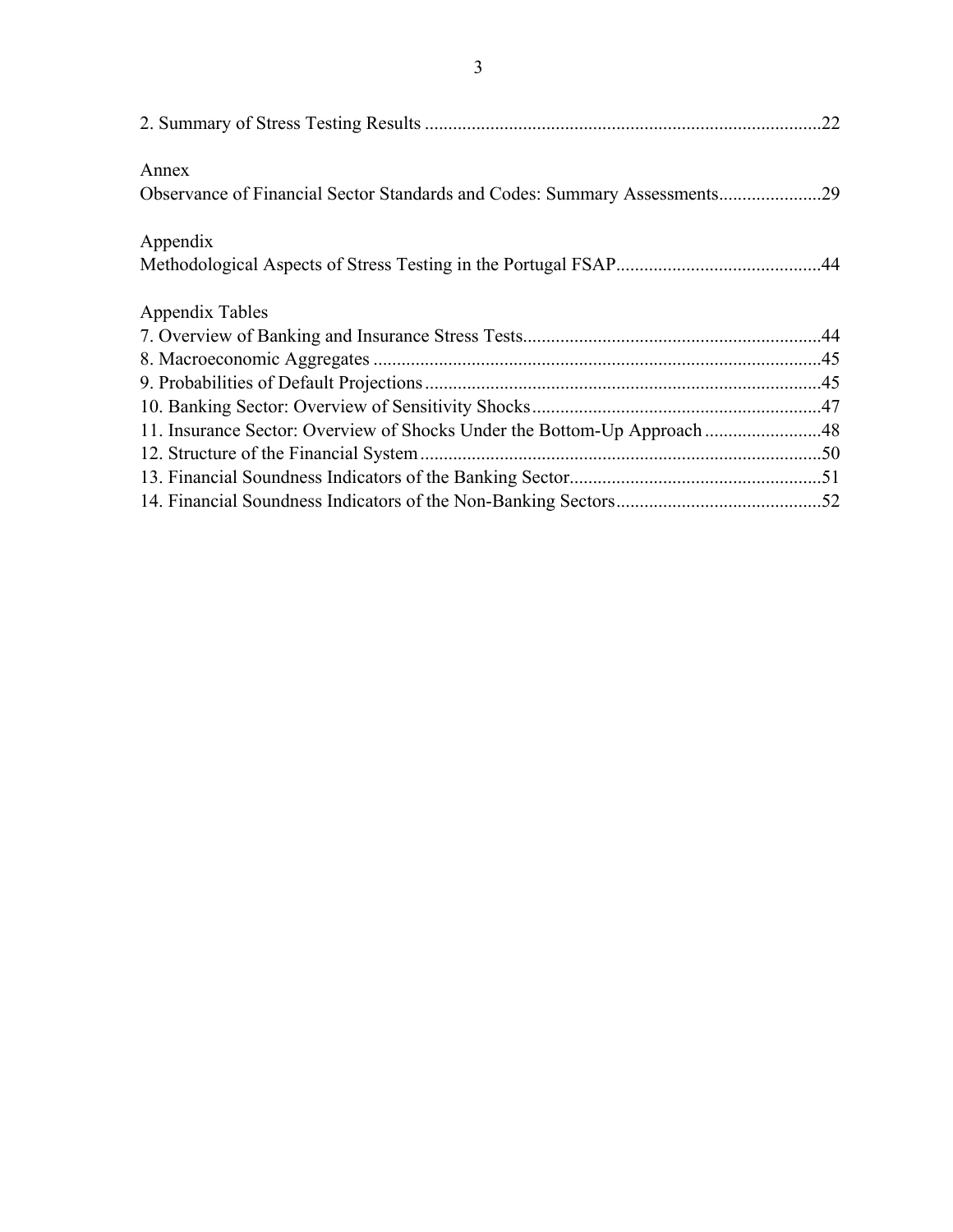## **GLOSSARY**

| <b>AML/CFT</b> | Anti-Money Laundering/Combating Financing of Terrorism                               |
|----------------|--------------------------------------------------------------------------------------|
| <b>BdP</b>     | Banco de Portugal                                                                    |
| <b>BCP</b>     | <b>Basel Core Principle</b>                                                          |
| <b>BSCH</b>    | Banco Santander Central Hispano, S.A.                                                |
| <b>CAR</b>     | Capital adequacy ratio                                                               |
| <b>CDD</b>     | Customer due diligence                                                               |
| <b>CEIOPS</b>  | Committee of European Insurance and Occupational Pensions                            |
| <b>CGD</b>     | Caixa Geral de Depósitos                                                             |
| <b>CIS</b>     | <b>Collective Investment Scheme</b>                                                  |
| <b>CMVM</b>    | Comissão do Mercado de Valores Mobiliários (Stock Exchange Commission)               |
| <b>CNSF</b>    | Conselho Nacional de Supervisores Financeiros (National Council of Financial         |
|                | Supervisors)                                                                         |
| <b>ECB</b>     | European Central Bank                                                                |
| <b>EMU</b>     | European Monetary Union                                                              |
| <b>ESCB</b>    | European System of Central Banks                                                     |
| EU             | European Union                                                                       |
| <b>FATF</b>    | Financial Action Task Force on Money Laundering                                      |
| <b>FGCA</b>    | Fundo de Garantia de Crédito Agricola Mútuo                                          |
| FGD            | Fundo de Garantia de Depósitos                                                       |
| <b>FIU</b>     | Financial Intelligence Unit                                                          |
| <b>FSSA</b>    | <b>Financial Sector Stability Assessment</b>                                         |
| <b>FSAP</b>    | <b>Financial Sector Assessment Program</b>                                           |
| <b>IAIS</b>    | International Association of Insurance Supervisors                                   |
| <b>ICP</b>     | <b>IAIS</b> Insurance Core Principles                                                |
| <b>IFRS</b>    | <b>International Financial Reporting Standards</b>                                   |
| <b>IOSCO</b>   | International Organization of Securities Commissions                                 |
| <b>ISP</b>     | Instituto de Seguros de Portugal (Insurance supervisory and regulatory<br>authority) |
| <b>LFCIFC</b>  | Legal Framework of Credit Institutions and Financial Companies                       |
| <b>LTV</b>     | Loan-to-value ratio                                                                  |
| <b>MAR</b>     | Modelo de Avaliação de Riscos                                                        |
| MoU            | Memorandum of understanding                                                          |
| <b>NPLs</b>    | Nonperforming loans                                                                  |
| OL             | Organic Law of the BdP                                                               |
| QIS            | Quantitative impact study                                                            |
| <b>ROSC</b>    | Report on the Observance of Standards and Codes                                      |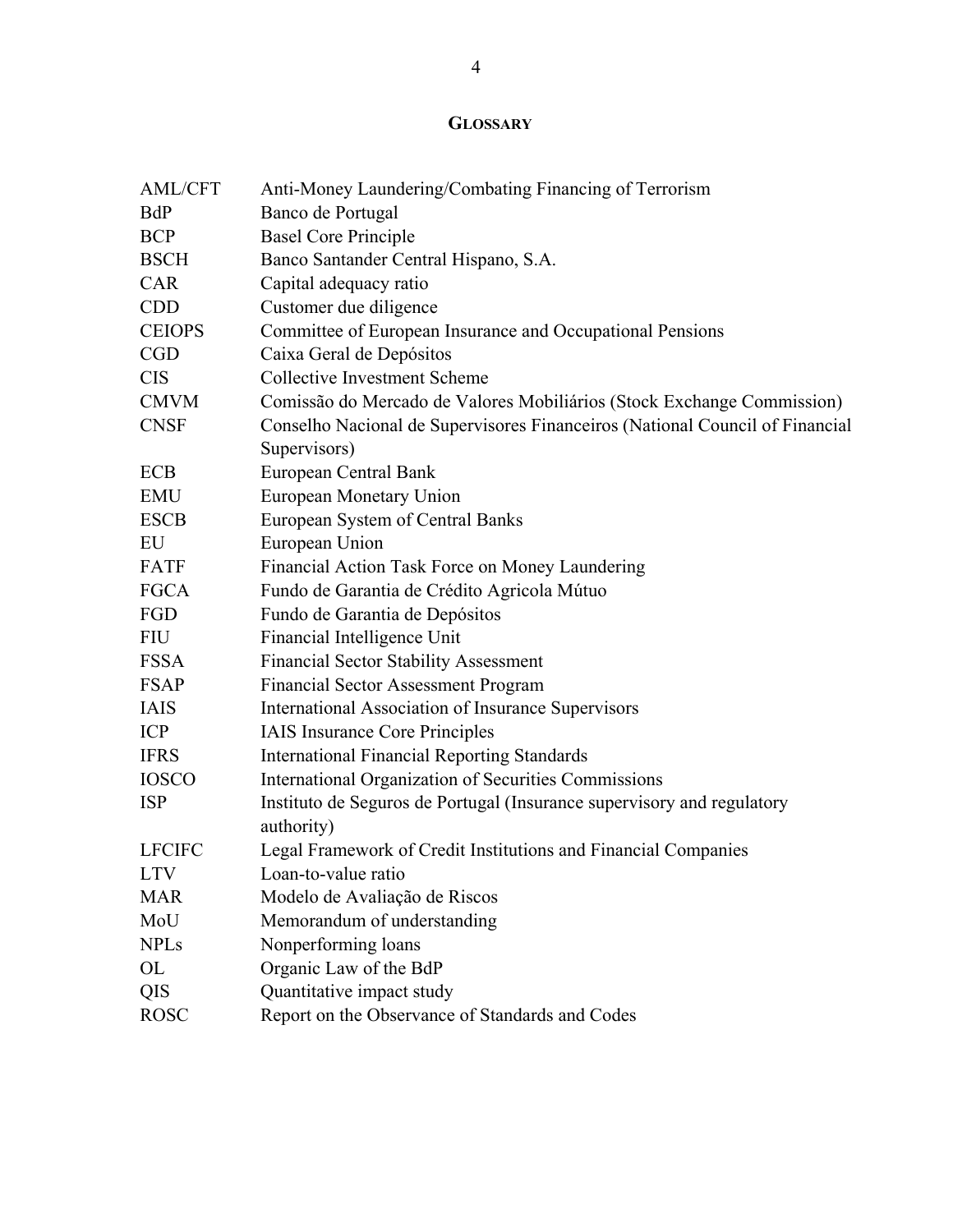#### **EXECUTIVE SUMMARY**

**Overall, Portugal's financial system is sound, well managed and competitive, with shorter-term risks and vulnerabilities quite well contained for now, and with the system buttressed by a strong financial policy framework.** Despite being relatively small and concentrated, Portugal's banking system generally compares well with other European Union (EU) countries in terms of efficiency, profitability, and asset quality, with solvency also close to European levels. Across all the financial sub-sectors, and with particular reference to the larger institutions, supervision of Portuguese financial institutions is active, professional and well organized.

**Nevertheless, the risks and challenges for the financial system may increase over time, especially if the economic environment remains difficult.** As the authorities clearly recognize, continued close vigilance will be required, not least given already high household and corporate debt levels, and there could be new tests for policymakers and the policy framework. In recent years, the authorities have invested considerably in the development of a high quality macro prudential surveillance framework

## **The main findings of the FSAP are as follows. Box 1 summarizes the main FSAP recommendations.**

- Portuguese banks' profitability, asset quality, and solvency have held up well in recent years, despite a difficult operating environment. Banks' risk management processes appear adequate and are being further upgraded in the transition to Basel II. The banking system is more than usually exposed to equity price risk through employee pension funds, but beyond that, other market risks seem to be of a lesser significance. Stress testing confirmed that, overall, Portuguese banks would be able to absorb fairly comfortably an array of severe but plausible shocks to the macroeconomic environment.
- Nevertheless, household debt levels are well above EU average and mostly carry floating interest rates thereby transferring interest rate risk to borrowers. Given the uneven distribution of debt burden and assets, potential vulnerabilities are more concentrated amongst younger and newer borrowers. If household borrowing continues growing robustly, the system may become more vulnerable to substantial shocks to interest rates and household income/employment in future, especially if they were to occur simultaneously. If such shocks materialize, the direct impact on banks of potential mortgage defaults could be compounded by the effects of reduced household consumption on corporate sector profitability and capacity to repay. One factor that does not appear to be present in Portugal, however, is an overinflated housing market.
- Corporate debt levels are also high, although bank credit to corporates has been growing moderately in recent years; and external debt levels, including bank borrowing, are substantial. Banks' credit exposures remain concentrated across sectors (especially real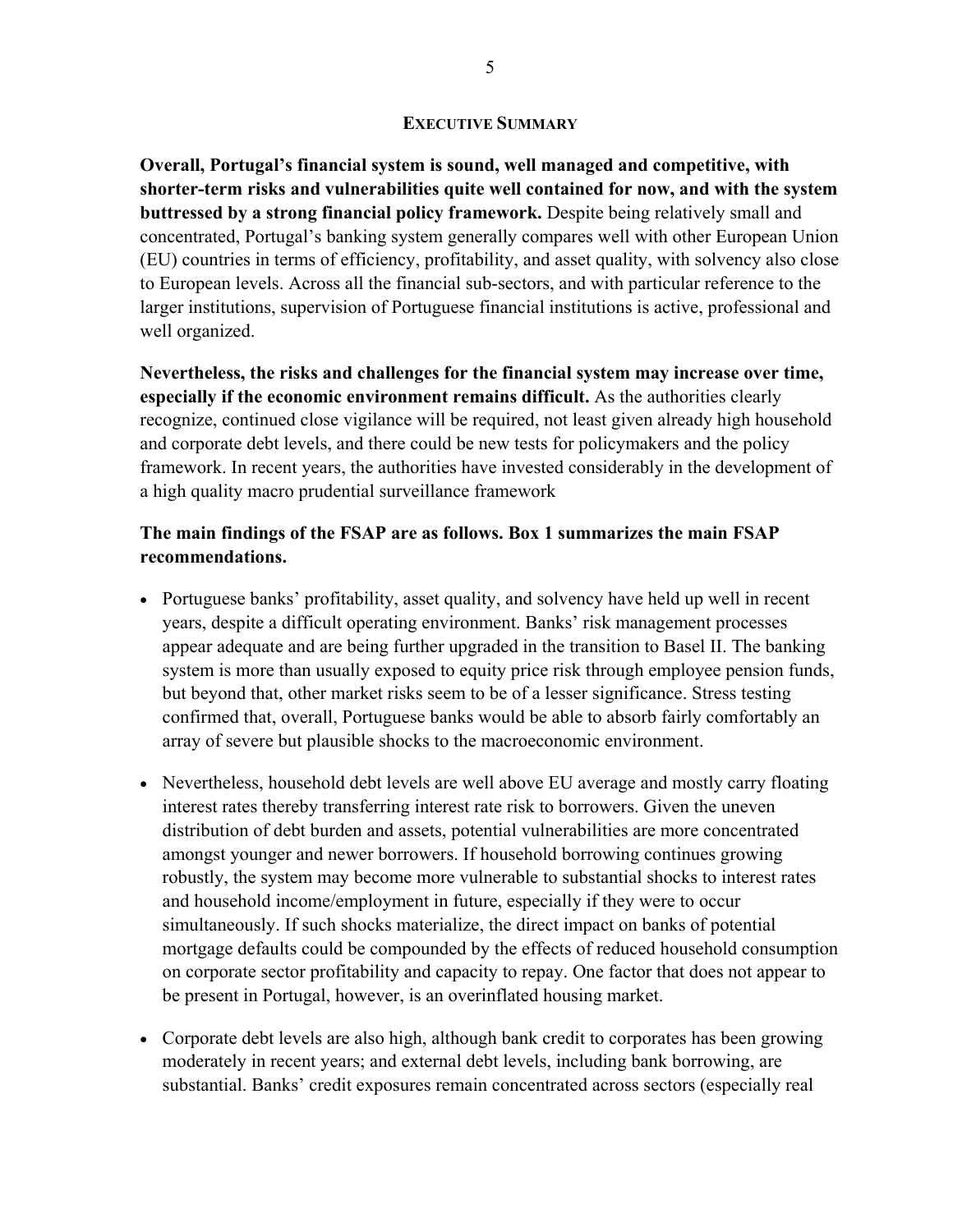estate) and in a number of large enterprises. Although these concentrations appear to be adequately managed and within prudential limits, where applicable, they may nevertheless become an element of vulnerability under more adverse conditions.

- The insurance sector has performed well in recent years, partly reflecting a rapid deepening of the market in Portugal. While sensitive to various types of market and underwriting risks, both the life and non-life sectors, overall, are estimated to be able to withstand a number of severe shocks, even though the impact on individual insurers varies widely.
- Potential domestic channels for contagion risk and cross-sectoral spillovers amongst banks appear quite low. The importance of insurance business within bank groups is not large; most interbank borrowing and other shorter-term market transactions are conducted with international counterparties; and the domestic payments and settlement systems are well designed to minimize potential spillovers. Cross-border exposures (other than the funding aspect) are also moderate, with an important element of system-level diversification given different banks' strategies and regions of interest.
- The authorities will need to continue to carefully monitor the key risk areas and potential concentrations, and to this end, the FSAP made some recommendations for priority work under the Banco de Portugal (BdP)'s ongoing macroprudential surveillance function, including the need to improve (as planned) data on property prices. Likewise, the authorities will also need to continue to ensure bank capital remains consistent with the risk outlook in future, and if necessary—for example, if mortgage debt levels keep growing strongly—impose higher capital requirements (under Pillar 2 of Basel II).
- Supervision of financial institutions as well as of payments and settlement systems is professional and active, comparing very well with international standards (as noted in the attached ROSC Annex). *Inter alia*, following some regulatory changes in 2002-03, loan classification and provisioning arrangements for banks were assessed as fully in line with the standard. Safety net arrangements also appear sound, though untested in the face of major problems. Remaining areas for improvement include more formally safeguarding the financial autonomy of the insurance and securities supervisors, while the former agency should shed, over time, some non-supervisory functions. Other desirable enhancements for the supervisory and safety net frameworks are mainly more technical in nature. Underlying these arrangements, the judicial framework for debt recovery needs to be strengthened to speed up court processes in particular. A newly announced review of the legal system is expected to cover this.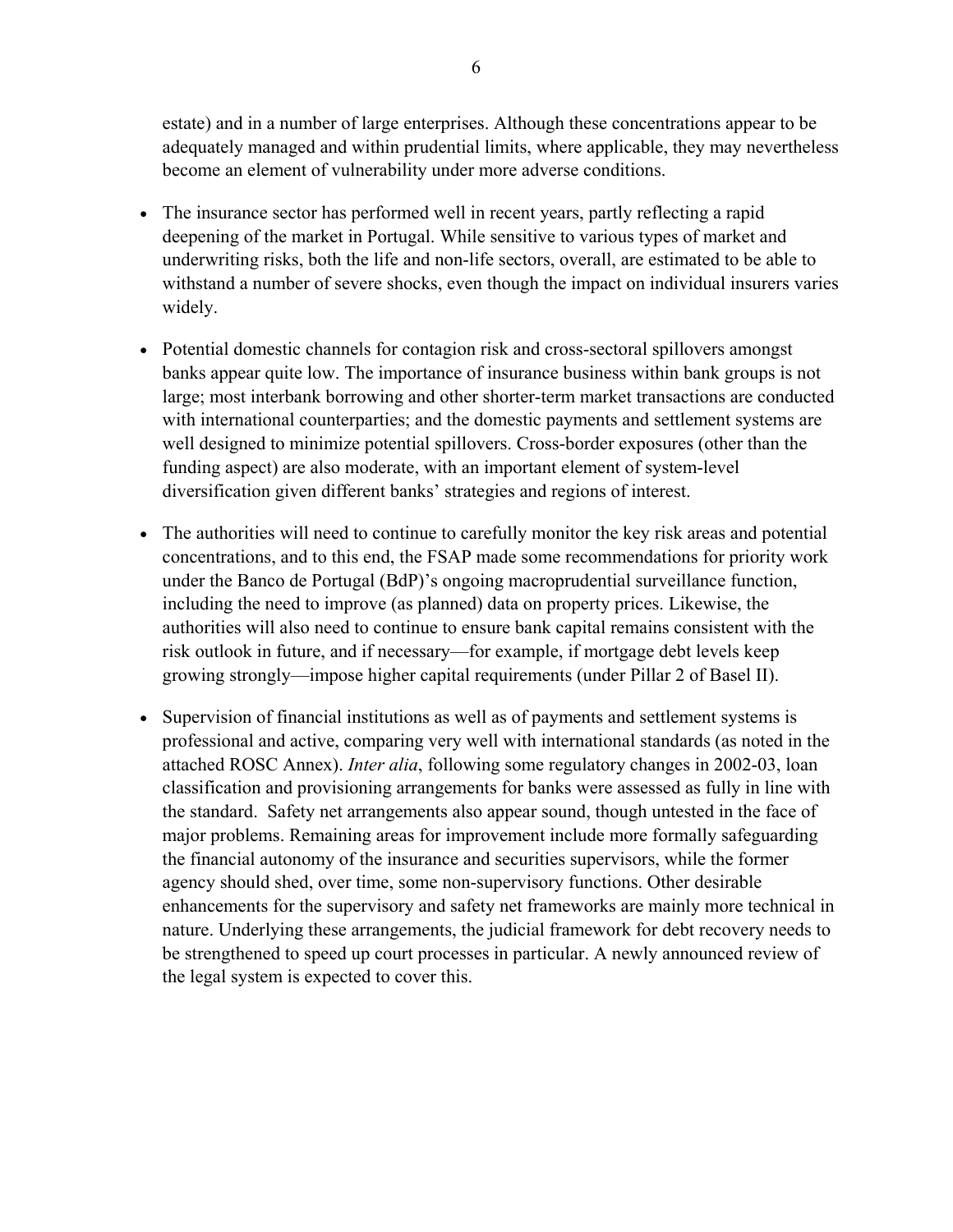### Box 1. Main Recommendations of the FSAP  $1/$

#### *Short-term stability issues*

- Continue to carefully monitor key risk areas: household debt, especially toward more vulnerable sub-groups of household borrowers; corporate debt developments; banks' lending concentrations; and banks' external borrowing and the associated pricing and liquidity risks.
- Continue to ensure bank capital levels are consistent with the evolving risk outlook and if necessary impose additional capital requirements using the discretion available under Basel II.
- Improve statistics on housing market, in particular, as regards property prices.
- Continue to foster banks' systems to accurately measure, monitor, and adequately control risks, and further strengthen the BdP's supervisory capacity in this area.
- Perform further stress testing on the financial system at appropriate intervals, taking into account banks' linkages with the insurance sector and their employee pension funds.

#### *Structural and longer-term issues*

- Improve the judicial framework for debt recovery by speeding up court processes in particular.
- Enhance the financial independence of the securities and insurance supervisors, Comissão do Mercado de Valores Mobiliários (CMVM) and the Instituto de Seguros de Portugal (ISP).
- Transfer the management of the guarantee fund for Motor Third Party and workers compensation from the ISP to other organizations.

#### *Refinements to supervisory and safety net arrangements*

A number of more technical recommendations for further enhancement of supervisory and safety net arrangements are contained in the report, including:

- fully implement the new system for risk profile assessment of credit institutions and other financial intermediaries, as planned; and
- in insurance supervision, set appropriate fit and proper criteria for members of governing bodies of insurance undertakings and intermediaries, strengthen corporate governance requirements, and establish rules or guidelines on market conduct regarding the problem of fraud.

<sup>1/</sup> Priorities according to macro-economic relevance.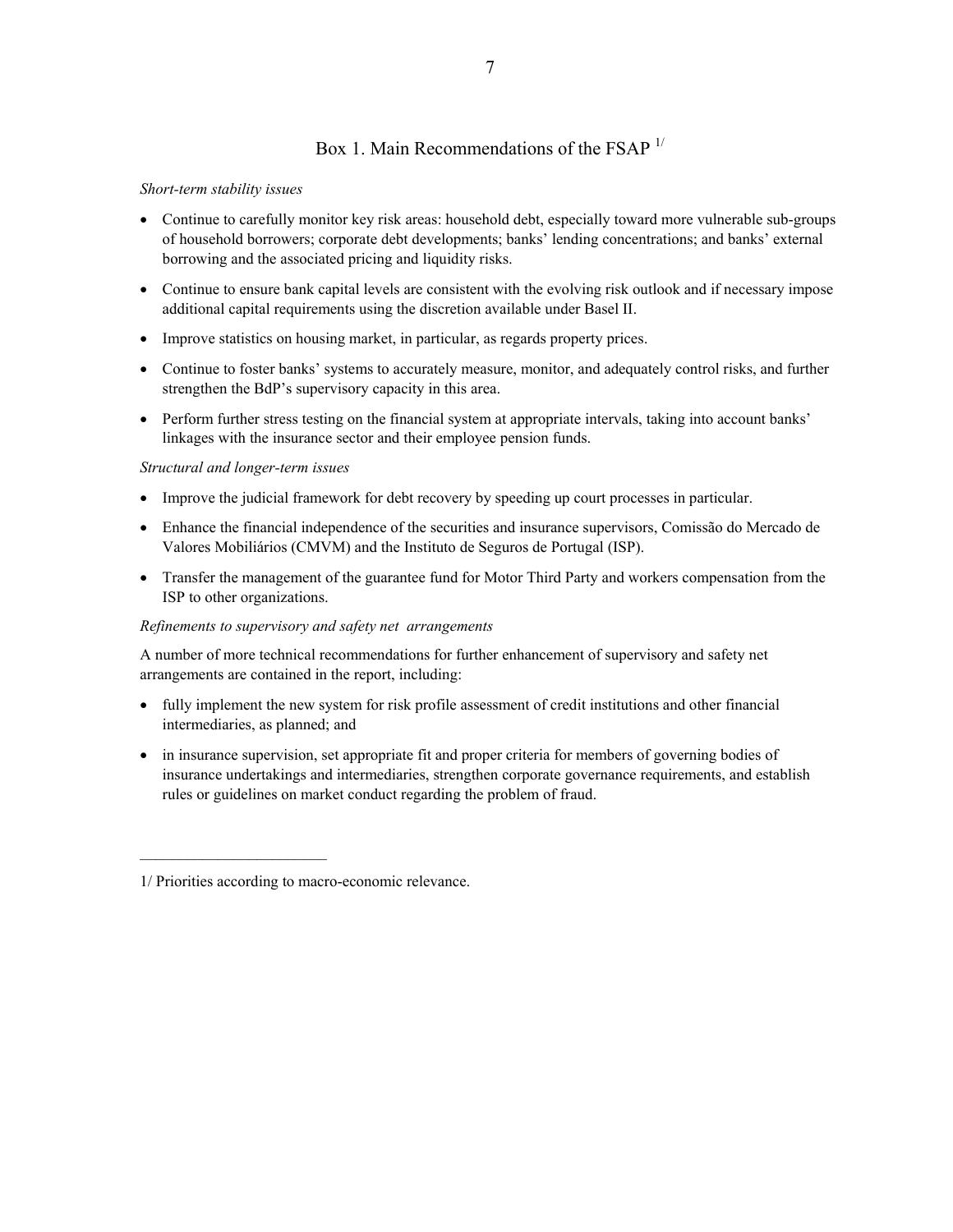#### **I. FINANCIAL SYSTEM FEATURES**

1. **Financial intermediation in Portugal is dominated by the banking sector**. While Portugal's financial market depth is somewhat lower than the euro-area average, bank loans represent a larger source of financing for the private sector (Figure 1). Portuguese banks hold strategic stakes in other sectors of the economy, including the insurance sector. Foreign bank participation is relatively high as is state ownership through the Caixa Geral de Depósitos (CGD).

2. **Although the banking market is somewhat concentrated, competitive conditions are robust.** Financial liberalization and deregulation, and the creation of the European Monetary Union (EMU), helped bolster consolidation in the banking industry in Portugal. As a result, market concentration has increased, as measured by the usual market-structure indicators (Table 1). Nevertheless, a number of empirical studies suggest that competitive conditions in the Portuguese banking have remained strong.<sup>1</sup>

|                   | Herfindahl Index 1/ |       |       | Share of the 5 largest credit institutions |      |      |
|-------------------|---------------------|-------|-------|--------------------------------------------|------|------|
|                   | 1997                | 2001  | 2004  | 1997                                       | 2001 | 2004 |
| Portugal          | 577                 | 991   | 1.093 | 46                                         | 60   | 67   |
| Belgium           | 699                 | 1,905 | 2.100 | 54                                         | 78   | 84   |
| France            | 449                 | 606   | 623   | 40                                         | 47   | 45   |
| Germany           | 114                 | 158   | 178   | 17                                         | 20   | 22   |
| Greece            | 885                 | 1,113 | 1,069 | 56                                         | 67   | 65   |
| Italy             | 201                 | 260   | 230   | 25                                         | 29   | 26   |
| Spain             | 285                 | 551   | 482   | 32                                         | 45   | 42   |
| United Kingdom    | 208                 | 282   | 376   | 24                                         | 29   | 35   |
| EMU <sub>12</sub> | 383                 | 544   | 600   | 45                                         | 39   | 41   |
| <b>EU25</b>       | $\cdots$            | 506   | 569   | $\cdots$                                   | 38   | 40   |

#### **Table 1. Portugal: Market Concentration Indicators in Selected Euro-Area Countries (1997-2004) 1/**

Sources: European Central Bank, "EU Banking Structures," October, 2004 and 2005.

 $\overline{a}$ 

1/ Based on a solo data. The Herfindahl Index is the sum of squares of the markets shares of all firms in a sector. When the index is between 1,000 and 1,800, the market structure is somewhat concentrated; when it assumes values above 1,800, the market is highly concentrated.

<sup>&</sup>lt;sup>1</sup> See IMF (2005) "Portugal—Selected Issue," IMF Country Report No. 05/376, "The Portuguese Banking Sector" and the articles quoted therein.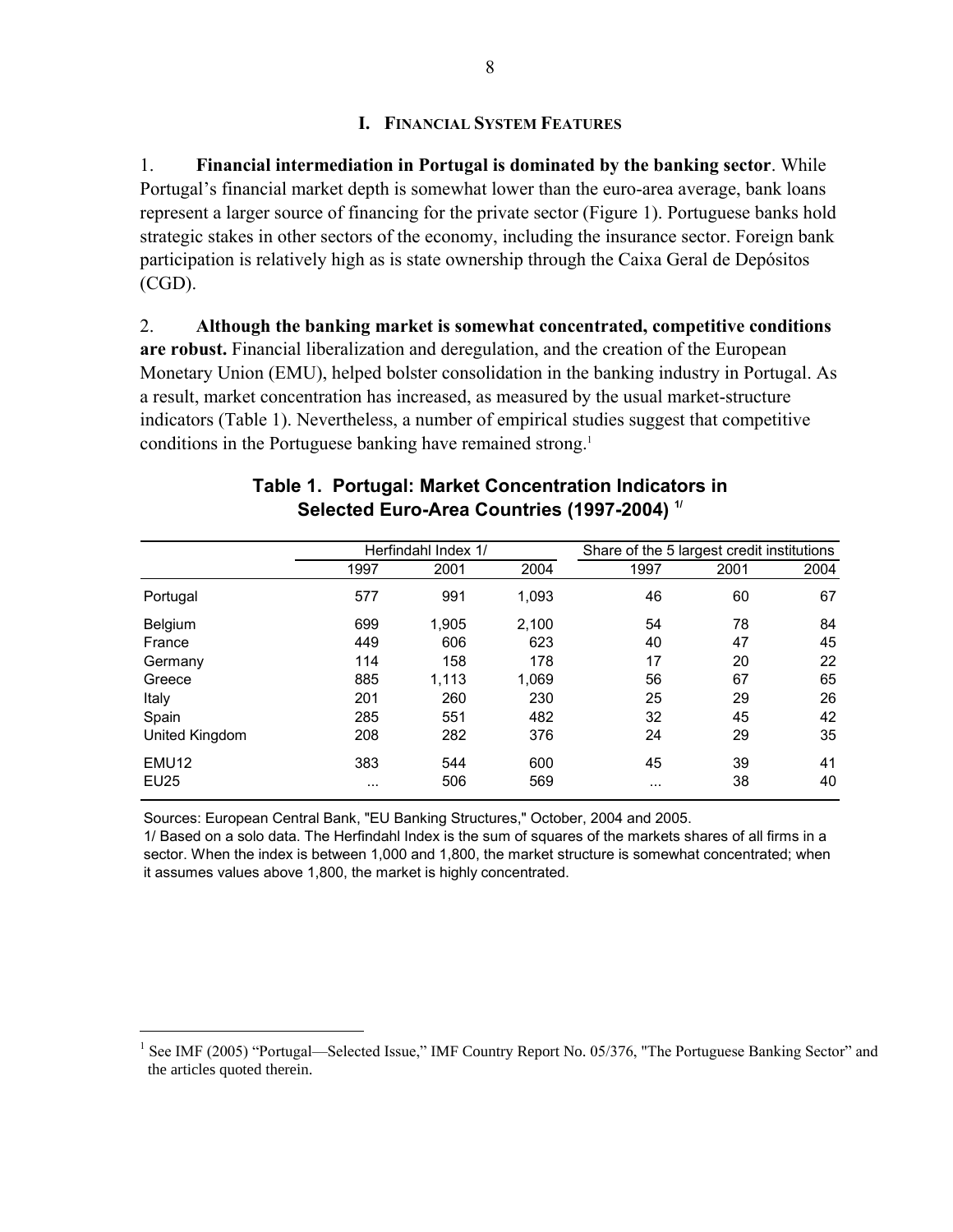



## **Figure 1. Portugal: Key Features of the Financial System**

Banking Sector Structure by Ownership, 2004 (Percent of banking sector assets)



Financial Intermediation in Portugal and Euro Area

|                                          | Euro area |                     | Portugal |      |
|------------------------------------------|-----------|---------------------|----------|------|
|                                          | 2001      | 2004                | 2001     | 2004 |
|                                          |           | (in percent of GDP) |          |      |
| Bank credit to non-monetary private sect | 113       | 116                 | 132      | 136  |
| Domestic debt securities 1/              | 38        | 39                  | 25       | 28   |
| Stock market capitalization              | 70        | 72                  | 42       | 44   |
| Total                                    | 221       | 226                 | 199      | 208  |
| <b>Memorandum items:</b>                 |           |                     |          |      |
| Total bank assets                        | 251       | 263                 | 215      | 221  |
| Bank deposits                            | 94        | 96                  | 116      | 115  |

1/ Excluding government.

#### The share of banks and banking groups in financial sector activities, 2004 (In percent)

|                       | <b>CGD</b> | <b>BCP</b> | Santander | <b>BES</b> | <b>BPI</b> | Other<br>banks | Total by<br>banks | Total |
|-----------------------|------------|------------|-----------|------------|------------|----------------|-------------------|-------|
| Banking               | 22.3       | 22.7       | 9.3       | 14.9       | 7.6        | 23.3           | 100.0             | 100.0 |
| Life insurance 1/     | 16.9       | 22.2       | 9.4       | 13.2       | 21.9       | 9.5            | 93.1              | 100.0 |
| Non-life insurance 1/ | 35.9       | 3.6        | $\cdots$  | 10.4       | 0.7        | 11.8           | 62.4              | 100.0 |

1/ Direct insurance premiums (activity in Portugal only).

Sources: Portuguese authorities, Bank for International Settlements, ECB, Eurostat, World Bank, and IMF staff estimates.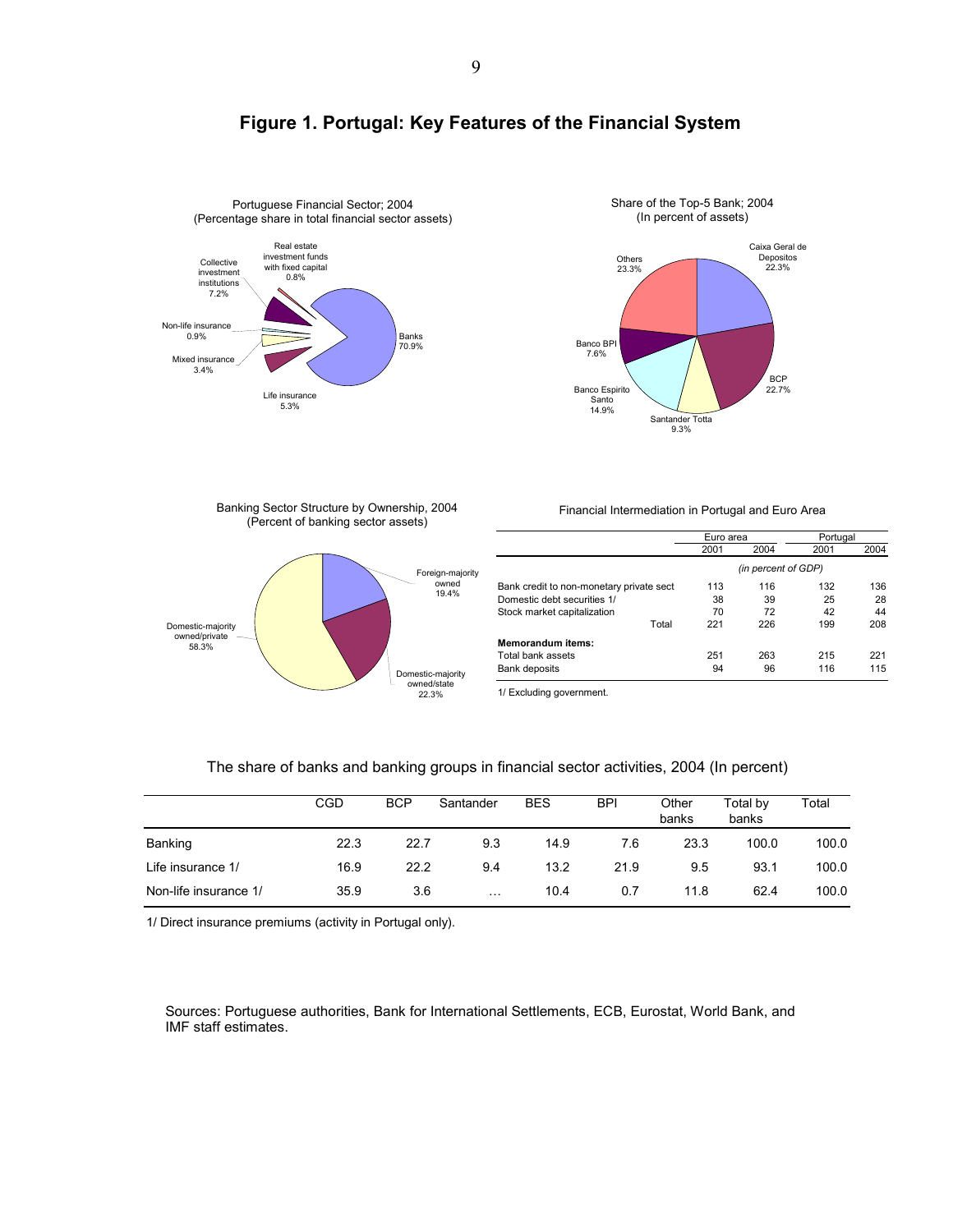#### **II. POTENTIAL SOURCES OF RISK**

#### **A. Macroeconomic Environment**

3. **The macroeconomic environment has been challenging for the Portuguese financial system**. In the last few years, the Portuguese economy has been one of the weaker performers in Europe, mainly due to disappointing productivity growth and waning external competitiveness. Since 2001, the economy has been virtually stagnant; domestic investment has collapsed; public finances have significantly deteriorated triggering two consecutive EU excessive-deficit procedures; the current account deficit has widened to more than 9 percent of GDP in 2005; and the negative net international investment position has worsened to almost 66 percent of GDP, reflecting significant government and bank borrowing from abroad (Figure 2).

4. **The near term economic outlook is for growth to remain relatively slow and if there were to be any significant dampening of economic recovery prospects, it could significantly affect banks' asset quality and earnings capacity**. In the period ahead, slow employment growth, poor external competitiveness, fiscal consolidation, and the need for household and firms to work off their high indebtedness will weigh on banks' operating environment. Further risks may arise from deterioration in the external environment. A morerapid-than-expected increase in Euro area interest rates, or strengthening of the Euro exchange rate, for example, would likely further depress domestic demand and economic activity, requiring still further fiscal adjustment to achieve the Stability and Growth Pact targets. If substantial concerns about fiscal policy were to develop, this could translate into higher risk premia for Portuguese borrowers in general.<sup>2</sup>

### **B. Main Counterparties**

5. **Household borrowing has grown robustly, despite the weak economic performance, and high household indebtedness is an important source of potential risk for banks.** Since mid-1990s, favorable monetary conditions have fostered household borrowing, mainly for mortgages, which has significantly outpaced household disposable income growth (Figure 3). As a result, in less than 10 years, household debt has more than tripled, reaching around 120 percent of disposable income in 2005, the second highest figure in the euro area. Debt service remains moderate given low euro-area interest rates. However, since household mortgages are typically floating rate loans, interest rate risk is shifted to the household sector, which in turn generates greater credit risk for banks, other things being equal. Intensified competition in the mortgage market has also resulted in some easing of

 $\overline{a}$ 

 $2$  However, it should be noted that the significant deterioration in fiscal performance that has already occurred appears to have had no impact on risk premia to date.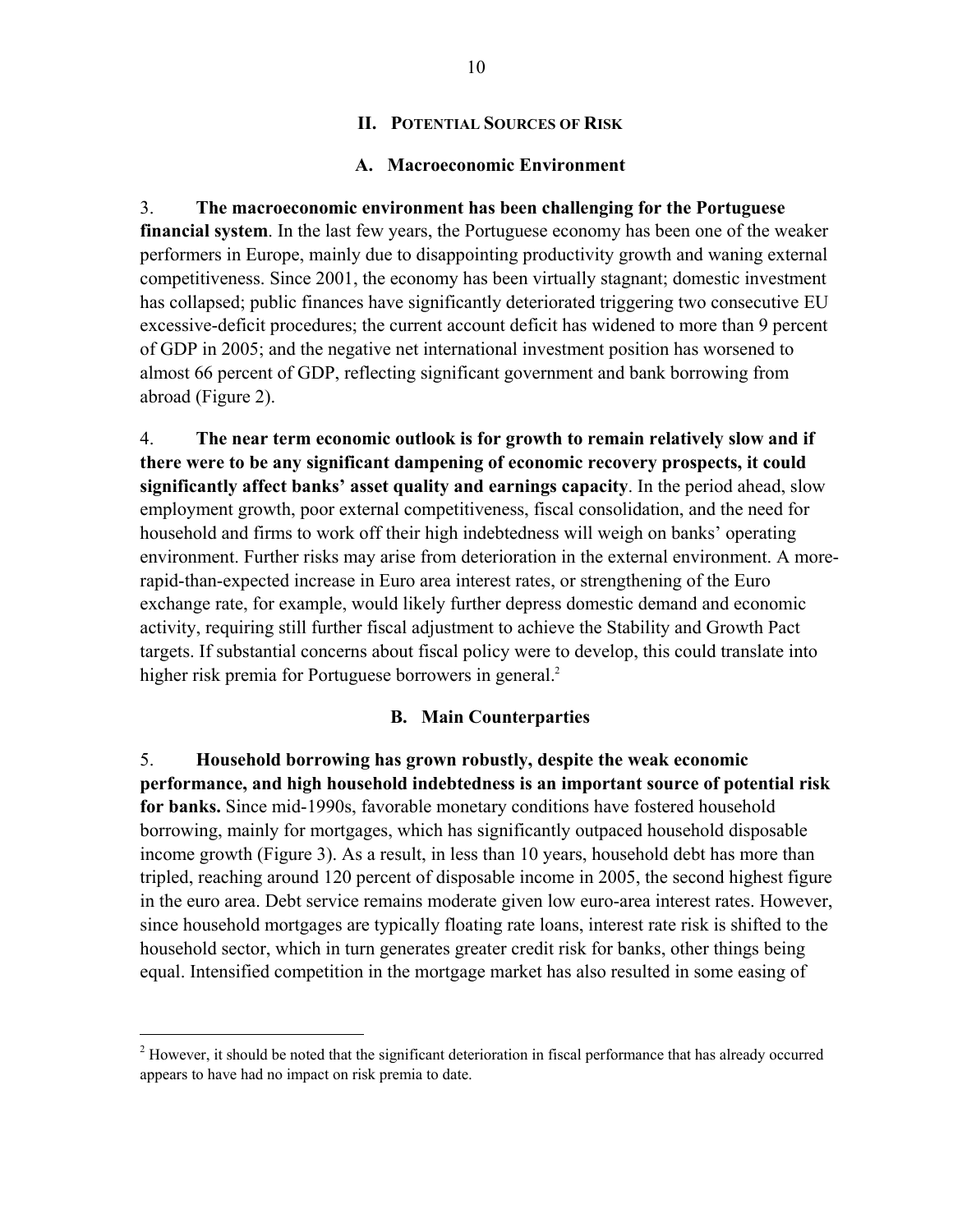

**Figure 2. Portugal: Selected Economic Indicators; 2000–05** 

*Sluggish economic growth and rising unemployment ...*

Sources: Banco de Portugal; and IMF staff estimates.

1/ Structural balances are calculated using the staff's estimates of potential output. Asset sales, including UMTS receipts, the transfer of pension funds, and securitization are netted out for purposes of calculating structural balances.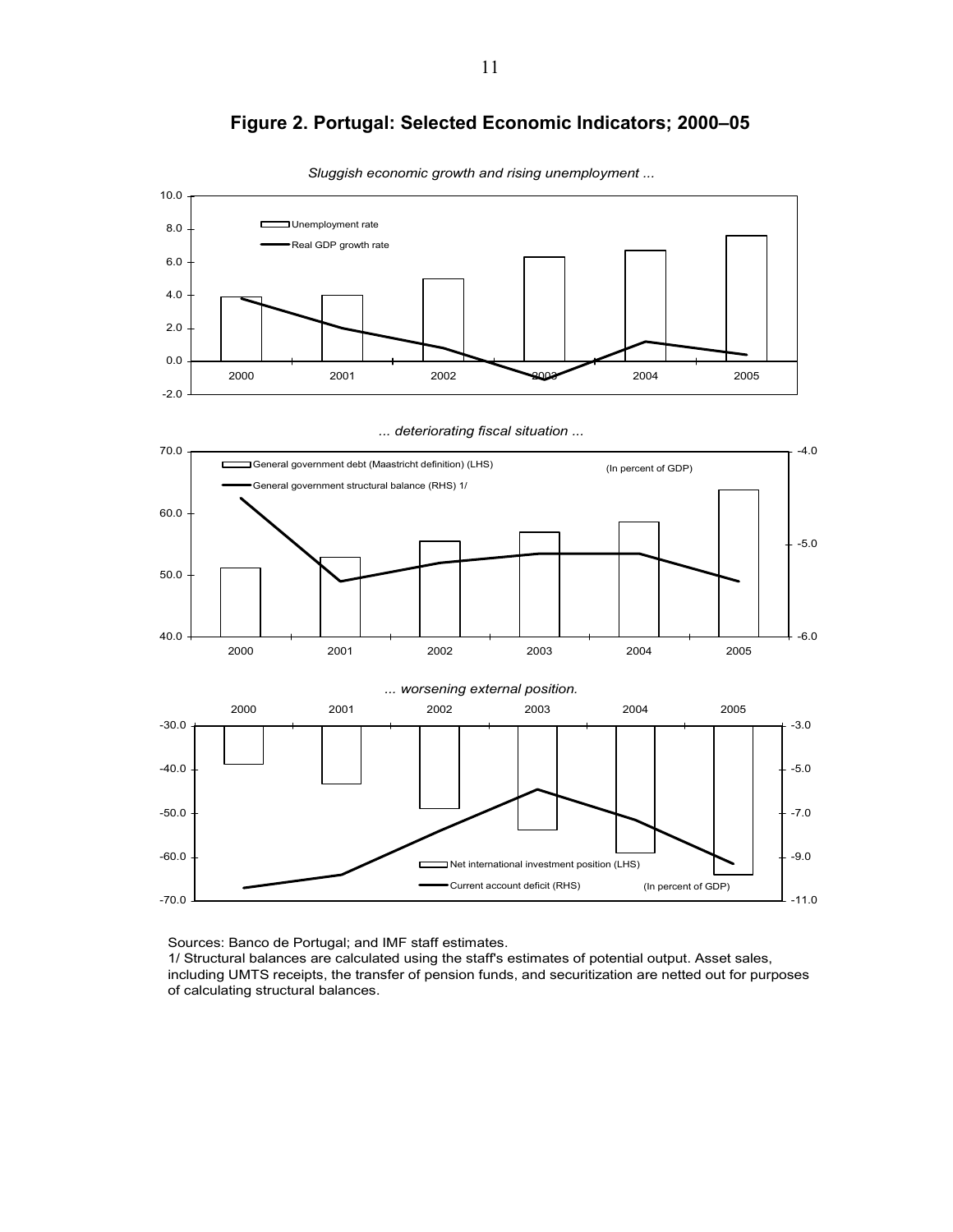## **Figure 3. Portugal: Household and Corporate Sector Debt and Debt Service; 2000–05**



*Household debt has grown but interest payments have remained manageable ...* 

*... and household wealth still quite comfortably exceeds debt levels ...* 



*.. while the corporate sector has somewhat reduced its leverage and benefited from declining financing cost.*



Sources: Banco de Portugal; Cardoso, F. and Cunha, V. (2005), "Household wealth in Portugal: 1980-2004," Banco de Portugal Working Paper No 4, June; and IMF staff estimates. 1/ Interest cost to financial debt ratio.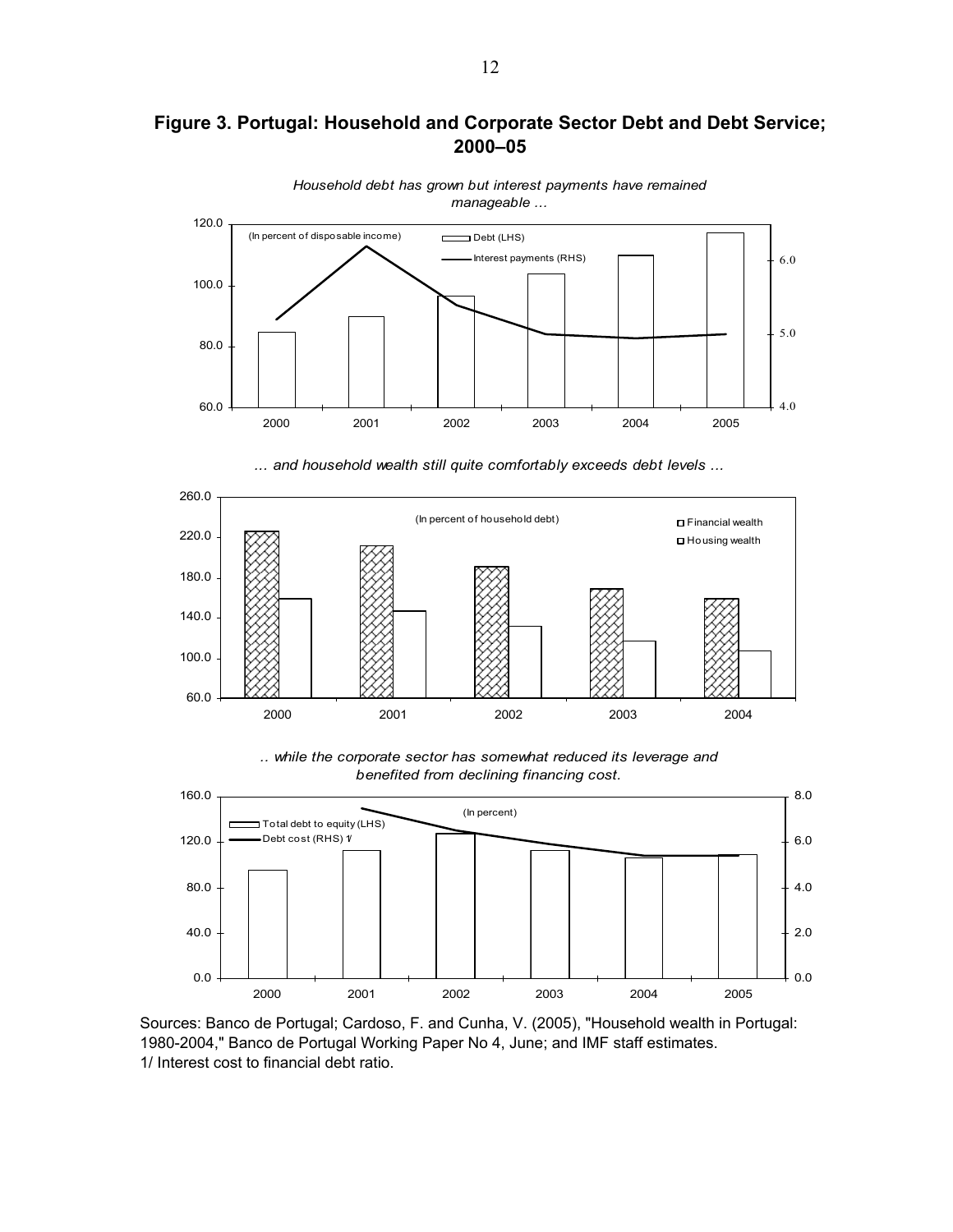credit standards over time, new types of contracts delaying principal repayments, and higher loan-to-value ratios (LTVs).

- 6. **Nevertheless, there are a number of potentially mitigating factors**:
- **Contrary to other European countries' experience, Portugal has not suffered a significant boom in real estate prices** (Figure 4). House prices have slowed quite significantly after 2000–01 and have been almost flat in nominal terms in recent years (and negative in real terms), reflecting, *inter alia,* some gradual correction of the earlier upswing and some increase in the supply side. $3$ **Figure 4. Portugal: Property Prices; 2000-2004** 120.0 130.0 140.0 150.0 160.0 2000 2001 2002 2003 2004 Real  $---$ Nominal (1993=100) Sources: Ministry of Finance; and IMF staff estimates.
- **Net household wealth appears broadly comfortable, with net financial wealth still in excess of the growing household debt levels**. Nevertheless, beneath the aggregate picture, household wealth remains highly concentrated, and the debt-to-asset ratio is markedly higher for the age group of less than thirty years old, which makes this group more vulnerable to interest rate and unemployment shocks.<sup>4</sup> It will be important to monitor whether there are any concentrations of lending to such more vulnerable borrowers.
- **LTV ratios are broadly in line with other EU countries** (Table 2)**.** The average LTV ratio on new mortgages has risen to about 85 percent on average—and can be up to 100 percent in specific cases—but remains broadly in line with other EU countries.

 $\overline{a}$ 

<sup>&</sup>lt;sup>3</sup> BdP, Financial Stability Report, 2005. However, recent house price data need to be interpreted with caution because of a break in available series. Nevertheless, anecdotal evidence supports the picture of a flat market overall, with stronger pockets in some places offset by weaknesses in other places.

<sup>4</sup> Banco de Portugal (2004), Financial Stability Report.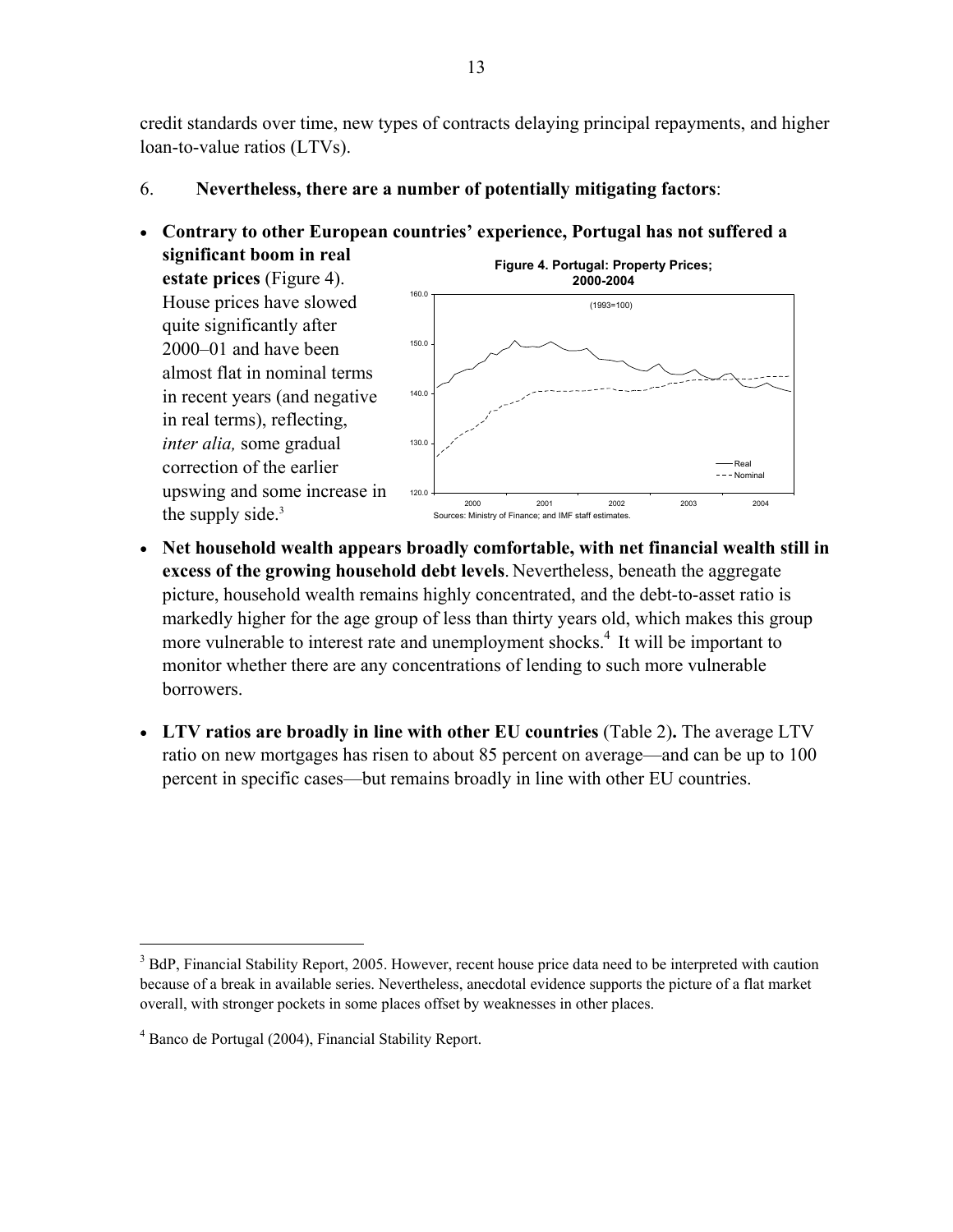| Country              | Length of<br>contract (years) | <b>Typical LTV</b> | % variable rate<br>loans | Home owners<br>with a mortgage |
|----------------------|-------------------------------|--------------------|--------------------------|--------------------------------|
| Portugal             | 25-30                         | about 85%          | $>90\%$                  | Most                           |
| Austria              | 25                            | 60%                | 30%                      |                                |
| Belgium              | 20                            | 80-85%             | 25%                      | 56%                            |
| Denmark              | 30                            | Max 80%            | 25%                      |                                |
| France               | $15 - 20$                     | Max 60%            | <b>20%</b>               | 38%                            |
| Germany              | $20 - 30$                     | 70-80%             | 30%                      |                                |
| Greece               | 15                            | 55%                | 95%                      | 25%                            |
| UK                   | 25                            | 70%                | 72%                      | 60%                            |
| Japan                | 20-30                         | 70-80%             | n.a.                     | n.a.                           |
| <b>United States</b> | 30                            | about 85%          | n.a.                     | 65%                            |

### **Table 2. Portugal: Contract Features in Selected Mortgage System 1/**

Sources: Banco de Portugal; European Mortgage Federation; ECB; Eurostat. 1/ Most recent information.

7. **Although corporate lending has sharply decelerated since the late 1990s, mainly reflecting weak domestic and foreign direct investment, concentration across sectors and borrowers may represent an important risk for banks** (Figure 5). Corporate lending has recovered somewhat recently, thus providing banks with some diversification from

#### **Figure 5. Portugal: Credit Growth; 2000-06**



household lending. However, corporate debt has reached 97 percent of GDP in 2005, which is one of the highest levels amongst EU countries. Despite weak economic activity, corporate nonperforming loans (NPLs) have remained low but this situation might suddenly change if the economy continues to perform poorly and/or interest rates rise substantially. Two issues deserve particular attention: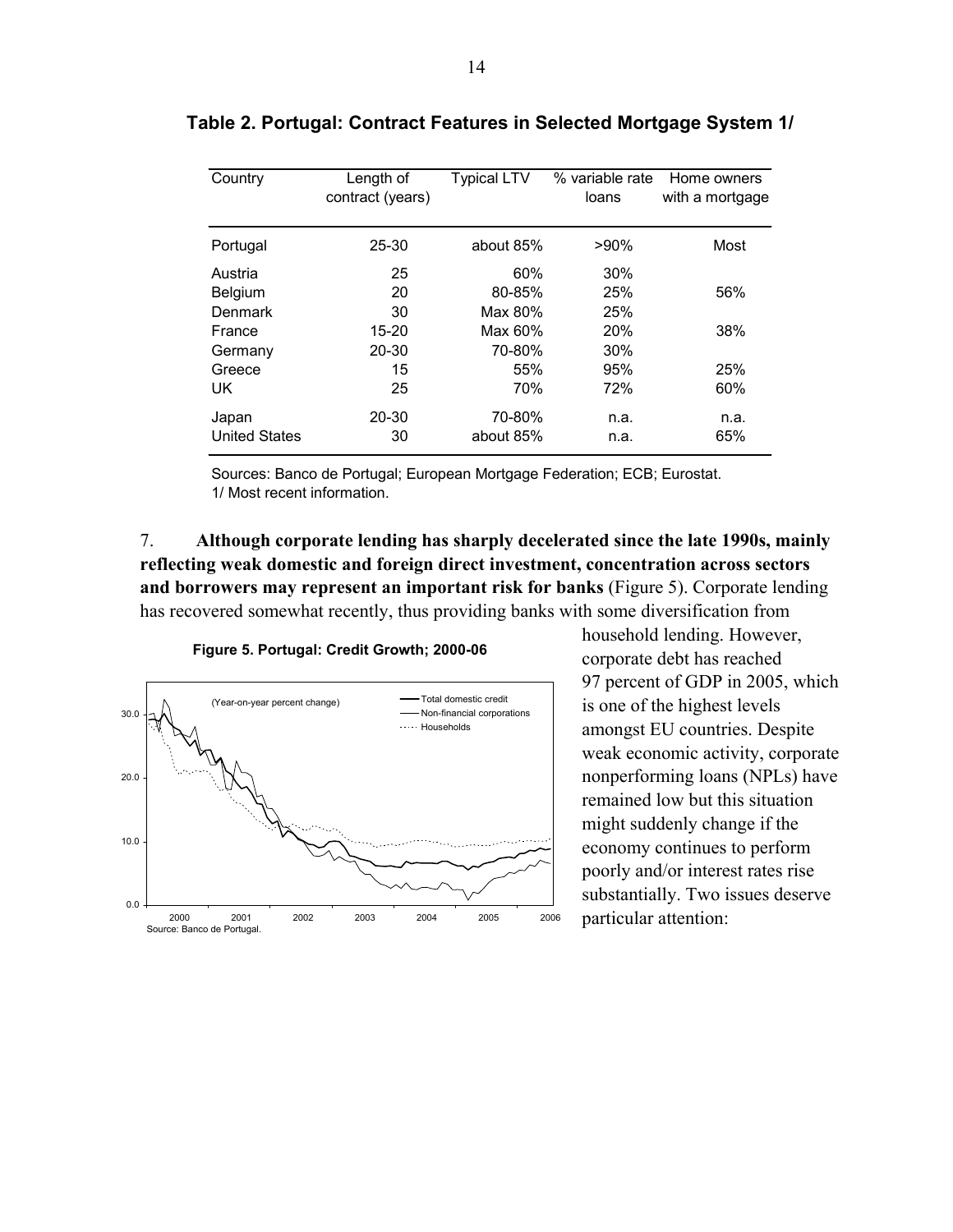• **Significant exposure to real estate-related activities** (Figure 6). Taking into account

loans to construction, rental service, households' mortgage loans on the banks' books and property-related securitization activity, total exposure of the banking sector to the real estate sector is more than half of total loans originally granted to the non-financial private sector. This makes the banking sector particularly vulnerable to developments in this sector.

<u>.</u>

#### **Figure 6. Portugal: Bank Lending by Sectors; 2005**



Sources: Banco de Portugal; and IMF staff estimates.

• **Significant concentration in a few large corporate borrowers.** In recent years, almost half of corporate lending was concentrated in a few large non-financial corporations (some  $0.5$  percent of total borrowers, by number), mainly in the service sector.<sup>5</sup> While the sum of these exposures was equivalent to almost twice the regulatory capital of the banking system as a whole, they are closely supervised and within the prudential limits.<sup>6</sup> Although these large borrowers are mainly in the nontradable sector, and hence not directly exposed to harsh international competition, uncertainties surrounding the domestic economic outlook may nevertheless make these exposures more risky.

8. **Banks have significant foreign borrowing.** As bank credit growth has outpaced the expansion in domestic customer deposits, Portuguese banks have increasingly tapped international capital markets, mainly in the euro area, by issuing securities through subsidiaries abroad and to a much lesser extent direct interbank borrowing.<sup>7</sup> In recent years, they have succeeded in lengthening the maturity of their borrowings in these markets. While currency risk is small, the banks could be affected by pricing and liquidity risks if market sentiment deteriorated.

9. **Banks' exposures to emerging and developing markets are quite small**. Overall, the foreign operations of domestic banking groups are a rather marginal aspect of their balance sheets, although in some cases, foreign activities contribute more to group revenue

 $<sup>5</sup>$  The data refer to borrowers with total loans from resident credit institutions equal to or greater than</sup> EUR 10 million.

<sup>&</sup>lt;sup>6</sup> In compliance with the European Banking Directive, the total of large exposures incurred by a credit institution cannot exceed 800 percent of its own funds.

<sup>&</sup>lt;sup>7</sup> Foreign borrowing (securities issuance and interbank) at end-2005 was equivalent to 16 percent of the total assets of the largest domestic banks and would be slightly lower for all domestic banks in aggregate.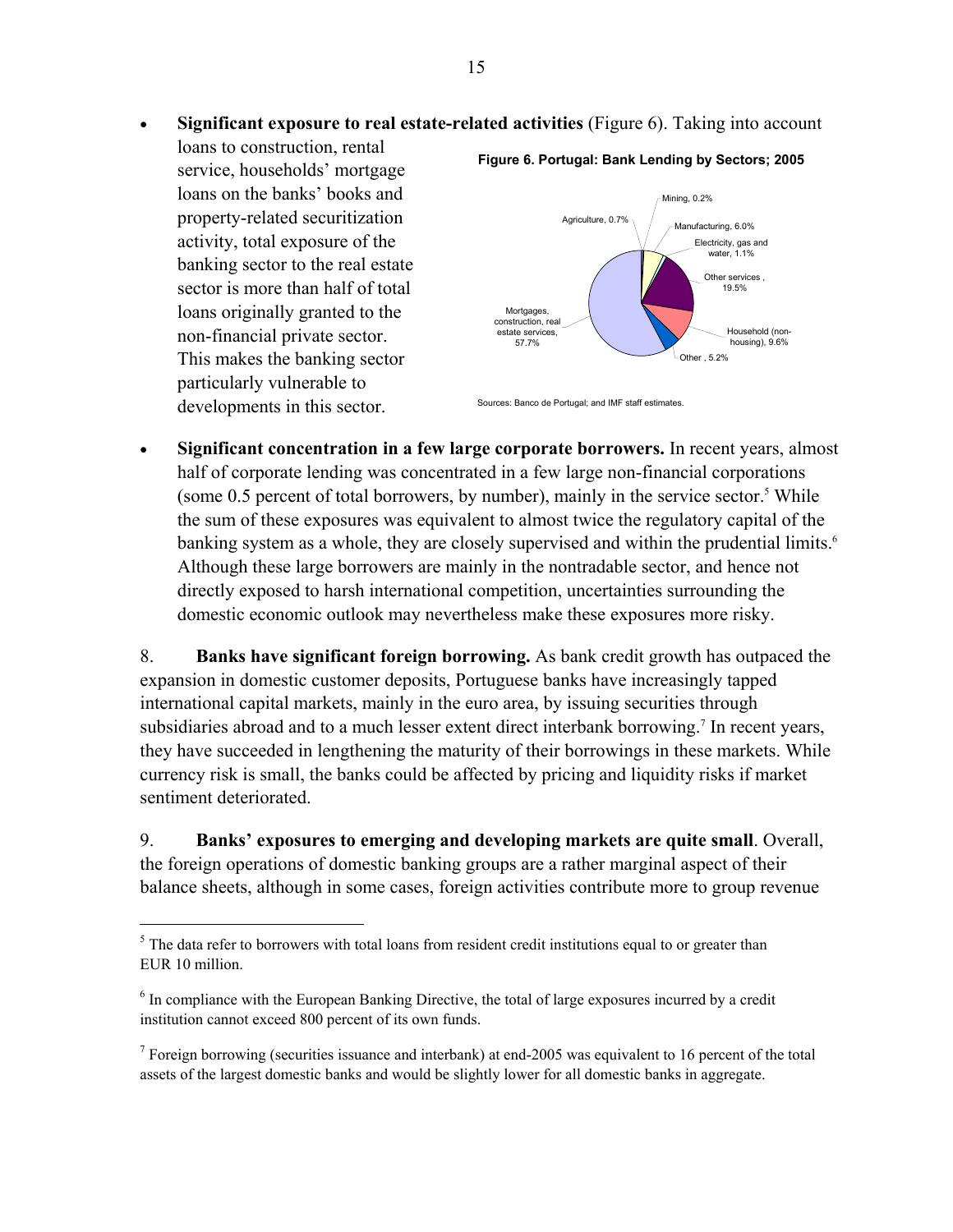than to balance sheets.<sup>8</sup> While some banks sold off foreign operations to clarify focus, some larger banks currently appear interested in further foreign expansion. However, banks' vulnerability to adverse developments in those markets appears rather limited, given their size and the diversity amongst banks.

#### **III. STRENGTHS AND VULNERABILITIES**

#### **A. Institutions**

### **Credit institutions**

 $\overline{a}$ 

10. **Portuguese banks continue to enjoy robust growth and strong profitability despite a difficult operating environment**. Against a background of anemic economic growth and narrowing interest margins—albeit still somewhat higher than in other euro-area countries—banks have strengthened alternative sources of income (mainly commissions), rationalized operating costs (notably for personnel), and enhanced credit procedures. Overall, Portuguese banks compare well with the average of euro-area countries (Figure 7).

#### 11. **Banks' liquidity position, asset quality, and solvency ratios have improved.**

Increasing loan securitization and the capacity to tap the long-term segment of capital markets at declining spreads has helped Portuguese banks to improve their liquidity position. Reflecting, inter alia, improved risk management practices, the burden of NPLs has declined to historical lows, while provision coverage has been strengthened.<sup>9</sup> Market-oriented risk indicators such as spreads on credit default swaps, although available for a limited number of banks, compare well with euro-area averages.<sup>10</sup> Although affected by changes in the actuarial assumptions for the banks' pension schemes, the capital adequacy ratio (CAR) for the system is broadly in line with (but a little lower than) the Euro-area average, and is more closely in line for the larger banks.

<sup>&</sup>lt;sup>8</sup> Overall, claims on emerging and developing countries amounted to about 5 percent of banks' total assets. In the case of one major bank active internationally, lending by each of its two main foreign operations amount to only around 4 percent of the lending of the Portuguese parent.

<sup>&</sup>lt;sup>9</sup> Banks' adoption of International Financial Reporting Standards (IFRS) in 2005 has complicated the comparison of financial sector data with previous years, especially earlier than 2004.

<sup>&</sup>lt;sup>10</sup> Banco de Portugal (2004, 2005), Financial Stability Report.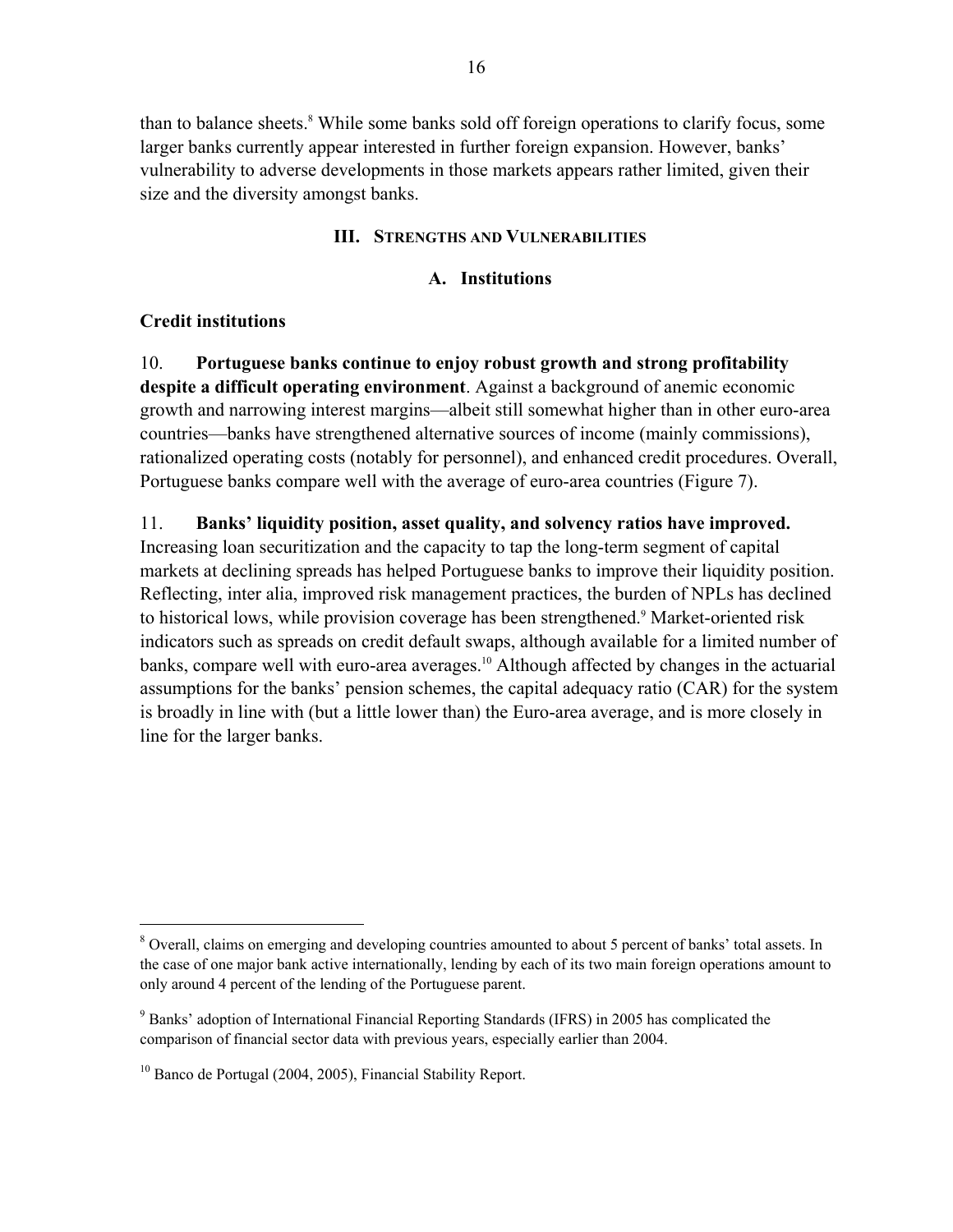

**Figure 7. Portugal: Banking System Selected Financial Indicators; 2005**  (In percent)

Sources: Banco de Portugal; ECB; and IMF staff estimates.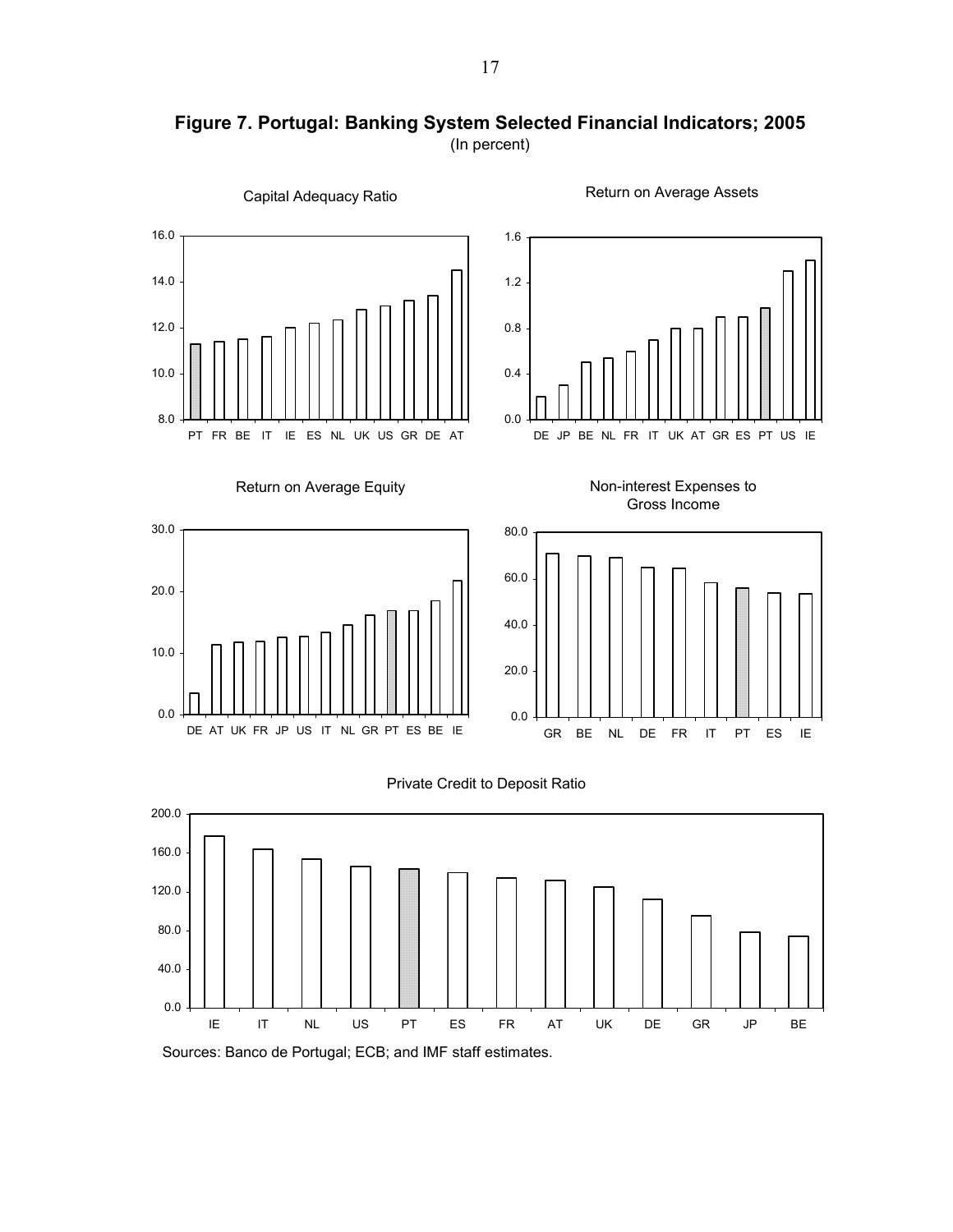12. **However, several aspects of credit risk will need to be (and are being) closely monitored,** as they could become still more important as risk factors in future, if current trends continue. Notwithstanding the mitigating factors outlined above, increased bank competition, especially in the mortgage market, may have contributed to some easing of lending and pricing standards. Portugal's uncertain economic outlook casts some additional risks on banks' exposure to large non-financial corporates, including their equity holdings. At the same time, the recent expansion of some banks' lending to small and medium-sized enterprises, while providing some beneficial diversification, may increase their risk profile in other ways, owing to limited availability of financial information, and less demanding transparency and accounting standards.

13. **While liquidity and direct market risks appear to be relatively small, banks are more than usually sensitive to equity price risk.** Despite the continued significant reliance on external borrowing, overall banks' liquidity situation appears adequate and has generally improved in recent years, despite a downturn in some liquidity indicators in the latest year.<sup>11</sup> Of particular importance in this regard has been the lengthening of the maturities of external borrowing in recent years, both through a general shift from interbank borrowing to bond issuance (the latest year excepted) and a shift towards longer maturity bonds: in 2005, the share of foreign bonds with maturities over 5 years increased from 29 percent to 37 percent of total debt securities issued by subsidiaries and branches abroad. As noted above, as part of this, mortgage and other securitizations have grown significantly in recent years (Figure 8). With almost all this borrowing being in the euro markets, currency risk is minimal, while the depth of these markets helps to further mitigate liquidity risks. As regards equity price risk, direct equity investment on the banks' own books represents a relatively small share of banks' assets, but their employee pension funds are particularly exposed to stock markets.<sup>12</sup>

14. **Employee pension funds may represent a significant challenge for the banks.** It is estimated that the implementation of the IFRS principles for evaluating pension and health care liabilities would imply a 9.2 percent fall in the level of banking system regulatory capital. While this impact can be spread over several years under current arrangements, a large burden remains to be borne, as only one-sixth of that impact was absorbed during 2005. Further, these costs are distributed unevenly across banks.

1

 $11$  Liquidity gaps deteriorated somewhat in 2005 after improving in the previous two years, with the aggregate coverage of interbank liabilities by highly liquid assets declining as interbank borrowing increased (some liquidity indicators are reported in Table 13). For the domestic banking system however, the latter ratio actually improved slightly further, while the deterioration for non-domestic banking groups appears to at least partly reflect a debt restructuring process.

<sup>&</sup>lt;sup>12</sup> Banks' employee pension funds dominate the private pensions sector (over 80 percent of assets), with most of the rest accounted for by the communications industry's pension funds. The sector itself is relatively small with global assets equivalent to a little over 11 percent of GDP in 2004. In aggregate, investment in equities accounts for around 22 percent of assets, though it is higher for some individual banks' pension schemes.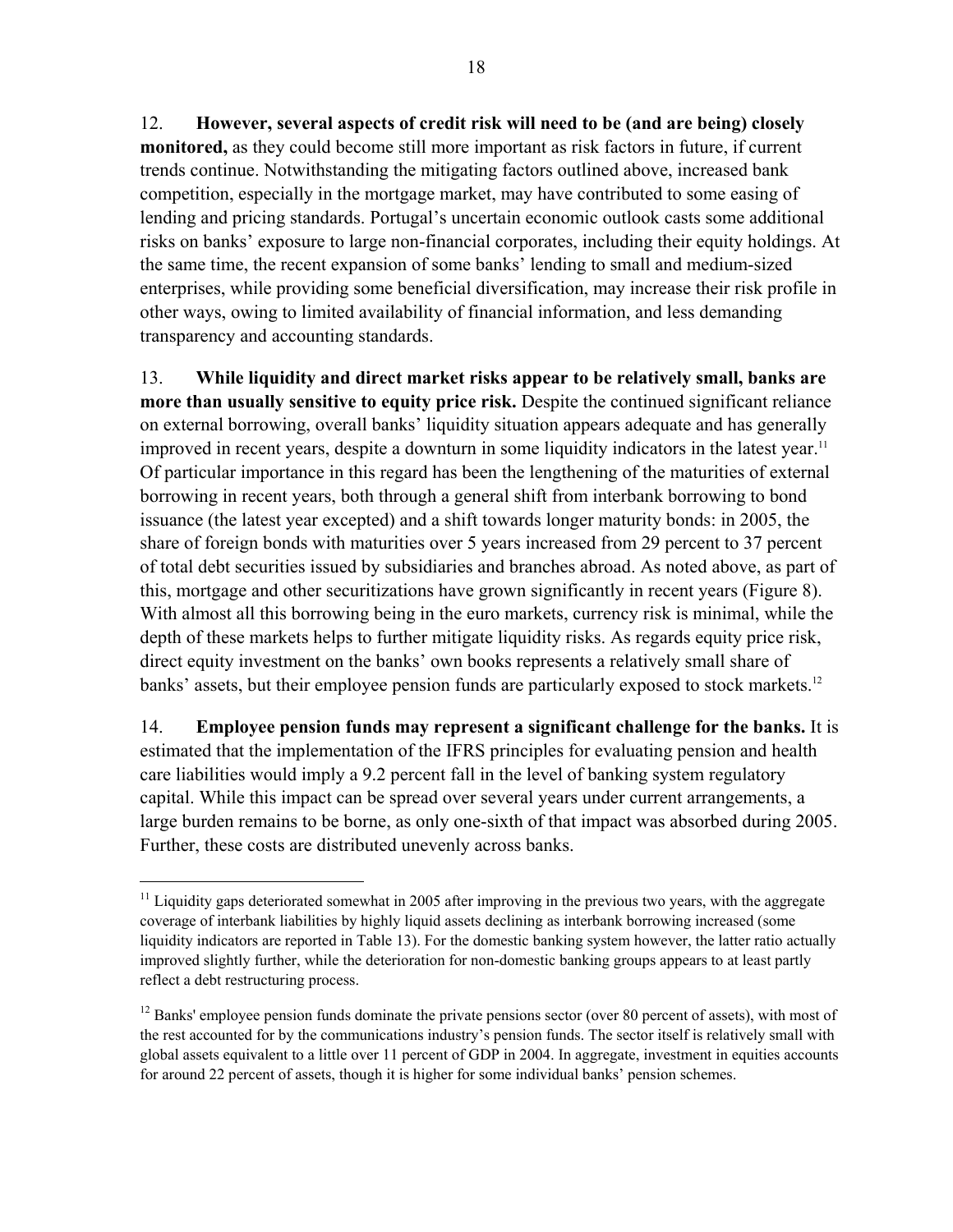## **Figure 8. Portugal: Bank Loan Securitization; 2000─06**





*... and Portugal accounts now for an important share of the European residential mortgage-backed security market.* 



Source: Banco de Portugal; European Securitization Forum; and IMF staff estimates. 1/ Data for the different sectors/segments refer only to loans securitized and derecognized from banks' balance sheet. No sectoral/segment breakdown is available for securitized loans nonderecognized from banks' balance sheet.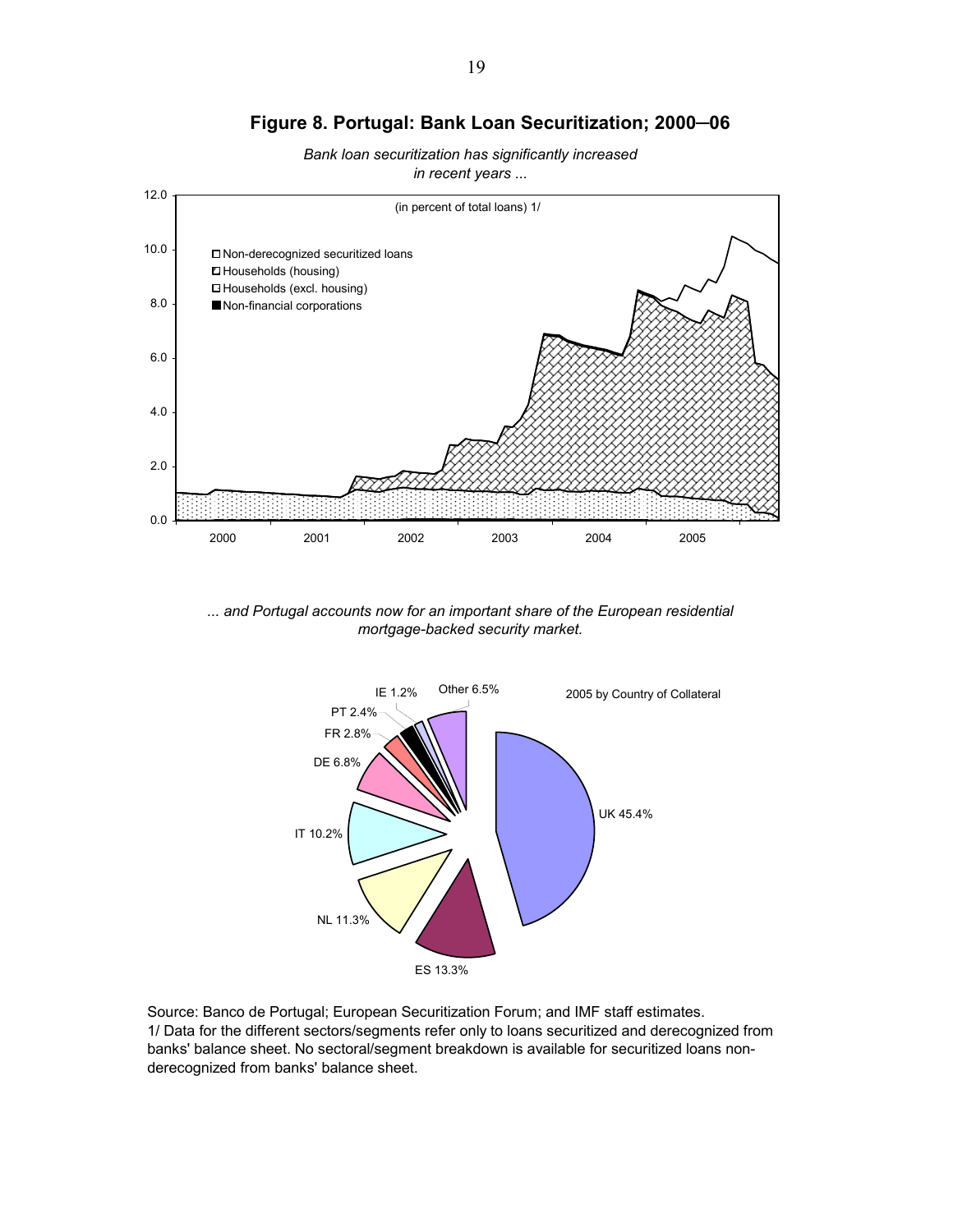15. **The risks of direct contagion and spillover amongst Portuguese financial institutions appear quite low, given the relatively limited interlinkages between them.**  Although cross-sectoral financial conglomerates are relevant in the Portuguese financial system, the non-banking arms are not yet as significant as in some other countries. Besides, Portuguese bank's direct interbank exposures to each other are very low (about 3 percent of total assets).

16. **The vulnerabilities Portuguese banks are facing have to be assessed against the background of their improving risk management procedures**. While currently used internal control and risk management systems differ considerably in terms of sophistication and complexity, Portuguese credit institutions have made considerable investments to update them in preparation for Basel II. According to a recent survey of the BdP, most of the larger Portuguese banks intend to adopt sophisticated methods to calculate capital requirements under Basel II (Table 3).

|                               | Banks and     | Mutual agricultural |
|-------------------------------|---------------|---------------------|
|                               | savings banks | credit banks        |
| <b>Credit Risk</b>            |               |                     |
| <b>Standard Method</b>        | 14            | 5                   |
| <b>IRB Method</b>             | 12            |                     |
| Foundation                    | 8             |                     |
| Advanced                      | 4             |                     |
| <b>Market Risks</b>           |               |                     |
| <b>Standard Method</b>        | 9             | 6                   |
| Internal models               | 9             |                     |
| Both methods                  |               |                     |
| <b>Operational Risk</b>       |               |                     |
| <b>Basic Indicator Method</b> | 11            | 6                   |
| <b>Standard Method</b>        | 10            |                     |
| Advanced Measurement Method   | 3             |                     |

**Table 3. Portugal: Risk Management Methods for Basel II** 

Source: Banco de Portugal.

### **Insurance sector**

17. **The financial soundness of the insurance sector has strengthened in recent years, after a dismal performance in 2001-02.** Better alignment of premiums to risk in some categories, positive investment yields, slower growth in claims, some rationalization in personnel costs, and continuing market deepening have contributed to improve the performance and solvency of the insurance sector in Portugal.

18. **Insurance companies are somewhat vulnerable to various market risks, although their portfolios are fairly well diversified.** Following a more conservative approach to equity investment, Portuguese insurance companies have gradually shifted their investment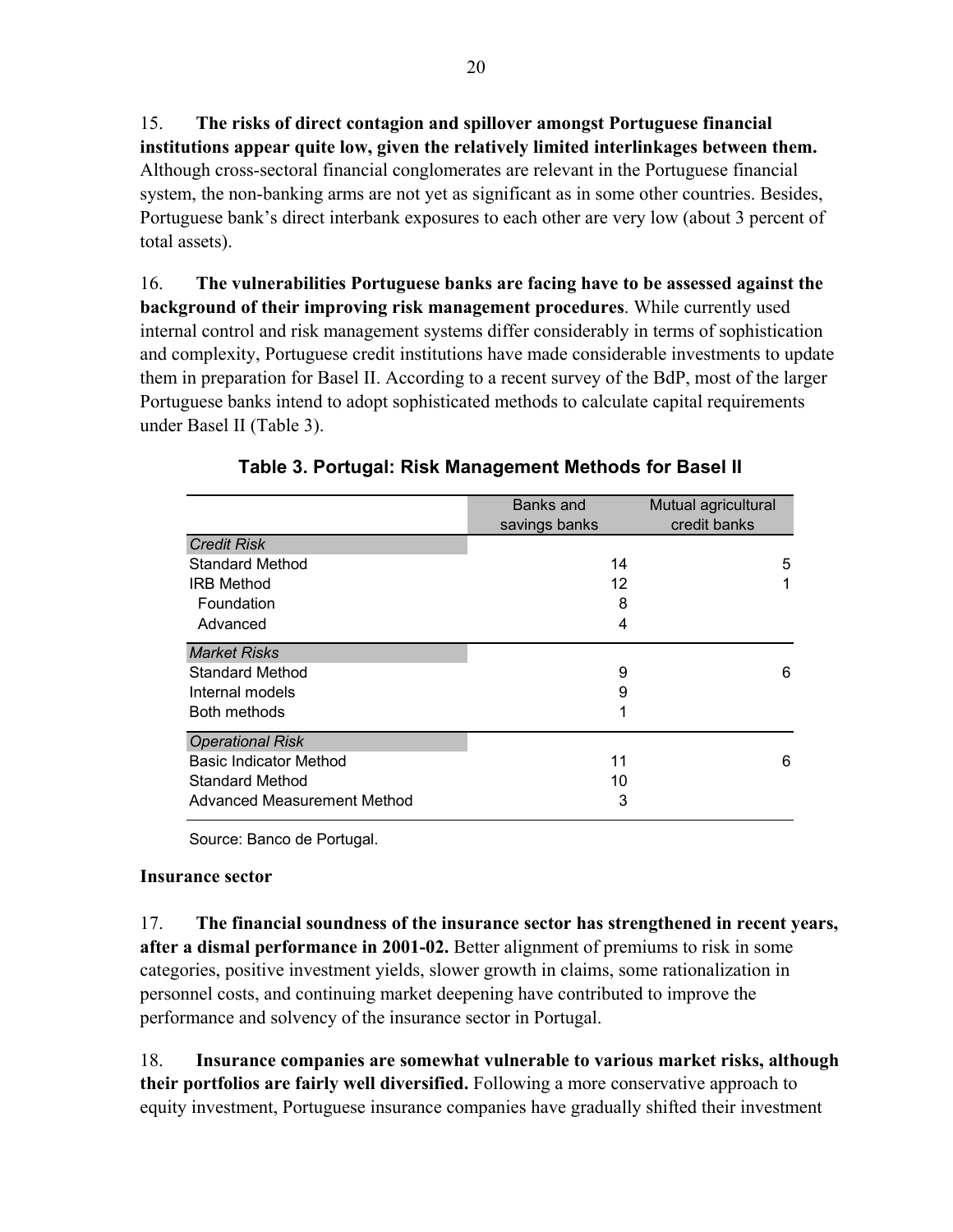portfolios toward fixed-income securities, mainly issued in other euro-area countries, although the share of variable-yield securities remains sizable. While insurers' exposure to credit risk through credit derivatives, securitization and special purpose vehicle bonds is reportedly minimal, it remains a potential vulnerability given the relatively large (20 percent) share of investments in non-investment grade and unrated bonds.

### **Stress testing of banks and insurance companies**

1

19. **The results of the stress tests indicate that the larger banks' shock-absorbing capacity is quite robust.** (See Box 2 for more detail on the results and the Appendix for more information on methodology). This message comes through from both the bottom-up and top-down scenario-based exercises, which tested the effect of two internally consistent sets of multiple-variable shocks. Neither the "disruptive unwinding of global imbalances" scenario nor the "significant cyclical asynchrony" scenario seems to cause a substantial impact for the system as a whole. The results suggest that the impact of these shocks on the system-wide capital adequacy ratio has an order of magnitude of only 1 to 2 percentage points.13 However, beneath this aggregate picture, there is some degree of heterogeneity in banks' ability to absorb different shocks, though none falls below minimum CAR levels.

## 20. **Among the risk factors, credit as well as equity price risk matters for banks.**

Unsurprisingly, credit risk is important for banks but banks' capitalization provides a comfortable buffer to withstand even sizeable shocks relatively comfortably. Somewhat unusual, however, is banks' vulnerability to equity price risk, mainly reflecting the exposure of banks' employee pension schemes. Actuarial losses in excess of the 10 percent "regulatory corridor" are deducted directly from bank's Tier 1 own funds, even though the impact on profits can be amortized over several years. As for other risk factors, shocks to the yield curve, the euro-dollar exchange rate, and implied volatility have only limited effects. For those banks particularly exposed to international capital markets, the effect of tightening market conditions on their liquidity position was also assessed as part of the broader stress testing exercise: banks have established quite rigorous contingency procedures to cope with such reversals, and the assessment indicated that liquidity buffers would be adequate to deal with a quite significant market reassessment.

# 21. **Likewise, the insurance sector shows resilience to various financial and**

**insurance-specific shocks.** Within this overall result, equity price risk appears to be relevant for both life and non-life sector, but the former is relatively more vulnerable to interest rate

 $13$  The same general picture holds, even if the expected credit loss projections were 50 percent higher than in the scenarios modeled.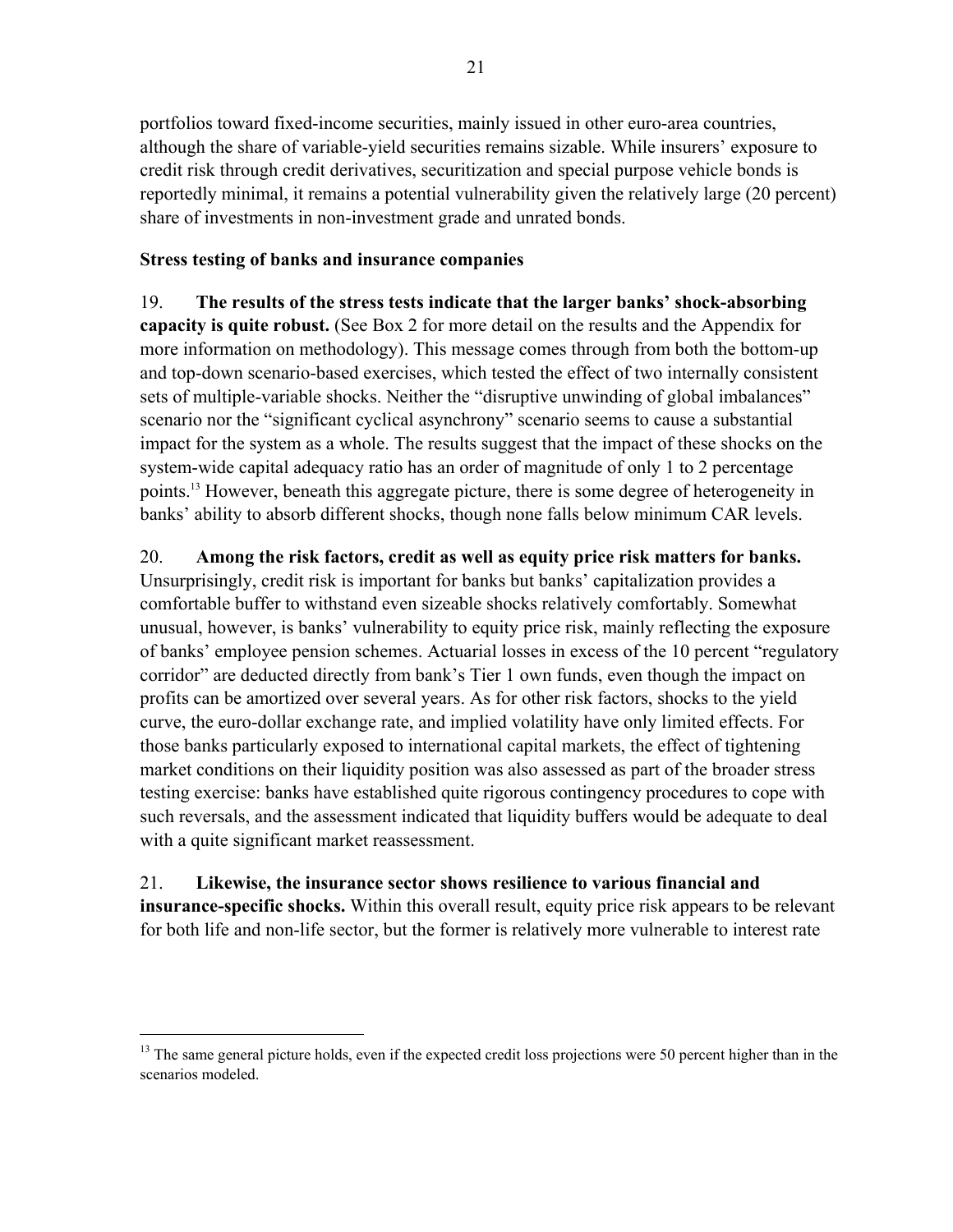#### Box 2. Summary of Stress Testing Results

#### **Banking sector**

- While projected credit losses are more severe under the cyclical asynchrony scenario, the disruptive adjustment scenario proves to be the more costly in terms of the average CAR. Table 1 shows the three-year cumulative impact of the shocks on the CAR. The solvency ratios in Figure 1 take also into account the accrual of income not directly impacted by the shocks. No bank falls under the minimum regulatory requirement in both scenarios. The same general conclusions hold even in the event that the estimated default probabilities and loss-given-default rates turned out worse than assumed in the main scenarios.
- Credit risk has a greater impact in the cyclical asynchrony scenario, since the effects of a domestic output slump are aggravated by a hike in Euro interest rates.
- The larger CAR reduction in the disruptive scenario mainly reflects banks' direct and indirect vulnerability to equity price risk. While a 30-percent fall in equity price is estimated to reduce the average CAR by a quarter of percentage point, the impact through employee pension funds is even higher. Beyond that, other risks seem to be of a lesser significance (Table 2).
- Nevertheless, as expected, profitability takes a significant hit. Top-down stress tests show, for example, that the disruptive adjustment scenario could reduce the return on equity from 16.3 percent initially to 3.8 percent in the year after the shock, before picking up again to 11.3 percent in the third year.
- For liquidity risk, a qualitative exercise was undertaken to assess banks' ability to handle a tightening of international market funding conditions. Even in the case of a sovereign ratings downgrade by one or two notches, major banks appear able to avoid major difficulties, although in the latter case at least, not only funding costs but possibly also credit availability might be affected.

#### **Insurance sector**

• The most important risk drivers for the sector as a whole are equity price risk, interest rate risk, non-life premium and reserve risk, and credit risk (Table 3). The life sector is most exposed to equity price risk, followed by interest rate. Credit risk and lapse risk are important in individual cases. Biometric risk is not very important. The non-life sector appears most exposed to premium and reserves risks (non-life solvency risk) and equity price risk. Other risks are of limited importance.

#### Table 1. Portugal: Banking Scenario Stress Tests; (In percentage points) Cumulative Impact on CAR

| Disruptive Adjustment | <b>Cyclical Asynchrony</b> |
|-----------------------|----------------------------|
| $-0.25$               | $-0.43$                    |
| $-0.05$               | 0.00                       |
| $-0.22$               | 0.00                       |
| 0.03                  | $-0.10$                    |
| $-0.04$               | 0.02                       |
| $-0.77$               | $-0.06$                    |
| $-1.30$               | $-0.58$                    |
|                       |                            |

Source: Banco de Portugal.





2005 2006 2007 2008 2005 2006 2007 2008 2005 2006 2007 2008 ce: Banco de Portuga

#### Table 2. Portugal: Banking Sensitivity Stress Tests; Impact on CAR

| (In percentage points; unless otherwise indicated) |
|----------------------------------------------------|
|                                                    |

| <b>Risk</b>   | <b>Shock Size</b>          | Up      | Down    |
|---------------|----------------------------|---------|---------|
| Exchange rate | 15                         | 0.02    | $-0.03$ |
| Equity price  | 30                         | 0.24    | $-0.25$ |
| Volatility    | 30                         | 0.00    | 0.00    |
| Interest rate | 200 bps short, 100bps long | $-0.08$ | 0.06    |

Source: Banco de Portugal.

#### Table 3. Portugal: Insurance Stress Tests; Impact on Free Surplus

|                        |                                       | Impact on Free Surplus |
|------------------------|---------------------------------------|------------------------|
|                        | <b>Shock Size</b>                     | (In Percentage Points) |
| <b>Shocks</b>          |                                       |                        |
| Credit risk            | Adoption Basel II simplified approach | 8.2                    |
| Interest rate risk     | 94 bps down                           | 10.0                   |
| Equity price risk      | 35 percent down                       | 28.8                   |
| Real estate price risk | 5 percent down                        | 1.9                    |
| Exchange rate risk     | 15 percent down                       | 0.3                    |
| Life biometric risk    | 15 percent up                         | 3.9                    |
| Nonlife risk           | <b>Adoption Solvency I</b>            | 25.2                   |
| Life lapse risk        | 50 percent up                         | 4.0                    |
| Catastrophic risk      | 8.5 Richter earthquake                | 5.6                    |
|                        |                                       |                        |

Sources: Instituto de Seguros de Portugal; and IMF staff calculations.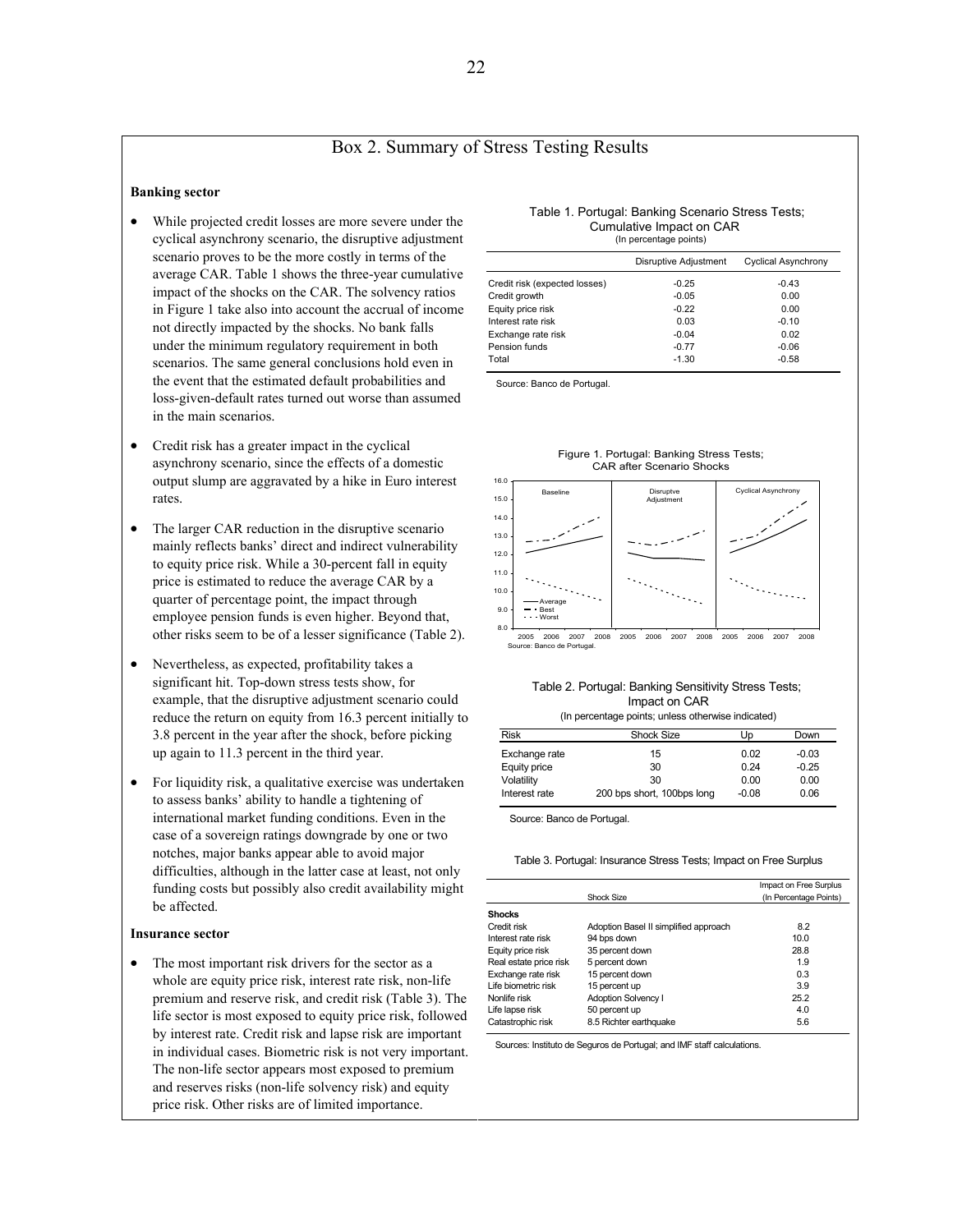risk and the latter to premium and reserves risk. Compared to the banking sector, the results indicate a greater diversity in the resilience of individual institutions. A top-down stress test for catastrophic risk suggests that the financial consequences of an 8.5 Richter magnitude earthquake can be easily absorbed, since the sums insured are rather small.

## **B. Markets and Intermediaries**

22. **Short term interbank, money and foreign exchange markets are fully integrated with major European markets.** Hence, they are very liquid and easily accessible for the main Portuguese financial institutions. Eurolist, which is a cash market, integrates the Lisbon market with those of Amsterdam, Brussels, and Paris, while Liffe, which is a derivative market, includes all these markets and London. MEDIP, which is the market for Portuguese government securities, is connected to the MTS market, which is the main platform for government bonds in Europe. Two other nonregulated cash markets exist but are marginal.

23. **The Portuguese securities market plays a limited role as a source of financing for companies** (Figure 9). Reflecting the relatively limited number of larger companies, as well as the convenience of listing in other, larger and more liquid stock markets in the region, the number of listed companies is limited. As of end-2005, only 51 companies were listed in the stock market and 46 companies in the bond market. Market capitalization has shown modest growth and it is highly concentrated, with only one company (Banco Santander Central Hispano, S.A.—BSCH) accounting for almost half of the total. Turnover in secondary markets is likewise modest, except for the Portuguese government debt market.

24. **While banks have increasingly used securitization, domestic derivative markets are thin**. To mitigate risk and improve liquidity, banks have increased securitized operations, particularly related to mortgage loans. Foreign institutions and investors have been major buyers. In contrast, the importance of domestic derivative markets has declined, reflecting the possibility for market participants to have access to more sophisticated and liquid European markets.

## **C. Infrastructure**

### **Payments and settlement systems**

25. **The infrastructure for the settlement of payments and securities transactions in Portugal is highly developed, efficient, technologically advanced and—from a risk management perspective—robust**. The legal basis for clearing and settlement is also sound, with a clear definition of finality and irrevocability, recognition of netting and novation, and protection of collateral arrangements. No-zero-hour rule exists and transactions settled with finality cannot be unwound, not even in case of a bankruptcy. The infrastructure for payments ensures a high degree of security and operational reliability. The Portuguese Sistema de Pagamentos de Grandes Transacções is highly liquid and the amount to be settled in the netting of Sistema de Compensação Interbancária is relatively limited, thus reducing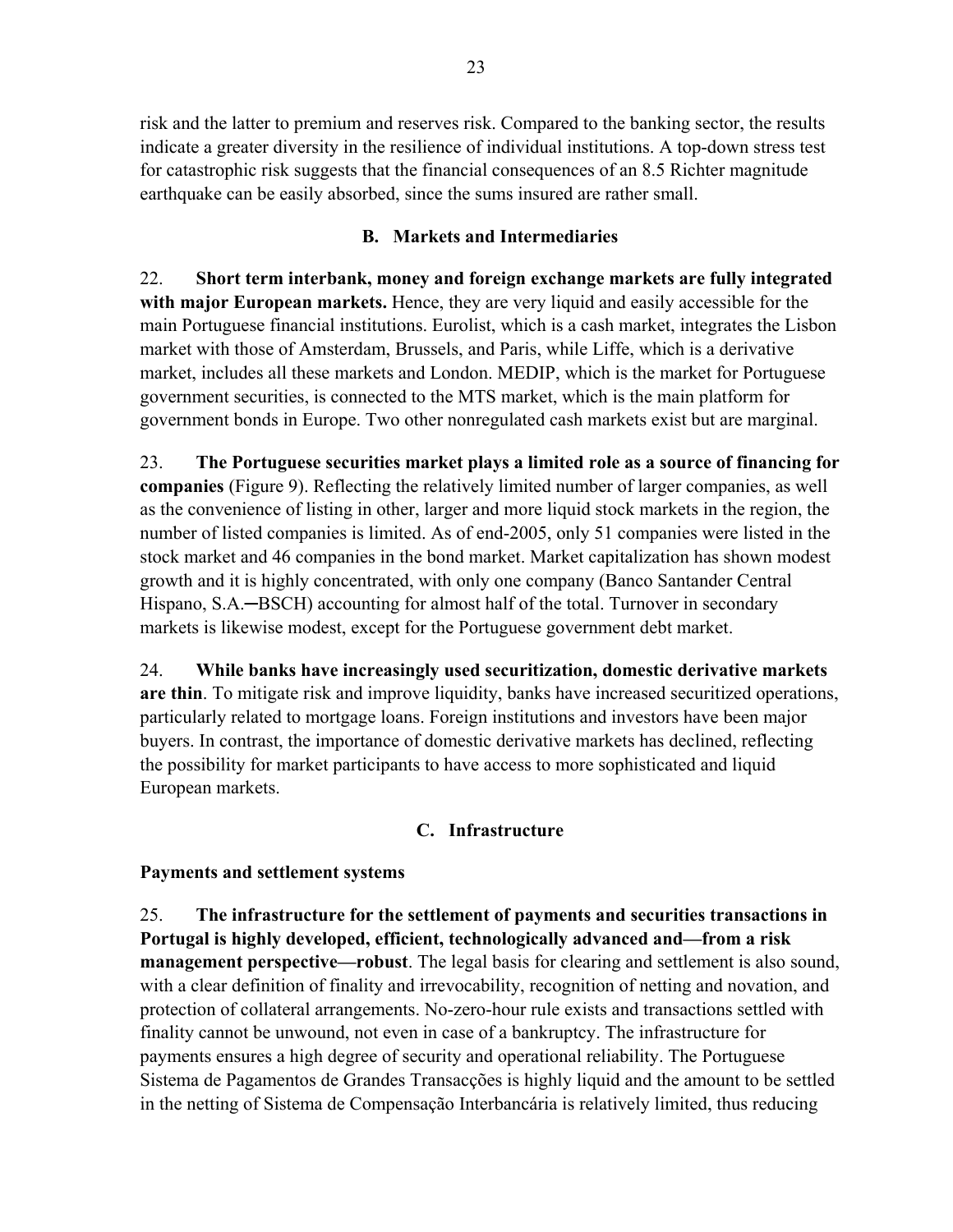

## **Figure 9. Portugal: Selected Stock Market Indicators**

Sources: Comissão do Mercado de Valores Mobiliários; World Federation of Exchanges; Investment Company Institute; and IMF staff estimates. 1/ Including BSCH S.A.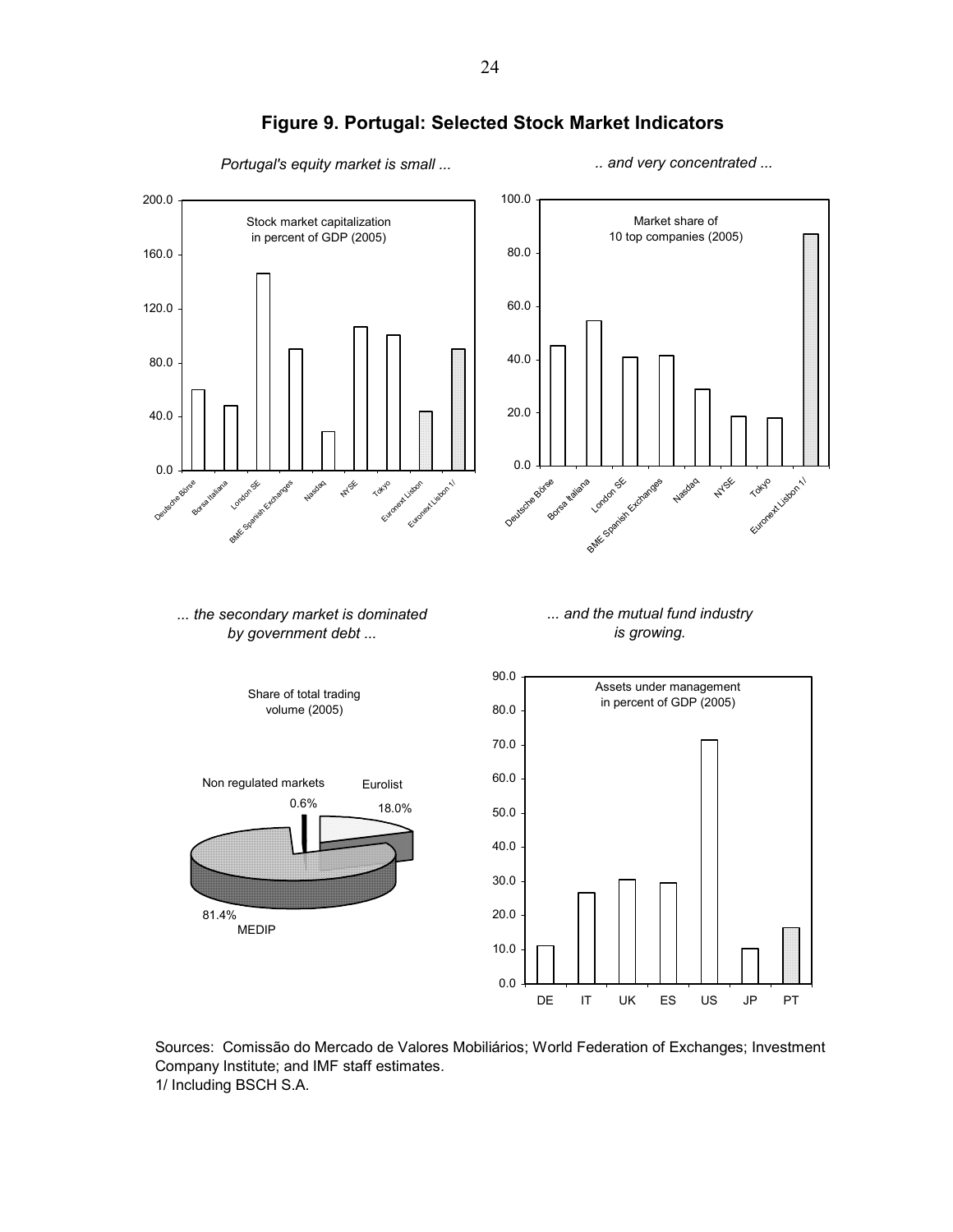risks in this retail payment system. Securities transactions are all settled on a delivery versus payment basis.

26. **Nevertheless, the system would benefit from a few technical refinements in specific areas.** In particular, Interbolsa might strengthen its security policy, especially with respect to preventing data losses in case of a major operational problem. Cooperation between the BdP and the CMVM on the oversight of Interbolsa could be buttressed by more formal arrangements. Business continuity planning on the industry level could be further strengthened, for instance with respect to coordination and simultaneous testing of the emergency procedures of all system providers as well as with respect to coordination and upgrading of business continuity plans of financial institutions and system providers in order to deal with wide-area disasters and serious lack of staff, including due to an avian flu pandemic.

## **Legal framework**

27. **Priority should be given to improving the legal framework for debt recovery, especially speeding up the court system.** Although debt recovery and foreclosures currently work quite satisfactorily, *de facto,* this is mostly through bilateral (re)negotiations, with the judicial system being the fallback, serving largely as a final threat. However, where the judicial route is used, it is reportedly a lengthy process. If there were to be a more widespread problem of mortgage or other loan defaults, more recourse to the judicial route might be needed, and the legal system could become an important bottleneck in the system. This issue is expected to be covered in a wider-ranging review of the legal system just announced by the Government.

#### **IV. STRUCTURAL ISSUES**

### 28. **The state continues to hold significant ownership in the banking sector**

(Figure 10)**, although it is not generally perceived as a factor distorting the market.** Financial deregulation and integration have somewhat eroded its dominant position, but CGD remains a leading institution in a number of sectors (namely, retail deposits, mortgage lending and insurance), and also has significant participation in other state-owned enterprises.



*Financial Institutions* , Brookings Institution Press, Washington, D.C., United States, 2004.

## 29. **CGD is overseen in a prudent and market-oriented**

**way, and it is subject to the same (high) standards of prudential supervision as other**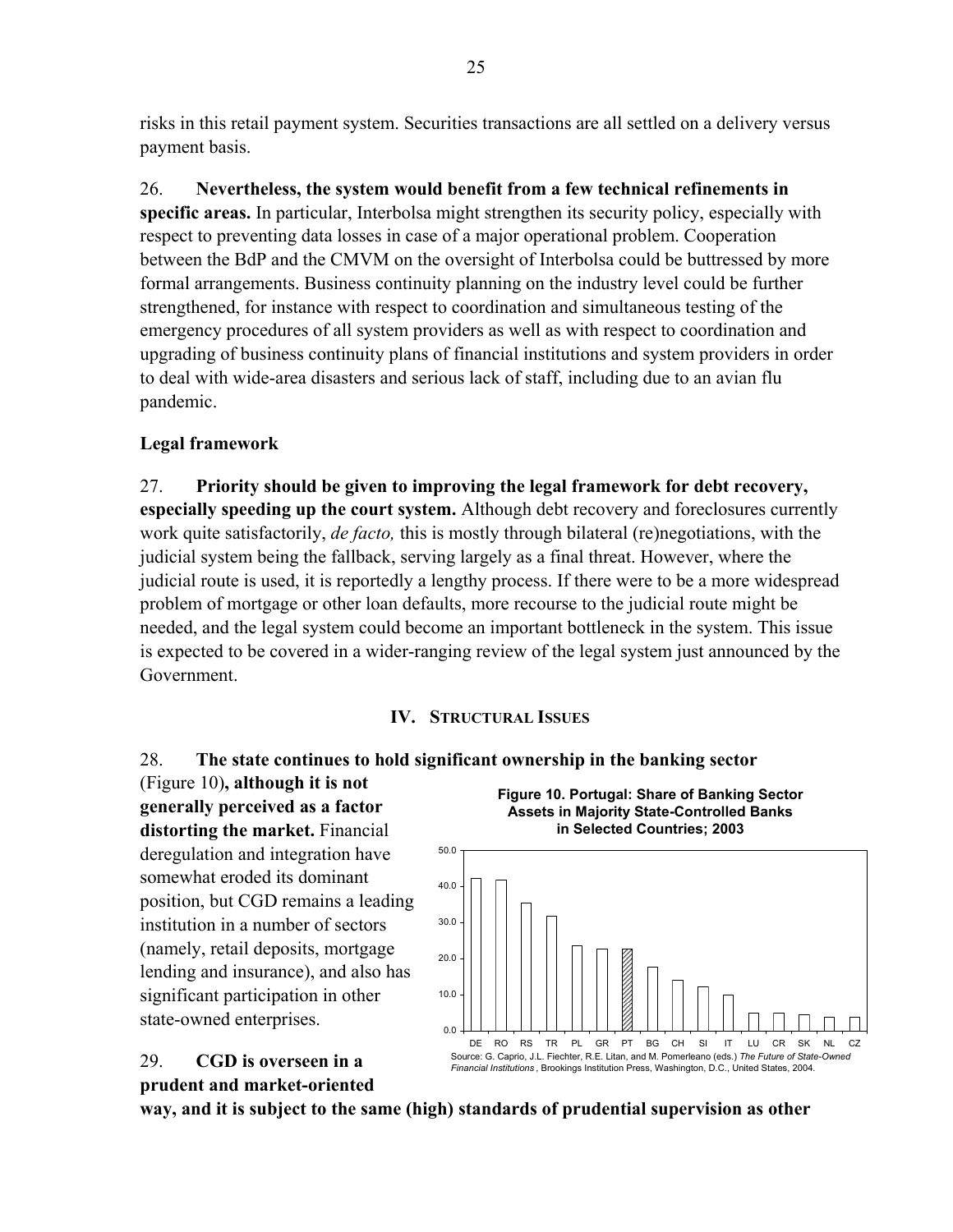**banks**. It therefore enjoys a strong franchise and a high international rating. Especially given its market position, it will be important that the arms-length relationship between governments and CGD continues to be maintained in future, and that the commercial autonomy and accountability arrangements for CGD continue to help ensure prudent management and equitable competition in the financial sector in future. From a longer term perspective, ongoing financial market globalization, consolidation trends and active international competition raise the issue of whether state ownership—or at least, full ownership—will continue to be the best way of achieving the government's policy objectives. (The Staff Report notes the authorities' views on this point.)

#### **V. THE FINANCIAL STABILITY POLICY FRAMEWORK**

30. **It will be important to continue to monitor closely the key potential risk sources, both at the macroprudential surveillance level (financial stability analysis), and the micro (institution-specific) supervision level.** As discussed above, these include especially household debt and property market developments; corporate borrowing and exposure concentration; and bank borrowing trends, including pricing and liquidity risk in major markets. In addition, the authorities should be prepared to use the room for discretion under Pillar 2 of Basel II to raise capital requirements, if the risk outlook warrants it (e.g., if debt levels continue growing strongly). Relatedly, to the extent that the current mortgage lending growth may reflect expectations of reduced capital requirements under Basel II (Pillar 1), BdP should consider whether some offset to this, through, e.g., an increase in capital requirements for such lending, would be desirable. The BdP's macroprudential surveillance analysis, meanwhile, should (as planned) attach priority to improving property price indicators. It would also benefit from more use of extensive (bottom-up) stress testing to supplement the current top down analysis.

### **Regulation and supervision**

 $\overline{a}$ 

31. **Supervision of financial institutions is active, professional, well organized, and highly compliant with international standards.** The supervision framework is organized as a combination of a traditional sectoral approach with a partially integrated functional approach. Prudential supervision is entrusted to the BdP (credit institutions, investment firms and other financial companies) and to the ISP (insurance and pension funds), while crosssectoral supervision of rules of conduct in securities market rests with the CMVM. The coordination of these institutions' activity is the task of an overarching high-level committee, the Conselho Nacional de Supervisores Financeiros (CNSF), and is underpinned by bilateral memoranda of understanding (MoUs).<sup>14</sup> This framework has worked well in general, and it

<sup>&</sup>lt;sup>14</sup> The CNSF has the responsibility to promote co-ordination and co-operation among the different entities, to promote the development of supervisory rules and mechanisms for financial conglomerates, and to formulate proposals for the regulation of matters related to the scope of activity of more than one of the supervisory authorities.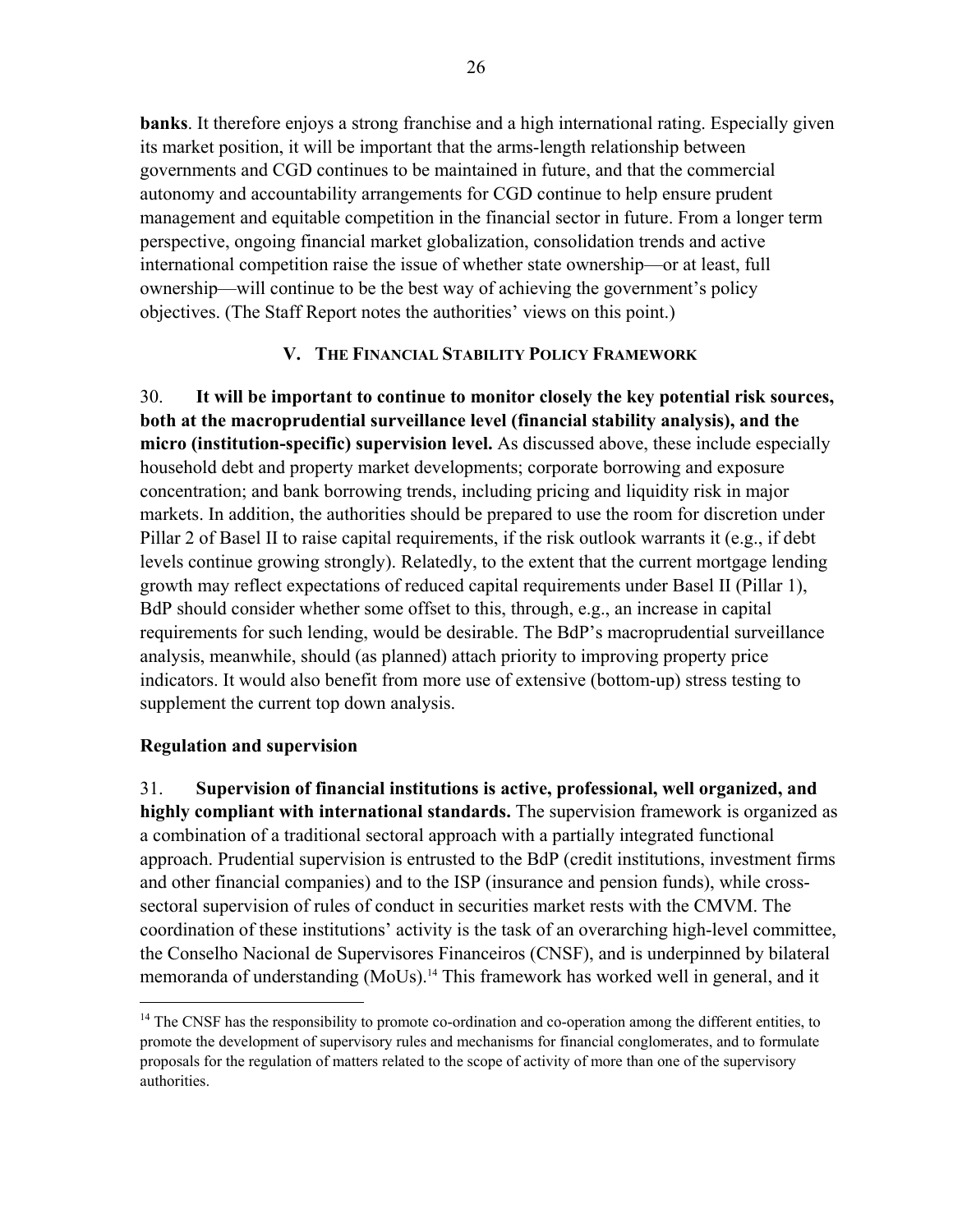will be important that in coming periods there is no distraction from the key tasks of implementing major supervisory initiatives such as Basel II and Solvency II. In the longer run and with the benefit of more experience locally and internationally, the authorities may wish to revisit the institutional structure and examine whether ongoing financial sector and regulatory developments warrant further refinements of one form or another.

## 32. **Some technical refinements in a few areas could further enhance banking**

**supervision.** In particular, credit and financial institutions should further strengthen their systems to accurately measure, monitor, and adequately control market risks. Likewise, the BdP should step up its expertise and operational capability in this area. The BdP should also enhance risk-oriented supervision by fully implementing the recently established risk rating system.

33. **A few aspects of the securities market and insurance supervision could also be improved.** The financial autonomy of CMVM and ISP should be more formally enhanced to remove the possibility that their fee-based revenues or surpluses can be frozen or appropriated by the government. The CMVM should also persist in its recent efforts to implement a more vigorous enforcement policy. The ISP should shed its management functions of the Motor Third Party guarantee and worker compensation funds to other organizations. The insurance supervision framework should be further enhanced by better determining fit and proper criteria for external auditors and senior management; strengthening corporate governance arrangements; and establishing rules or guidelines on market conduct, particularly regarding fraud.

## **Safety nets and crisis management**

 $\overline{a}$ 

## 34. **The crisis management framework is comprehensive and well developed,**

**although a few improvements might be beneficial.** While the BdP can take a wide range of corrective measures against problem financial institutions to restore them to health, its full discretion might be somewhat tempered, for example by establishing internal guidelines, mainly with the aim of minimizing potential costs for the deposit insurance. Although the BdP has established specific procedures to deal with crises of a systemic nature, coordination mechanisms amongst different institutions could be further formalized by creating a fullfledged, high level crisis management committee, chaired by the Minister of Finance, who is finally accountable publicly for the management and resolution of a systemic crisis, and including the current members of the CNSF.

## 35. **The Portuguese deposit insurance schemes provide an appropriate level of protection and are well managed under BdP oversight**. 15 However, the transparency of the

<sup>&</sup>lt;sup>15</sup> In Portugal, there are two funds in operation: the Fundo de Garantia de Depósitos (FGD) and the Fundo de Garantia de Crédito Agricola Mútuo (FGCA), which deals with mutual agricultural credit institutions. Both (continued)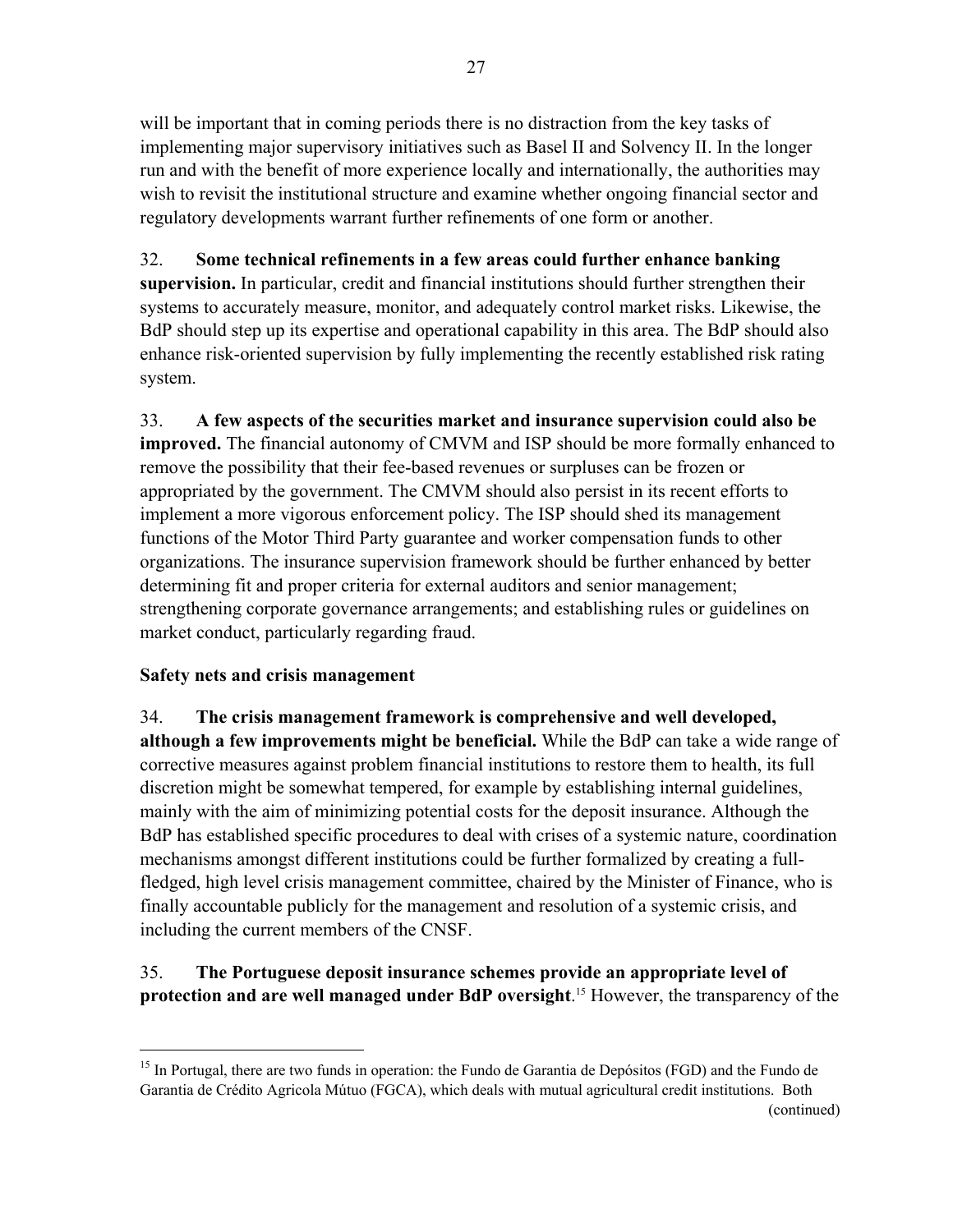framework could be further enhanced by explicitly referring to the "least cost" principle in guiding deposit insurance involvement in a bank's restructuring process and clearly identifying an adequate target level for the deposit insurance resources.

36. **In performing its role of lender of last resort, the BdP follows a policy of "constructive ambiguity" without prejudice to the requirements derived from its participation in the European System of Central Banks (ESCB)**. While the terms and conditions of the provision of emergency liquidity assistance are not publicly disclosed, the BdP has a policy of presumed ex post disclosure.

## **Anti-Money Laundering/Combating Financing of Terrorism (AML/CFT)**<sup>16</sup>

37. **The Portuguese legal framework for combating money laundering and terrorist financing is comprehensive, although a relatively small number of cases have been successfully prosecuted.** The money laundering offence is broadly defined. The terrorist financing provisions are generally satisfactory, but do not appear to sanction the financing of an individual terrorist. Portuguese authorities have broad powers to confiscate, freeze and seize proceeds of crimes, but there are some limitations on the scope and length of time for freezing terrorist-related funds (i.e., some freezes are only in effect for the duration of the inquiry and judicial proceedings). The statistics that are maintained are not comprehensive in all areas, making a full assessment of the effectiveness of these regimes difficult.

38. **A broad range of financial and non-financial institutions are required by law and by supervisory implementing regulations to conduct customer due diligence (CDD), report suspicions of money-laundering and terrorist financing, and meet other AML/CFT obligations**. These laws and regulations are generally complete, but the CFT legislation does not explicitly extend CDD to the risk associated with terrorist financing, and the mechanisms for determining the beneficial owner do not fully meet the FATF requirements. Suspicious transactions are reported to the Attorney General's office, which then immediately forwards the reports to the financial intelligence unit (FIU). The FIU thus receives its suspicious transaction reports and cash transaction reports indirectly and it uses both types of reports for developing cases that are forwarded to the public prosecutor for action against money laundering. The FIU is generally effective in its functions. The national authorities have adequate legal powers for gathering evidence and compelling the production of documents, as well as a broad range of special investigative techniques. Portugal has a generally clear and complete framework for providing international co-operation.

funds have very similar features. While the FGD has never been activated, the FGCAM has played a more active role mainly to help some consolidation among mutual credit institutions.

 $\overline{a}$ 

<sup>16</sup> Based on the initial findings of the Financial Action Task Force on Money Laundering (FATF) evaluation that took place in March 2006. The assessment report is to be discussed at the October 2006 FATF Plenary, following which a ROSC will be prepared by the FATF and circulated to the Board for information.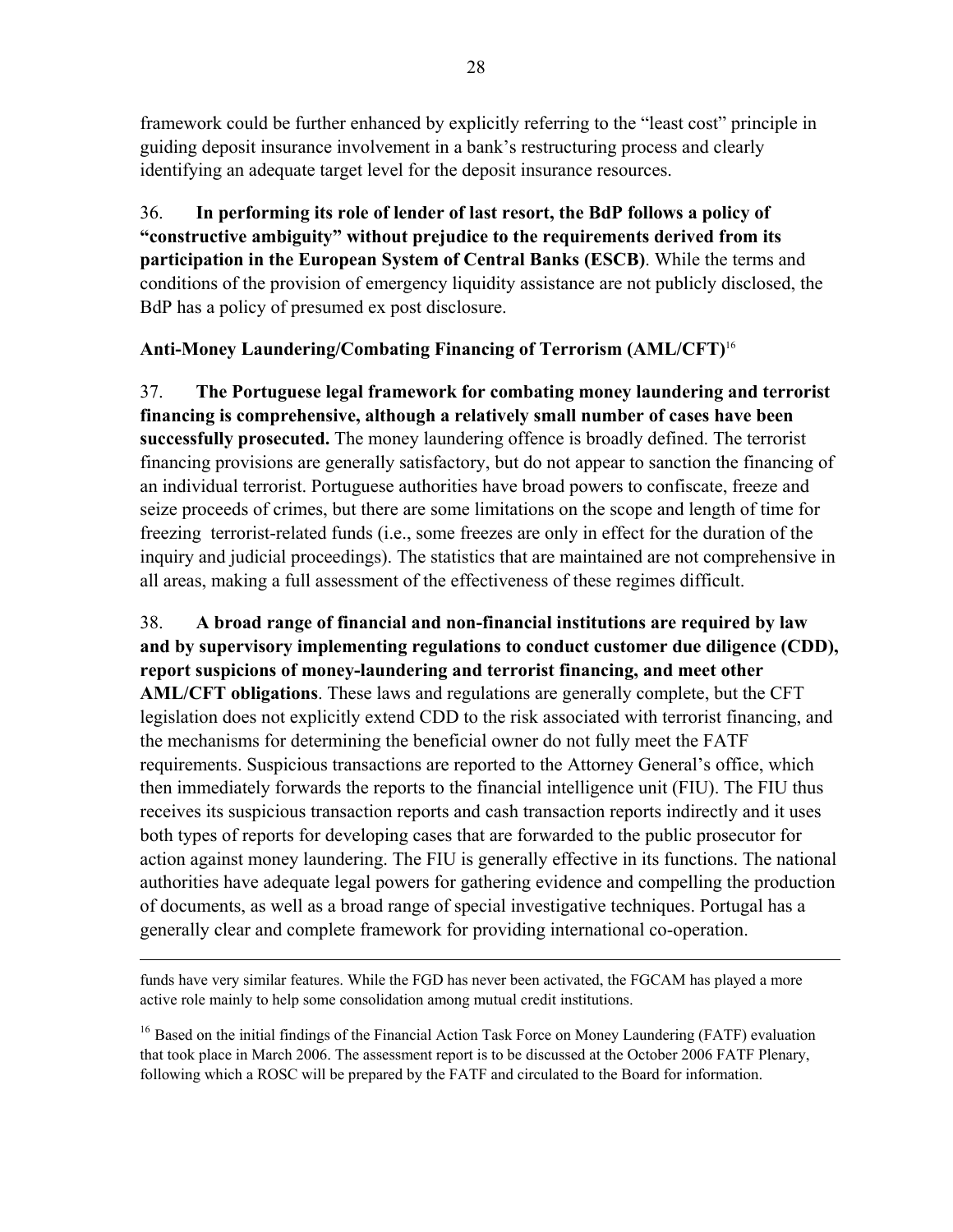## **ANNEX─OBSERVANCE OF FINANCIAL SECTOR STANDARDS AND CODES: SUMMARY ASSESSMENTS**

The annex contains summary assessments of three international standards and codes relevant for the financial sector. The assessments have helped to identify the extent to which the supervisory and regulatory framework is adequate to address the potential risks in the financial system.

The following detailed assessments of financial sector standards were undertaken:

- The Basel Core Principles for Effective Banking Supervision (BCP), by Mr. Marcel Maes (Consultant, formerly IMF-MCM and Belgian Banking Commission) and Mr. Alvir Hoffman (IMF-MCM);
- IAIS Insurance Core Principles (ICP), by Mr. Henning Gobel (Bafin); and
- IOSCO Objectives and Principles of Securities Regulation and Transparency of Securities Regulation, by Ms. Ana Carvajal (IMF-MCM)

The BCP and IOSCO assessments were carried out during the first FSAP mission to Portugal in December 2005, and the IAIS assessment was carried out in January-February 2006. All the assessments were based on the laws, regulations, policies, practices, and data in place at the time the assessments were made.

The assessments were based on several sources including:

- Self-assessments by the supervisory authorities;
- Reviews of relevant legislation, regulations, policy statements and other documentation;
- Detailed interviews with the supervisory authorities;
- Meetings with other relevant authorities and independent bodies and with a range of financial sector firms and associations.

In addition, an AML/CFT assessment was conducted by FATF in March 2006, and is expected to be considered by the FATF Plenary in October 2006, after which a ROSC will be prepared.

#### **I. BASEL CORE PRINCIPLES FOR EFFECTIVE BANKING SUPERVISION**

#### **Overview of the institutional and macroprudential setting and market structure**

39. In Portugal, financial intermediation is dominated by banking institutions, one of which is organized as a financial conglomerate. As of end 2005, there were 61 banks, including 22 branches of institutions authorized in other EU member states, 168 other credit institutions, and 105 financial institutions under the BdP's supervision. The Portuguese state continues to hold a significant stake in the banking sector through the fully state-owned CGD, one of the two largest banks in the country.

40. Notwithstanding the difficult operating environment of the last few years, marked by slow economic growth and narrowing interest rate margins, Portuguese banks have maintained a solid profitability and strengthened their capital position. As of end-2005, the average CAR has reached 11.3 percent; NPLs have fallen to a historically low level of 1.6 percent of total loans while provisions, applying IFRS, stood at 65 percent of NPLs. However, potential vulnerabilities remain, mainly associated with the high level of household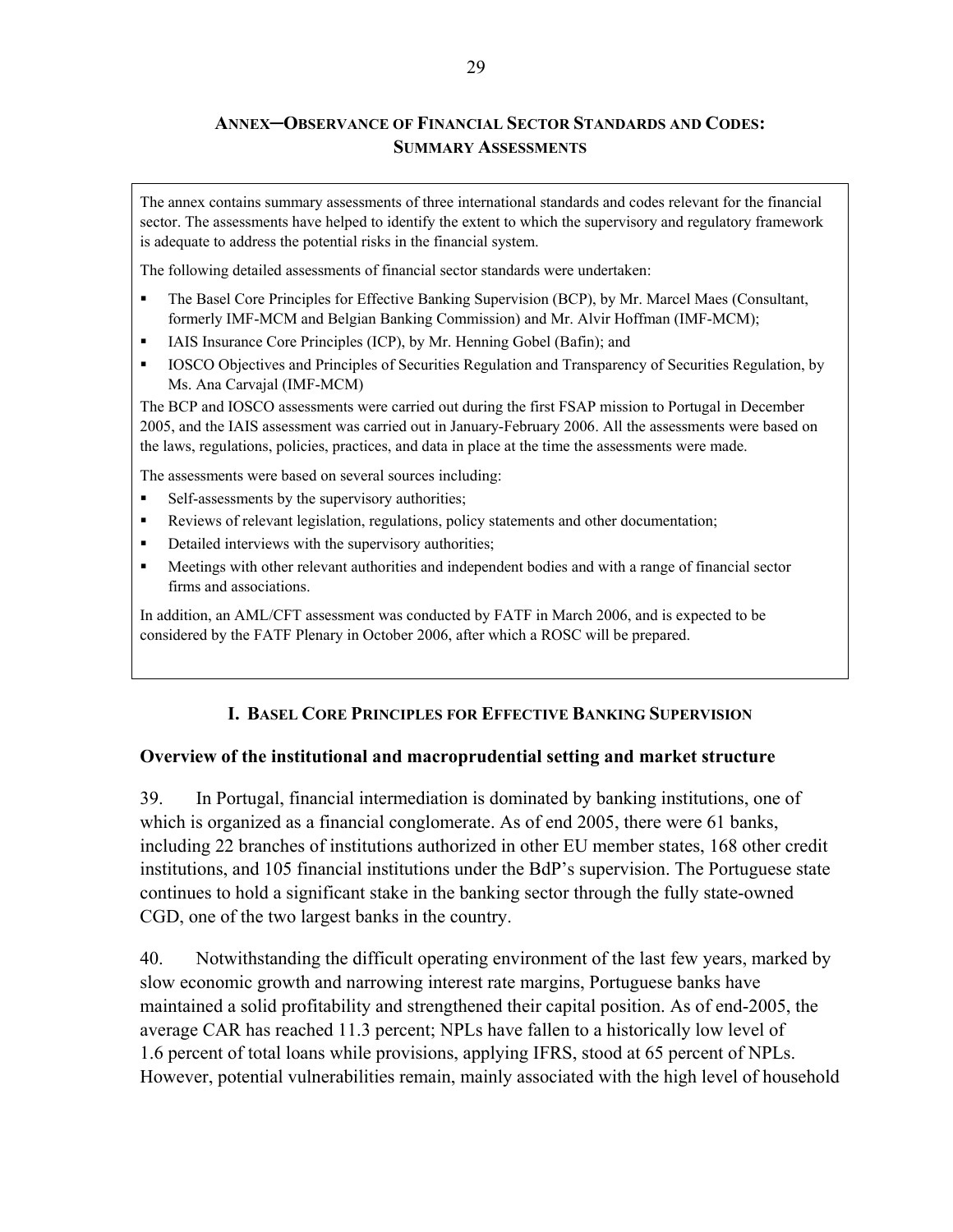and corporate debt as well as the significant concentration of banks' exposure across sectors (especially real estate) and borrowers.

41. The supervisory framework is organized as a combination of a traditional sectoral approach with a partially integrated functional approach. While prudential supervision is entrusted to the BdP (in the case of credit institutions, investment firms and other financial companies) and to the ISP (in the case of insurance and re-insurance intermediaries and pension funds), cross sectoral supervision of the market rules of conduct of financial intermediaries in the securities market rests in the hands of the CMVM. The three Portuguese supervisory agencies coordinate their activities within an overarching high-level committee, the CNSF. Bilateral memoranda of understanding provide the framework for day-to-day coordination.

## **General preconditions for effective banking supervision**

42. The BdP, which is an integral part of the ESCB, is a public legal entity with administrative and financial autonomy and its own property. The members of the Board of Directors are nominated for renewable terms of five years, and they can only be removed from office under circumstances envisaged by the ECB statute. As a result, in performing its tasks, including that of supervisory authority, the BdP enjoys a high degree of independence from government institutions or other forms of political influence. Portugal's framework of laws, accounting, payments, transparency, and financial sector oversight practices is in line with international standards and EU Directives. The law provides a comprehensive and flexible framework to deal with financial institutions in distress and the overall financial safety net is adequate, albeit so far untested.

## **Main findings**

43. Portugal's regulatory framework is modern and sound, and highly compliant with international standards. The supervision of Portuguese financial institutions by the BdP is active, professional, and well organized. In particular, the supervision of banks' loan classification and provisioning policies—an area that raised some controversy a few years ago─was assessed to be in full compliance with international best practices, following some regulatory changes in 2002–03. However, there is still room for improvement in the institutions' risk assessment processes and in supervisory risk management and planning, although important progress has been recently made.

## *Objectives, Autonomy, Powers, and Resources (CP 1)*

44. BdP's Organic Law (OL) provides a clear framework, objectives, and responsibilities for carrying out the supervision of credit institutions, financial companies and other entities legally subject to the BdP's regulation. The principle of BdP's independence is enshrined in the ESCB's by-laws and OL provisions. The OL also ensures that the BdP has administrative and financial autonomy and its own property, and is not subject to the financial rules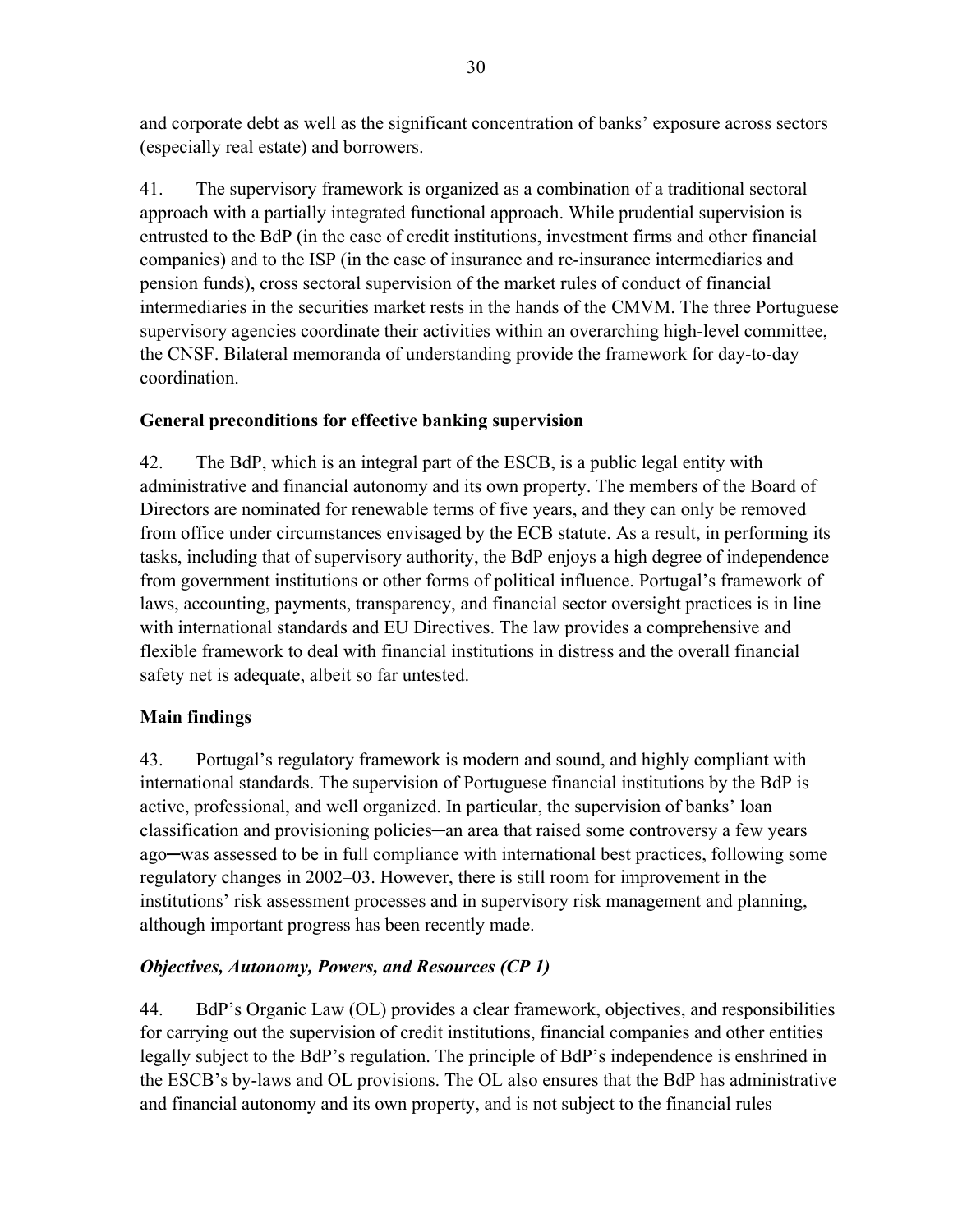governing the public sector. The BdP derives its income basically from its central bank operations with no fees being levied on supervised institutions.

45. The BdP has the exclusive power to authorize, refuse or withdraw banking licenses. In the cases of branches or subsidiaries of banks authorized in non-EU countries, the BdP examines the proposal and submits its recommendation for the approval of the Minister of Finance (MoF). The OL enables the BdP to take appropriate action to ensure compliance with the laws and maintain the safety and soundness of banking activities. To this end, the BdP can impose, at its discretion, a range of sanctions and remedial actions on a case-by-case basis, depending on the severity of a situation. Legal protection of the BdP staff is ensured by the Legal Framework of Credit Institutions and Financial Companies (LFCIFC). The CNSF and bilateral memoranda of understanding promote cooperation and information sharing with other domestic supervisory agencies.

## *Licensing and Structure (CPs 2–5)*

46. The permissible activities of financial institutions are established in the LFCIFC. The standards for evaluating applications to license establishments, and the criteria for changes in ownership and investments are adequate and strictly applied by the BdP.

## *Prudential Regulations and Requirements (CPs 6–15)*

47. Portuguese banks comply with capital requirements established by Basel I. Risk management techniques used by credit institutions vary considerably in terms of sophistication and complexity, and different risk management tools are used by the same institution to address different risks or portfolios. While banks generally use advanced techniques, including value-at-risk models, to manage trading book risks, they apply less sophisticated tools to assess banking book risks. The BdP has recently issued a regulation that allows banks to use internal models for market risk and, to date, no bank has submitted its own model to the BdP for validation. However, it is expected that major banks will soon submit credit risk models for BdP's validation. All credit institutions will be also required to implement an internal process for overall capital adequacy assessment. Given these developments, the BdP has to further bolster its internal expertise on model validation and corporate governance evaluation.

48. Banks' loan classification and provisioning policies comply with the BCPs. However, the planned migration from the current dual system of calculating provisions (economic and regulatory provisions; the former is subject to a specific external audit review) to a more comprehensive risk based approach should be accelerated.

## *Methods of Ongoing Supervision (CPs 16–20)*

49. The BdP carries out its supervisory function through an effective mix of off-site and on-site supervision. The information provided by credit institutions to the BdP is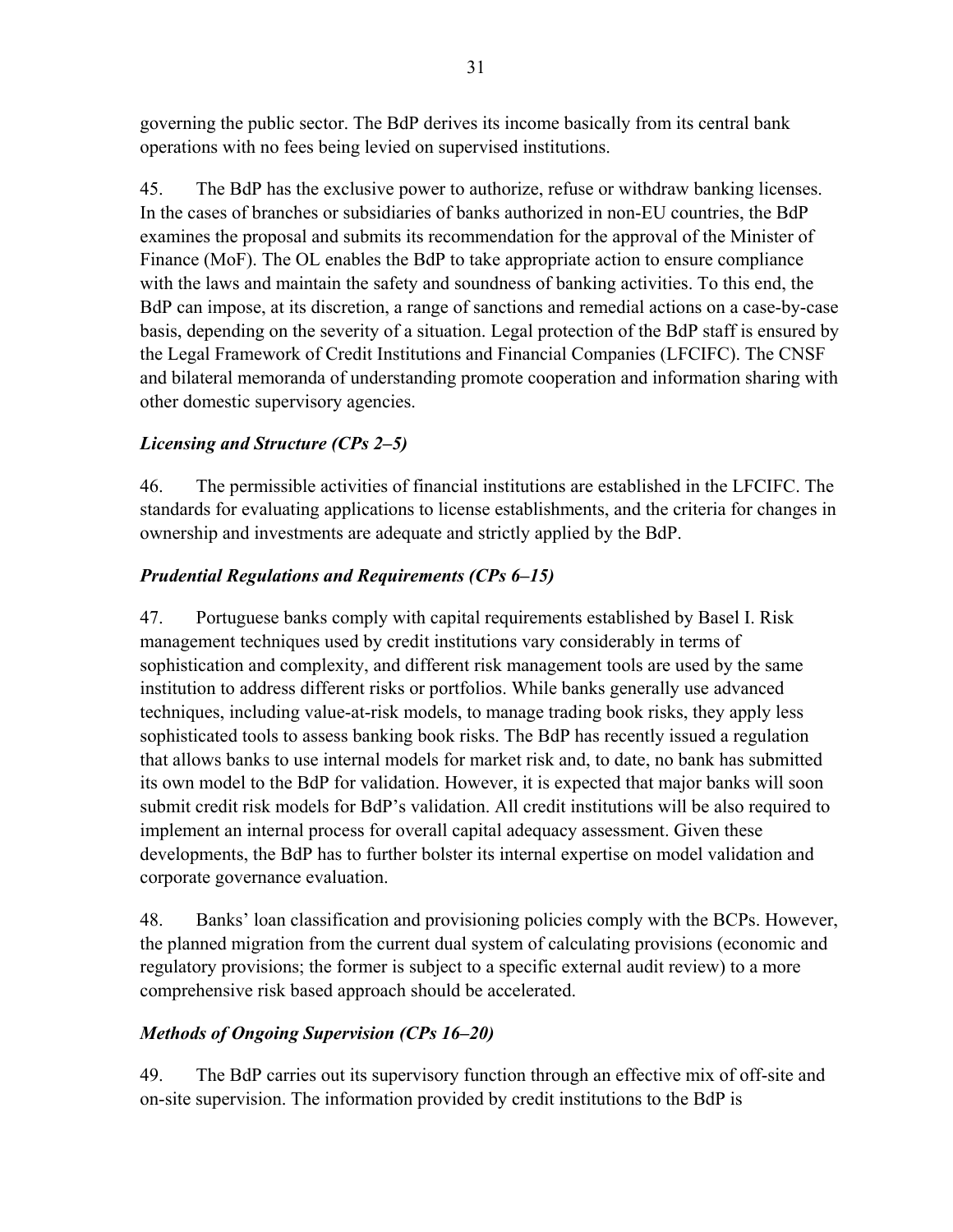comprehensive and timely so as to provide a basis for effective surveillance and early detection of financial weaknesses. Thorough off-site monitoring is conducted on a continuous basis and it is integrated with regular on-site inspections. At the time of the assessment, a comprehensive framework for assessing the risk profile of supervised institutions was still in the process of being finalized. In early 2006, a manual was completed and a pilot test was successfully carried out by applying the methodology to the assessment of a medium-sized bank. The credit risk register, which is managed by the BdP, is a complementary tool for off-site supervision. The electronic platform supporting the register could be improved and better integrated with other available tools for off-site monitoring.

## *Accounting Standards (CP 21)*

50. Accounting rules and regulations are in line with EU Directives, and hence with the IFRS, and financial statements are prepared in accordance with those standards. Implementation of the IFRS rules has brought to the financial statements greater sensitivity to market risk, and has highlighted the relative importance of contingencies for banks' employee pension funds. The BdP is empowered to (i) require all financial information deemed necessary for supervisory purposes, (ii) demand from external auditors specific extensive assessments, and (iii) perform on-site inspections in order to assess the quality of information.

## *Formal Powers of Supervisors (CP 22)*

51. The BdP has broad enforcement powers ranging from moral suasion to imposing penalties upon banks and their management, restricting a bank's current activities, replacing management or restricting their powers, and ultimately revoking the banking license. In the case of financially distressed institutions, the BdP may require a number of financial recovery and reorganization measures; it may also appoint one or more interim board members with veto powers over shareholders' decisions.

### *Cross-Border Banking (CPs 23–25)*

52. The regulatory framework allows the authorities to undertake globally consolidated supervision over internationally active banking groups. Supervision over the activities abroad of Portuguese banking groups is conducted mainly through on-site inspections at the headquarters and information sharing with host-country authorities. Similarly, at the group level, the overall risk assessment of the foreign institutions operating in Portugal is left to the home supervisor.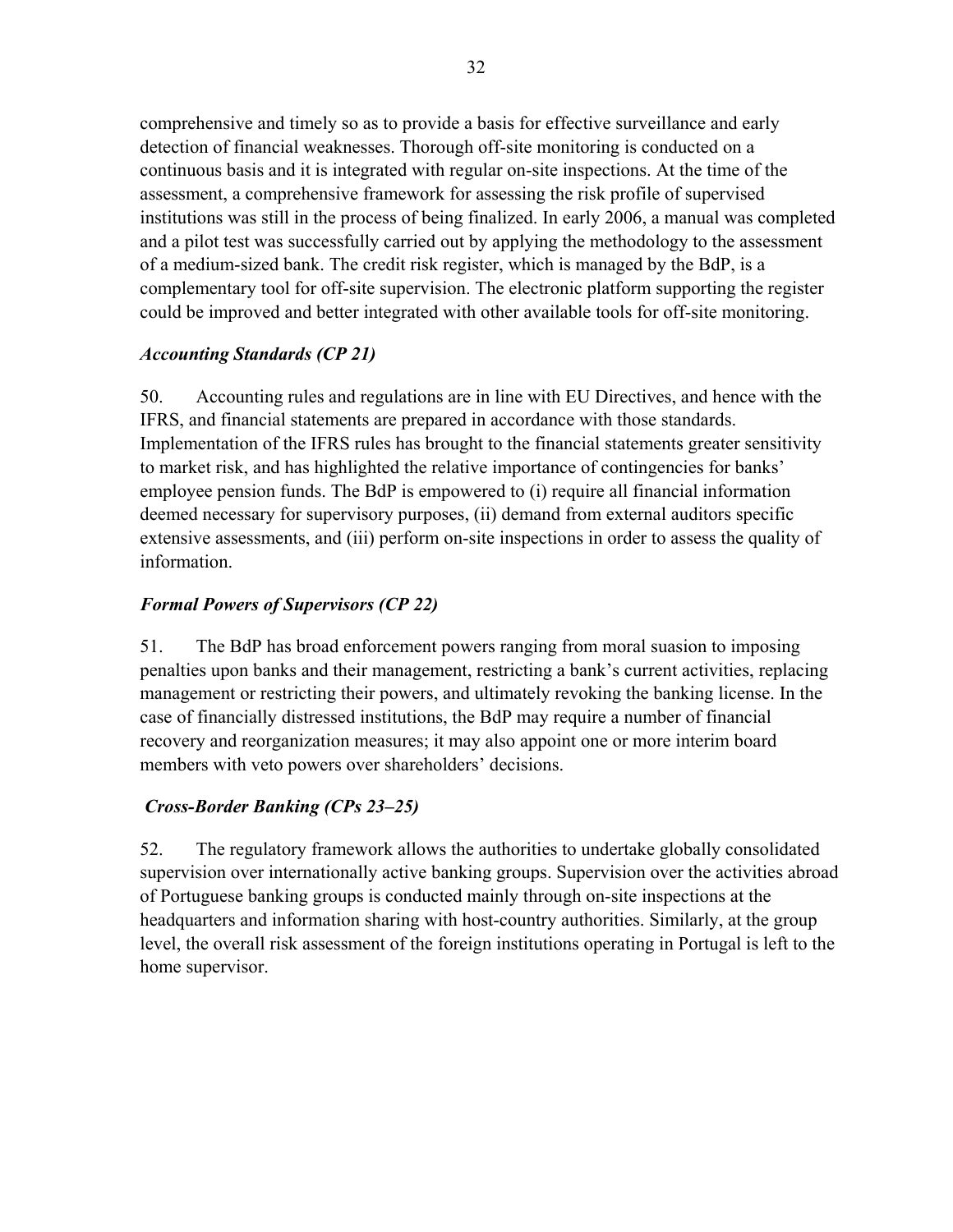## **Table 4. Portugal: Recommended Action Plan to Improve Compliance with the Basel Core Principles**

| <b>Reference Principle</b>                | Recommended Action                                                                                                                                                                                                                         |
|-------------------------------------------|--------------------------------------------------------------------------------------------------------------------------------------------------------------------------------------------------------------------------------------------|
| CP - 12. Market Risk                      | Enhance systems to measure, monitor and control market<br>risk.                                                                                                                                                                            |
| CP - 16. On-Site and Off-Site Supervision | 1) Fully implement the comprehensive framework for<br>assessing banks' and credit institutions' risk profile.<br>2) Enhance access to Credit Register data and further<br>integrate the database with other off-site supervision<br>tools. |
| CP - 24. Host Country Supervision         | Implement a framework with all home supervisors in order<br>to exchange information that would improve the quality of<br>risk assessment.                                                                                                  |

## **Authorities' response**

53. The BdP is in broad agreement with the assessment and welcomes the overall judgment that banking supervision and regulation in Portugal are highly compliant with the Basel Core Principles for Effective Banking Supervision. The BdP acknowledges that the IMF recommendations are generally adequate and is pleased that some of these recommendations actually backup existing strands of work, such as the full implementation of a comprehensive risk rating system, which BdP considers will enhance its current approach for the risk assessment of supervised credit institutions.

### **II. IAIS INSURANCE CORE PRINCIPLES**

54. This assessment, carried out in January-February 2006, was based on the IAIS ICP dated October 2003. Given the developed nature of the Portuguese insurance market, this assessment comments on both the essential and advanced criteria underpinning each core principle. However, in accordance with Annex 2 of the ICP, only essential criteria have been taken into account in assessing the overall level of observance of a core principle.

### **Institutional and macroprudential setting—overview**

55. Portugal ranks as the 27th largest insurance market according to Swiss Re's insurance market report of 2004, broadly comparable to Norway and Mexico. Premiums represent 7.9 percent of GDP, or US\$1,294 per capita, with substantial potential for further deepening. The Portuguese market is dominated by Personal Lines products, Life and Pension. Some 80 percent of these products are distributed through associated banks. Long-term care and full health insurance may become an additional product in future as changes in social security arrangements are on the way. The general insurance market is relatively underdeveloped, with a high concentration in motor vehicles and workers compensation. Other products, such as property and casualty business, are relatively undersold. The general lines market is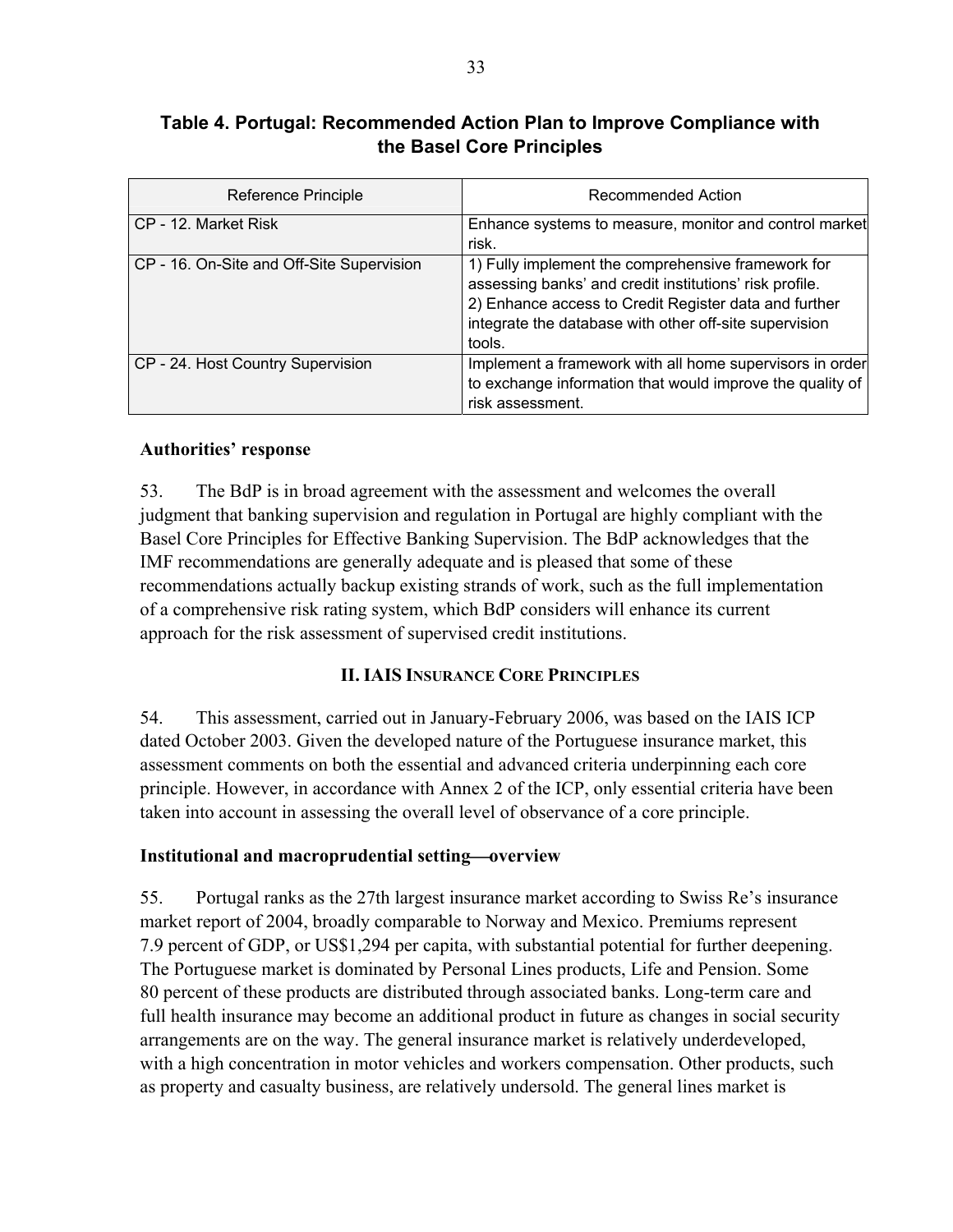mainly distributed through personalized intermediaries, of which some 39,000 are registered in Portugal.

56. At the end of 2004, there were 69 insurance companies operating in Portugal, of which 40 are domestic insurance companies and 28 are branches of EU companies. Only two of the 40 domestic companies are registered as mutual companies, all others are limited companies. Of the 40 domestic companies 14 operate in life assurance, 21 in non-life insurance and 5 are licensed as composites. The 28 branches comprise nine operating in life, 18 in non-life and one in both lines of business. There is one branch of a company registered outside the EU. In addition to those, there are 288 licenses to provide freedom of services in force. The degree of concentration is relatively high, with approx. 60 percent of the market represented by the top five companies and a further 20 percent for the next 5 companies. The banking sector is substantially involved, including through ownership links, and represents more than 50 percent of the overall insurance market.

## **Main findings**

57. The insurance supervisor (ISP) is very professional. The level of observance of the ICPs in Portugal is high and several planned measures and legal changes, not yet fully implemented at the time of the assessment, will likely address most of the remaining issues. In addition to recommendations in such areas (Table 4), several additional recommendations are made herein which, though not needed for ICP compliance, are nevertheless considered desirable further improvements.

### *Conditions for effective supervision (CP 1)*

58. Good conditions for effective supervision are in place. All necessary professional resources are available and of high standards. Market infrastructure allows for an efficient management of the sector. A wide range of operational services is available to insurance undertakings and allows them to focus on technical related aspects of the business. Supervision makes extensive use of actuarial services and allows for risk-based supervision.

### *The supervisory system (CPs 2–5)*

59. ISP needs approval for its budget from the Ministry of Finance. Although all expenses of the authority are covered by fees of the supervised entities, ISP can be subject to interventions throughout the year that could prevent it from achieving its goals. The charter should be amended to grant more formal independence in this respect, so that ISP is protected against inappropriate interference from executive branches and allowed to fully utilize its financial resources. Furthermore, ISP should reassess the staff resources required to fully implement Solvency II.

60. In addition, although not directly a matter of ICP compliance, an important issue is that, in addition to its supervisory functions, ISP manages the investment of the guarantee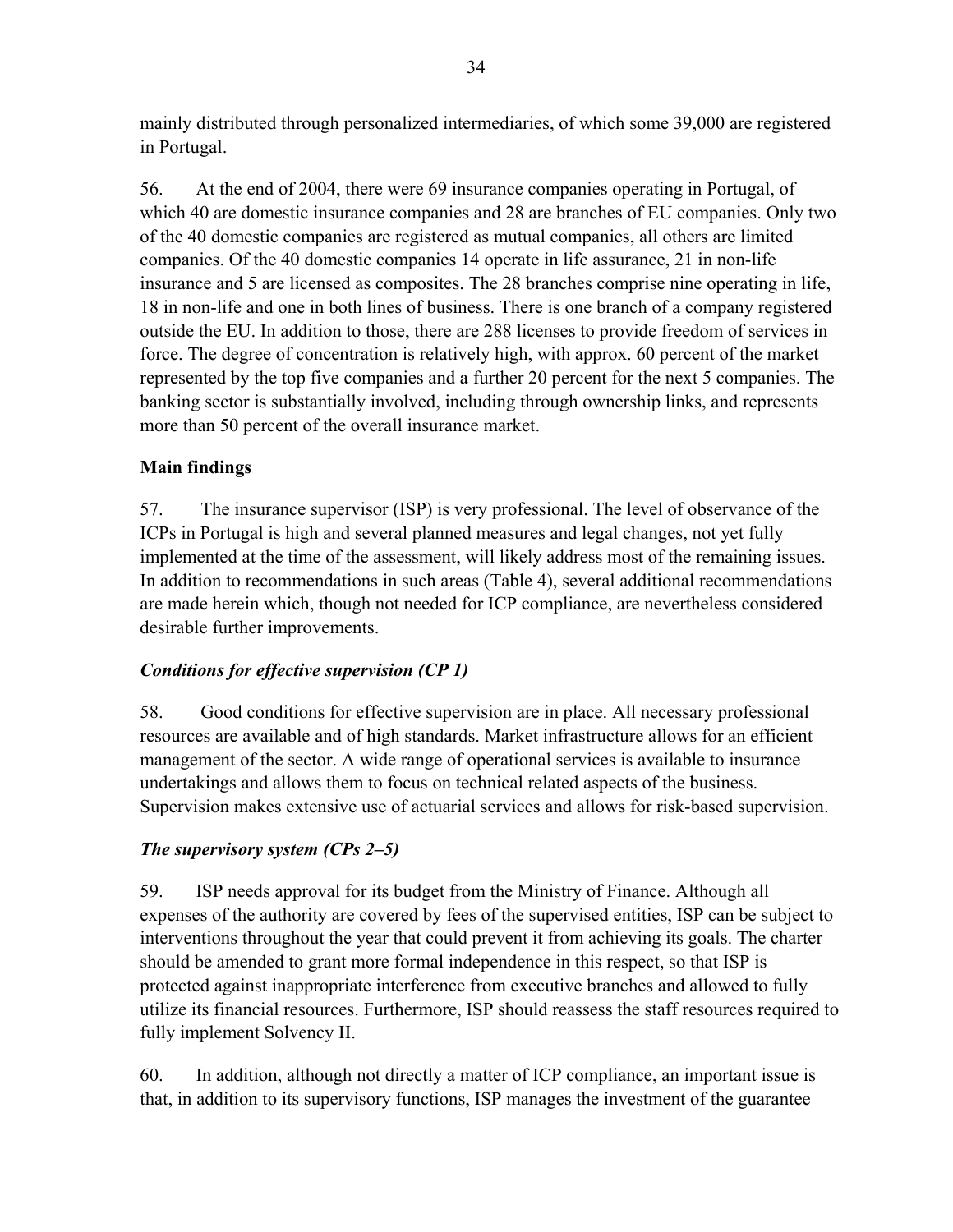fund for motor third party business (MTP)—as well as that for workers compensation—and administers the claims handling process, including loss adjustment. ISP should review its range of duties and look for alternative solutions for the guarantee funds. The management of investments is associated with potential reputational issues and represents an unnecessary risk to the supervisory organization. ISP should dispose the claims management function. The current organizational structure would allow for a smooth segregation. The objectives for ISP should be adjusted to allow for the disposal of these non-supervisory tasks related to guarantee funds and claims management.

61. The degree of cross shareholdings, the activities of banks in the insurance sector, the importance of bank-assurance for the distribution of life insurance products suggests that in time it may be desirable to review the possible advantages of a more integrated prudential supervisory authority—although this is not an urgent matter given some significant operational priorities for supervisors. Commonalities in the area of investment management, mathematical, statistical and actuarial skills may bring potential synergies in the utilization of joint resources between the central bank and ISP.

## *The supervised entity (CPs 6–10)*

62. The Law does not currently address fit and proper requirements for senior management and other key functionaries to a sufficient extent. There are no specific requirements for insurance undertakings' external auditors and the supervisory authority does not have the power to disqualify an auditor that does not comply with fit and proper requirements. In addition, the supervisory authority is not able to require significant owners who no longer meet fit and proper requirements to dispose of their interests in the insurance undertaking. Amendments to the law are planned to address these areas.

63. On corporate governance, there is a low percentage of non-executive directors in the governing body, and the law does not expressly address some issues that relate to specific responsibilities of the governing body, such as the establishment and monitoring of compliance with standards of business conduct and ethical behavior for directors, senior management and other personnel; and the establishment and regular review of the policies that deal with conflicts of interest, fair treatment of customers and information sharing with stakeholders. Also, a significant number of insurance undertakings have not instituted audit committees and the responsible actuary is not granted direct access to the governing body as well as his independence from inappropriate orders of the insurer is not completely assured. Legal amendments are planned to address these areas.

64. Inadequacies with respect to internal controls are being addressed through a new regulation already approved and being implemented. ISP has thus ensured sufficiently that by 2007 all procedures for internal control will be in force.

## *Ongoing supervision (CPs 11–17)*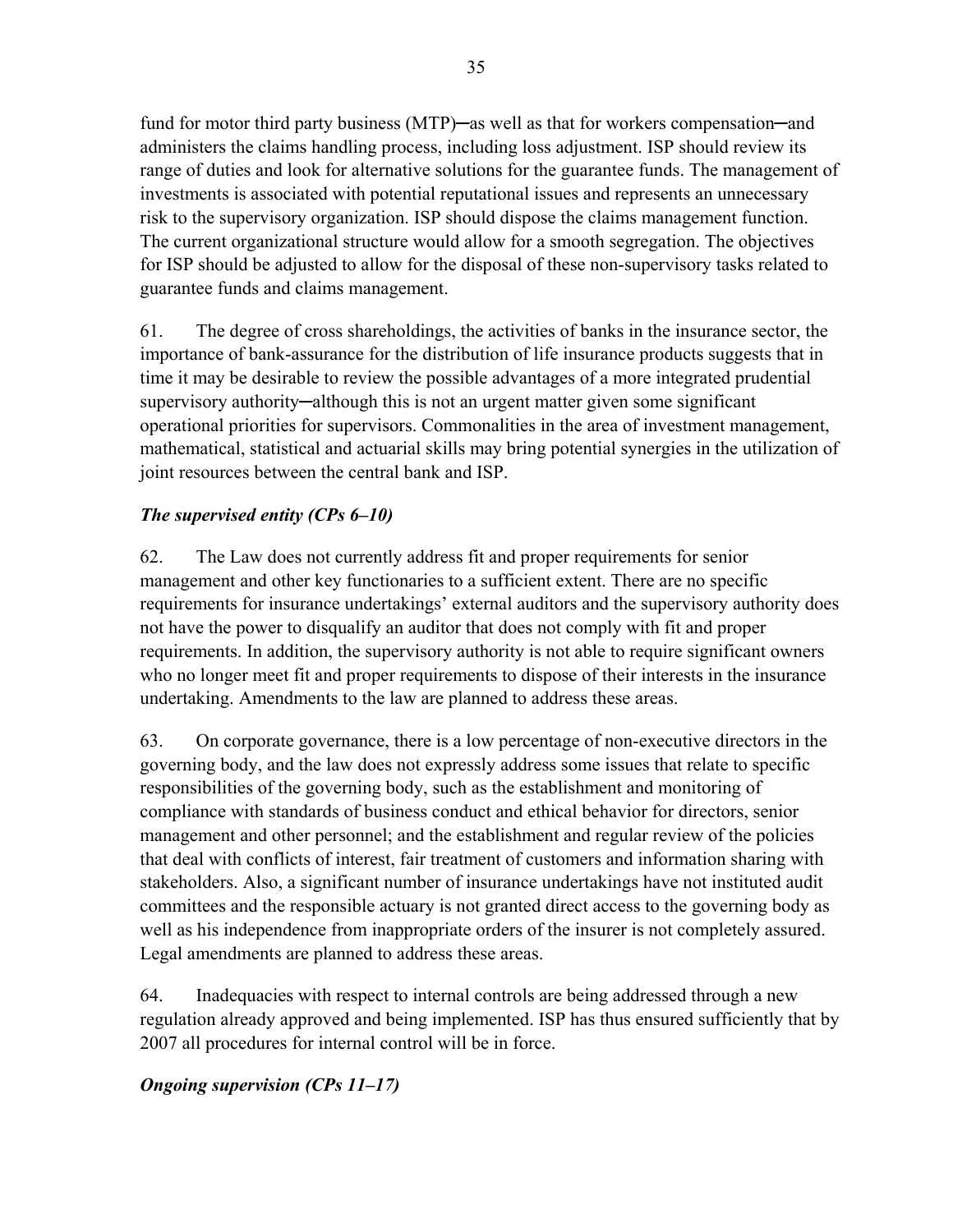65. The framework and implementation in these areas is effective.

#### *Prudential requirements (CPs 18–23)*

66. Although not strictly needed for compliance with the ICP, there are two areas where further consideration would be desirable. First, there is a significant amount of investments held in corporate bonds for which a rating is not available. It should be investigated why corporates avoid external rating. Also, for exposure measurement purposes, insurance companies rely on provisional ratings provided by banks. Although the write-offs reported have been immaterial, the absence of rating is a rather unusual process. Second, the law does not set specific requirements regarding the matching of assets and liabilities, and capital adequacy requirements are not adequately sensitive to the risks of the insurer's operations. In anticipation of the Solvency II project, ISP should progressively introduce the methodologies foreseen in that new solvency regime (centered on a risk-based approach).

#### *Markets and consumers (CPs 24–27)*

67. With the new legislation, which is in its final stage of approval, ISP has ensured sufficiently that adequate procedures will be in place to address current weaknesses in relation to consumer protection. Further measures are also needed in relation to insurance fraud, which is not specifically addressed in the insurance business law. Consequently, insurers and intermediaries are not required to allocate appropriate resources and implement effective procedures and controls to deter, detect, record and promptly report fraud to appropriate authorities.

68. Although not strictly needed for compliance with the ICP, two other aspects of this area should also be considered further. First, the large number of personalized intermediaries is an administrative burden to ISP. The implementation of the new directive will deliver—in contrast to other European countries—a slight release and reduction of duties. However, the amount of applications from other countries to act as an intermediary in Portugal is considerable. ISP is strongly advised to investigate the application of some form of administration fees for those applicants, in order to ensure appropriate sharing of the administrative burden. Second, the scope of information disclosed to the market could be enlarged and should be reviewed in the context of the outcome of Pillar III of Solvency II.

#### *Anti–money laundering, and combating the financing of terrorism*

69. The measures in place in this area are considered adequate for ICP purposes.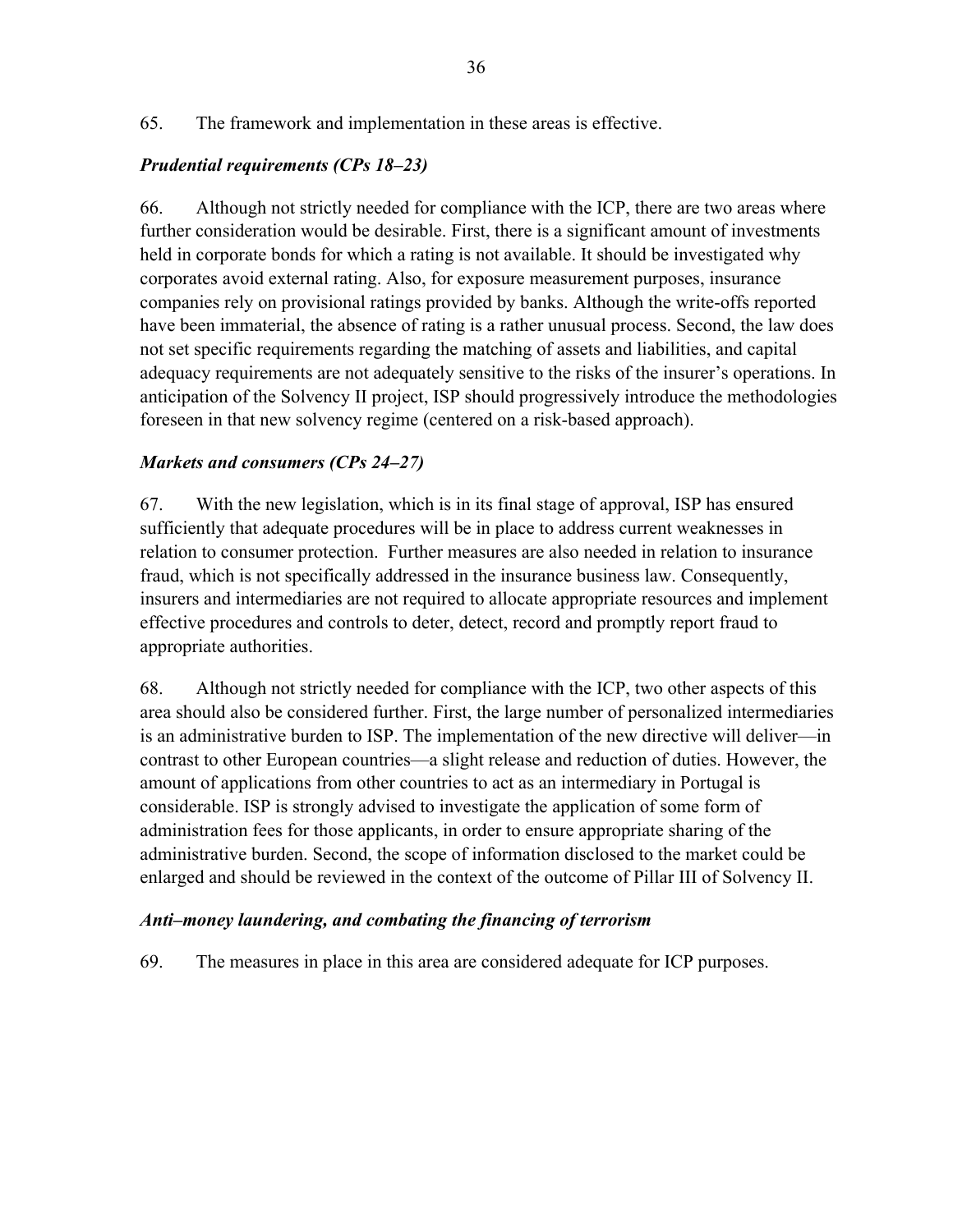| Reference Principle           | <b>Recommended Action</b>                                                                                                                                                                                                                                                                                                                                                                                                                                                                                                                                                                                                                                                                                                                                                                                                                                                                                                         |
|-------------------------------|-----------------------------------------------------------------------------------------------------------------------------------------------------------------------------------------------------------------------------------------------------------------------------------------------------------------------------------------------------------------------------------------------------------------------------------------------------------------------------------------------------------------------------------------------------------------------------------------------------------------------------------------------------------------------------------------------------------------------------------------------------------------------------------------------------------------------------------------------------------------------------------------------------------------------------------|
| CP 3 - Supervisory authority  | ISP's charter should be amended to grant more<br>formal financial independence so that ISP is more<br>protected against inappropriate interference from<br>executive branches and allowed to fully utilize its<br>financial resources. Furthermore, ISP should<br>reassess the staff resources required to fully<br>implement Solvency II.                                                                                                                                                                                                                                                                                                                                                                                                                                                                                                                                                                                        |
| CP 7 - Suitability of persons | ISP should, as planned in the course of the next year,<br>propose amendments to the law that lays down the<br>conditions governing the carrying out of the insurance<br>business. The amendments should set specific "fit<br>and proper" requirements regarding external auditors<br>and senior management; and confer to the<br>supervisory authority the necessary powers to:<br>disqualify an external auditor or a senior manager<br>that does not comply with fit and proper<br>requirements;<br>require significant owners that no longer meet fit<br>and proper requirements to dispose of their<br>interests in the insurance undertaking.                                                                                                                                                                                                                                                                                |
| CP 9 - Corporate Governance   | Following the inquiry it conducted in 2005 to collect<br>relevant data on insurance undertakings' governance<br>structure and mechanisms (including internal control<br>and risk management systems), ISP should, as<br>planned in 2006, propose amendments to the law that<br>lays down the conditions governing the carrying out of<br>the insurance business, in order to establish what are<br>the main and specific responsibilities of the insurance<br>undertaking governing body. These should also<br>require insurance undertakings to approve and<br>monitor compliance with standards of business<br>conduct and ethical behavior for directors, senior<br>management and other personnel.<br>Also, the Directive on statutory audit of annual<br>accounts and consolidated accounts should be<br>transposed into national law as intended, to address<br>the remaining weaknesses related to the statutory<br>audit. |
| CP 10 - Internal control      | Complete, as planned, the implementation of the new<br>regulation already approved, so that by 2007 all<br>appropriate procedures for internal control will be in<br>force.                                                                                                                                                                                                                                                                                                                                                                                                                                                                                                                                                                                                                                                                                                                                                       |
| CP 25 - Consumer protection   | Implement as planned the new legislation, which is in<br>its final stage of approval, so that adequate consumer<br>protection procedures will be in place. Put in place, as<br>planned, policies for insurance undertakings on how                                                                                                                                                                                                                                                                                                                                                                                                                                                                                                                                                                                                                                                                                                |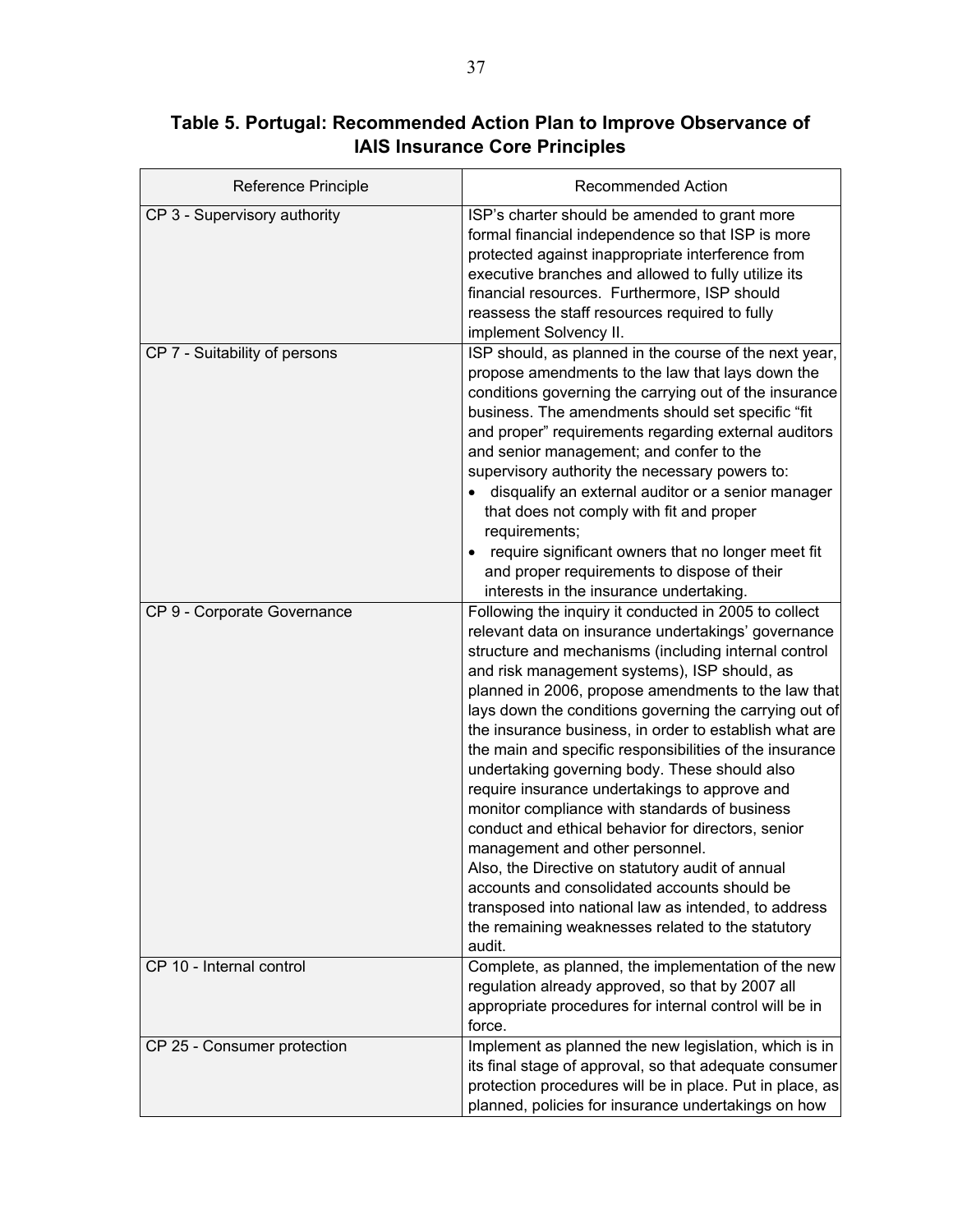| Reference Principle     | Recommended Action                                                                                                                                                                               |
|-------------------------|--------------------------------------------------------------------------------------------------------------------------------------------------------------------------------------------------|
|                         | to treat consumers fairly and ensure that systems are<br>available and training can be provided to ensure<br>compliance with those policies by their employees<br>and other sales collaborators. |
| CP 27 - Insurance fraud | Insurers and intermediaries should be required to<br>provide counter-fraud training to management and<br>staff and to exchange information with respect to<br>fraud and those committing fraud.  |

### **Authorities' response**

70. ISP acknowledged the fruitful discussions during the assessment process within the FSAP, and the recommendations received, which will help improve the effectiveness of insurance supervision in Portugal. ISP appreciated the appraisal of the efforts undertaken to strengthen insurance supervision according to a forward-looking and risk-based approach, and to increase the standards related with insurance undertakings' risk management and internal controls, in line with the development of the Solvency II Project. Furthermore, ISP welcomed the FSAP's recognition of the efforts made to promote and reinforce the transparency of the supervisory authority's activities and processes according to international best practices.

71. ISP has carefully considered all the FSAP recommendations and will continue to work towards their progressive implementation, both by drawing up regulatory measures and by preparing proposals for the amendment of existing laws.

## **III. IOSCO OBJECTIVES AND PRINCIPLES OF SECURITIES REGULATION AND TRANSPARENCY OF SECURITIES REGULATION**

72. An assessment of the Portuguese Securities Market was conducted during December 6-20, 2005, as part of the FSAP. The Assessment was conducted based on the IOSCO Principles and Objectives of Securities Regulation and its Methodology adopted in 2003.

### **Market structure**

73. The legal and regulatory framework provides for the participation of banks as well as other specialized entities in the Portuguese securities market. As of August 2005, there were 56 intermediaries authorized to provide investment services, including 32 credit institutions, 8 credit institution branches, 8 broker companies, 4 broker-dealer companies, and 4 investment company branches. In addition, there were 43 investment managers authorized to manage Collective Investment Schemes (CIS).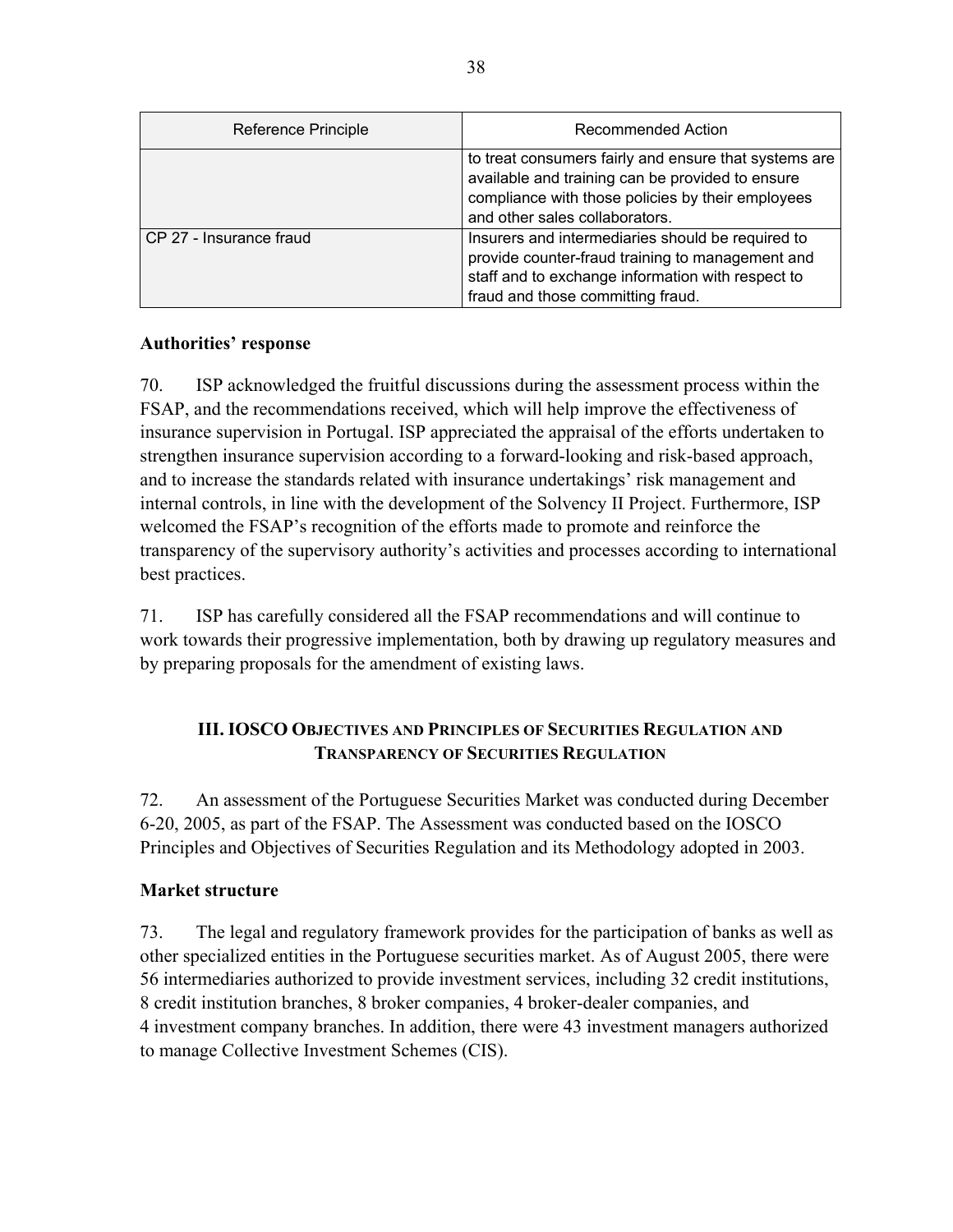74. Two main cash markets operate in Portugal: Eurolist and MEDIP.Eurolist integrates the markets of Brussels, Paris, Amsterdam and Lisbon into a single market with the same listing requirements. MEDIP, which is the wholesale market for government debt, is fully integrated into MTS, a single market for public debt that has segments in many European countries.

75. The Portuguese securities market has a limited role as an alternative source of financing for companies. As of September 30, 2005, there were 51 companies with listed shares and 46 companies with listed bonds in Eurolist and only one Initial Public Offer was carried out in 2005. While market capitalization has shown modest growth, the market is still highly concentrated with one company, BSCH (a Spanish cross-listed issuer), representing about 52 percent of the stock market capitalization. Excluding BSCH, market capitalization amounted to around 44 percent of GDP, and the average free float for the 10 top companies amounted to almost 34 percent of their capital.

76. Liquidity of the secondary markets remains limited, except for MEDIP. For 2004, trading volume in MEDIP accounted for 72.7 percent of total trading volume in Portugal, Euronext accounted for 16.1 percent and trading in non-regulated markets and over-thecounter activity accounted for the remaining 11.2 percent.

77. The asset management industry is also modest, though it has experienced steady growth since 2000. As of August 2005, individual portfolios amounted to EUR 34.9 billion (23.7 percent of GDP), compared to EUR 11.2 billion (9.2 percent of GDP) in 2000. Over the same period, CIS increased from EUR 24.9 billion (20.4 percent of GDP) to EUR 34.2 billion (22.3 percent of GDP).

78. Derivatives markets do not play a significant role in the Portuguese securities market. Moreover, their importance has diminished: the future market has shown a downward trend, while the options market disappeared following the migration to the Liffe Connect platform.

## **Description of the regulatory structure**

79. The Portuguese system follows a partially integrated functional approach, whereby the CMVM is responsible for market conduct and BdP for prudential regulation of market participants. The MoF retains very specific powers limited to (i) the authorization of financial intermediaries that are subsidiaries of credit institutions with their head offices in a non-euro member country, (ii) the authorization of regulated markets, and (iii) the establishment of the minimum capital requirement for financial intermediaries. Both the CMVM and the BdP are governed by an executive board, whose members are appointed for a 5-year period by the Council of Ministers, based on a proposal from the MoF. Once appointed, they can only be removed with due cause.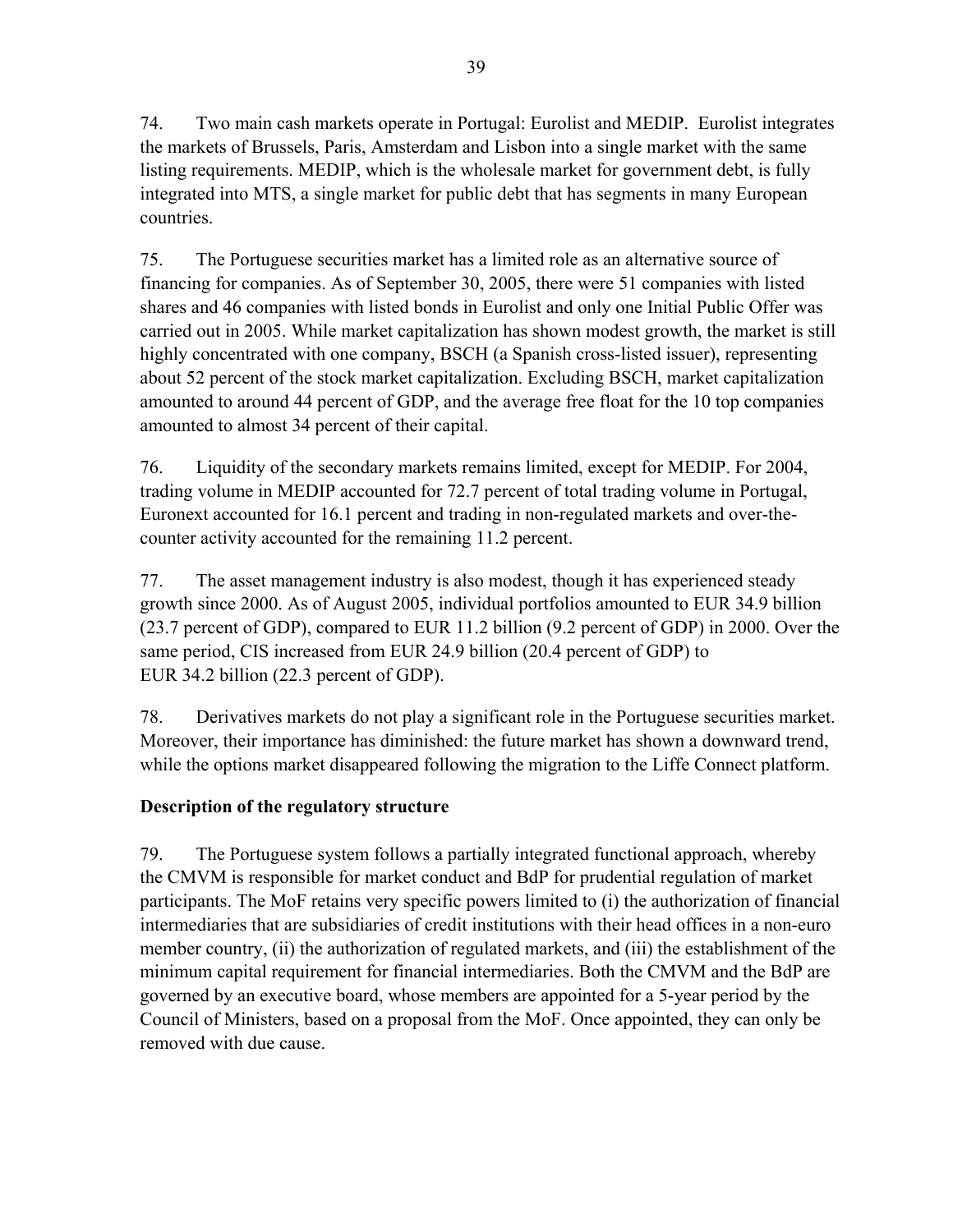## **General preconditions for effective securities regulation**

80. There are a number of preconditions necessary for the effective regulation of securities markets, and these generally appear to be in place in Portugal. However, the financial sector would benefit from speedier disposition of judicial proceedings, mainly those related to the execution of guarantees; insolvency and criminal offenses related to securities matters. The tax system appears to be complex, with different tax treatments for different sources of income, and the authorities have expressed some concern that it might be affecting the competitiveness of certain segments of the Portuguese securities market vis-à-vis other EU countries.

## **Main findings**

81. The Portuguese regulatory framework exhibits high levels of compliance with the IOSCO Principles.

## *Principles related to the regulator (Principles 1–5)*

82. The responsibilities of both the CMVM and the BdP are set forth by law. Both authorities have sufficient functional independence to carry out their day-to-day operations. While the BdP enjoys financial independence, permanent provisions to ensure the CMVM's financial independence are necessary. Both regulators have sufficient powers and resources to carry out their functions and both have set up organizational structures, policies, procedures and internal controls that allow them to properly discharge their duties. Both regulators are subject to a system of accountability to the public and to the Government, including financial accountability.

## *Principles related to compliance and enforcement (Principles 7–10)*

83. Both regulators have broad regulatory and supervisory powers, including enforcement authority. Both the CMVM and the BdP have developed adequate supervisory practices for all market participants under a risk-based approach, though a comprehensive framework for risk rating financial intermediaries is yet to be implemented by the BdP. Since mid-2005, the CMVM has exhibited a more vigorous policy towards enforcement and has made more use of administrative fines. A recent reform to the Securities Code makes it mandatory for the CMVM to disclose to the public the sanctions imposed in the case of very serious infractions through its information system; however, broader disclosure might still be considered.

## *Principles related to information sharing and cooperation (Principles 11–13)*

84. Legal provisions require the CMVM and the BdP to cooperate with each other. Formal mechanisms have been developed, including the creation of the National Council of Financial Supervisors and the signature of two MoUs. However, these MoUs need to be updated and their publication should be considered. Legal provisions allow both the CMVM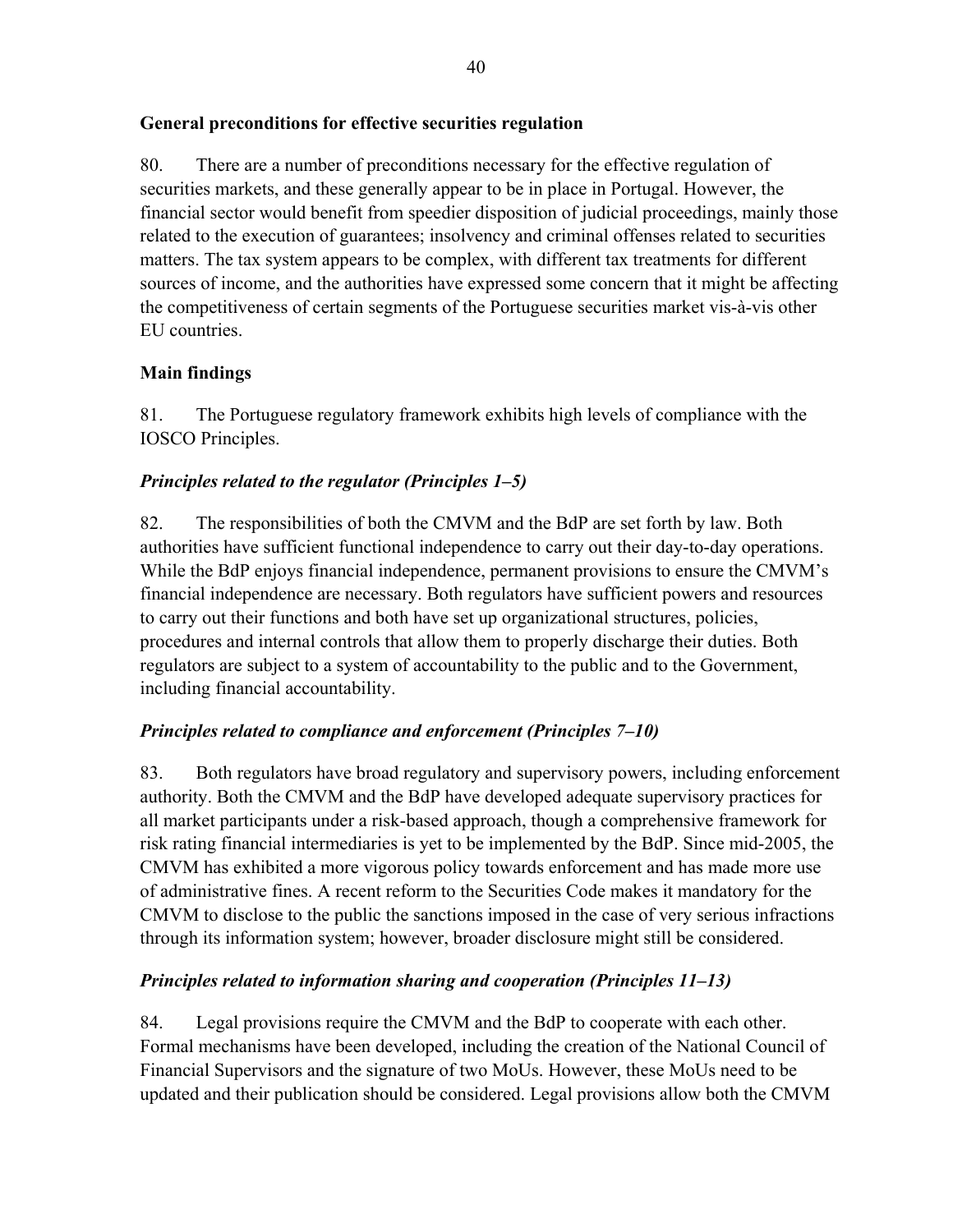and the BdP to cooperate with foreign counterparties, although the framework for the CMVM could be clarified by amending the Securities Code. Both authorities have signed numerous MoUs, and the CMVM is a signatory of the IOSCO Multilateral MoU. In practice, within the current framework, the CMVM has answered in a reasonable time frame requests for information and assistance made by foreign counterparties.

## *Principles related to issuers (Principles 14–16)*

85. In line with international standards, both public offerings and listings are subject to disclosure requirements at the moment of authorization and periodically thereafter. In addition, substantial and insider shareholdings are subject to disclosure requirements. There is in place (i) a set of mechanisms to ensure issuers' compliance with disclosure requirements, and (ii) a comprehensive framework for corporate governance with both mandatory regulations and a set of recommended practices implemented under a comply-orexplain regime.

## *Principles related to collective investment schemes (Principles 17–20)*

86. Registration of CIS requires the submission of a prospectus that is in line with international standards, while proper segregation of assets is achieved through a depository. There are clear rules governing pricing of units as well as its disclosure to investors. All unit mispricings must be reported to the CMVM and published, and operators are required to compensate losses under certain circumstances. CIS operators are subject to a licensing system based on capital, and fit and proper requirements. CIS and CIS operators are subject to periodic reporting as well as on-site supervision following a risk-based approach.

## *Principle related to market intermediaries (Principles 21–24)*

87. Licensing requirements comprise both capital requirements as well as fit and proper requirements. Market intermediaries are subject to periodic reporting to the BdP and the CMVM as well as on-site supervision by both of them. In both cases, supervision follows a risk-based approach, though BdP has yet to implement a comprehensive risk-rating system. The BdP has developed a checklist for contingency situations. However, it does not yet have a comprehensive written contingency plan to deal with the failure of a financial institution. The CMVM should coordinate with BdP to prepare detailed contingency plans that can be implemented in the event of market disruption. In addition, BdP should complete the preparation of its manual for financial crises. Portugal has also implemented an investor compensation scheme.

## *Principles related to self regulatory organizations and secondary markets (Principles 6–7; and 25–30)*

88. The CMVM monitors all markets under its supervision in real time (on line) except for the derivatives market for which surveillance is carried out the following day. Markets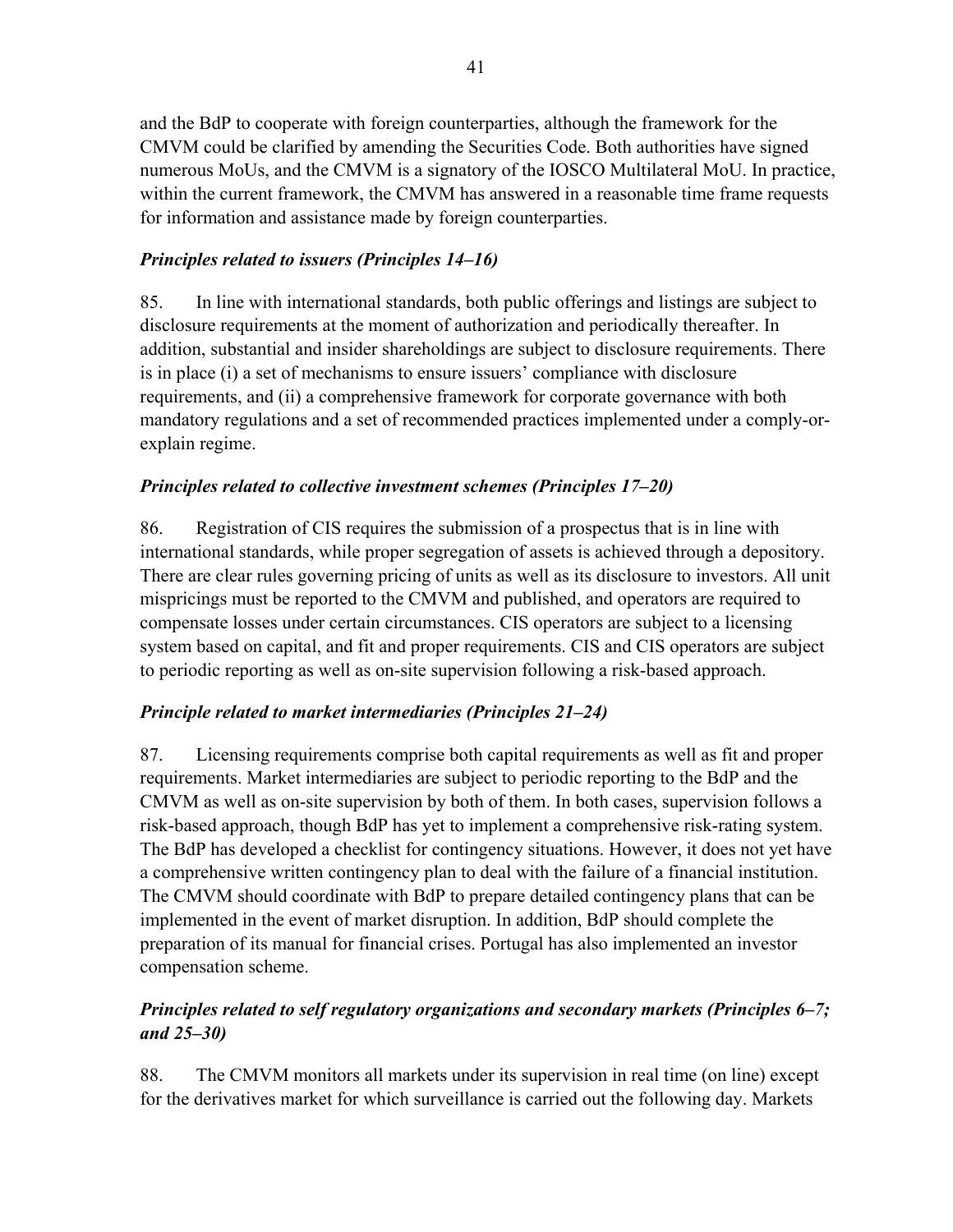and market operators are subject to periodic reporting as well as on-site inspections. Portugal was a signatory to the MoU for the supervision of Euronext Markets and Clearnet in 2003. Joint on-site supervision of Euronext by all country regulators where Euronext operates is recommended. Provisions in place in the regulated markets provide for adequate pre-trade and post-trade transparency.

| Table 6. Portugal: Recommended Plan of Action to Improve Implementation of |  |
|----------------------------------------------------------------------------|--|
| the IOSCO Objectives and Principles of Securities Regulation               |  |

| <b>Reference Principle</b> | <b>Recommended Action</b>                                                                                                                                                                                                                                                                                                                                                    |
|----------------------------|------------------------------------------------------------------------------------------------------------------------------------------------------------------------------------------------------------------------------------------------------------------------------------------------------------------------------------------------------------------------------|
| Principle 1                | Conclude review of MoU and publish it on the website.                                                                                                                                                                                                                                                                                                                        |
| Principle 2                | Approve permanent provisions that exclude the possibility that<br>the Government could freeze as well appropriate CMVM's<br>surpluses.                                                                                                                                                                                                                                       |
| Principle 4                | 1) The BdP should adopt a more systematic approach towards<br>public consultation.<br>2) The CMVM should continue its plan to set up an Internal<br>Audit Department.<br>3) The CMVM could consider a more general program for<br>investors' education.                                                                                                                      |
| Principle 7                | The CMVM should consider joint inspections of Euronext.                                                                                                                                                                                                                                                                                                                      |
| Principle 10               | 1) The BdP should complete a risk rating system for supervision<br>of financial intermediaries.<br>2) The CMVM should continue its efforts to implement a more<br>vigorous enforcement policy.<br>3) The CMVM could consider the inclusion of a closing meeting<br>with the board of the financial intermediary as part of the regular<br>procedure for on-site inspections. |
| Principles 11, 13          | Amend provisions of the SC to clarify authorization to exchange<br>information and cooperate with foreign authorities.                                                                                                                                                                                                                                                       |
| Principle 14               | Shorten the deadline for presentation of annual accounts.                                                                                                                                                                                                                                                                                                                    |
| Principles 17-20           | Given the growth of the industry, it is important that the CMVM<br>keeps the CIS industry under scrutiny, as commented under<br>Principle 17.                                                                                                                                                                                                                                |
| Principle 21               | Eliminate positive silence for the registration of financial<br>intermediaries with the CMVM.                                                                                                                                                                                                                                                                                |
| Principle 22               | The BdP should complete the risk rating system.                                                                                                                                                                                                                                                                                                                              |
| Principle 24               | The CMVM should elaborate contingency plans to deal with<br>market disruption, and coordinate this with BdP. In addition,<br>BdP should finish the preparation of its manual for financial<br>crises.                                                                                                                                                                        |
| Principle 26               | The CMVM should consider joint inspections of Euronext.                                                                                                                                                                                                                                                                                                                      |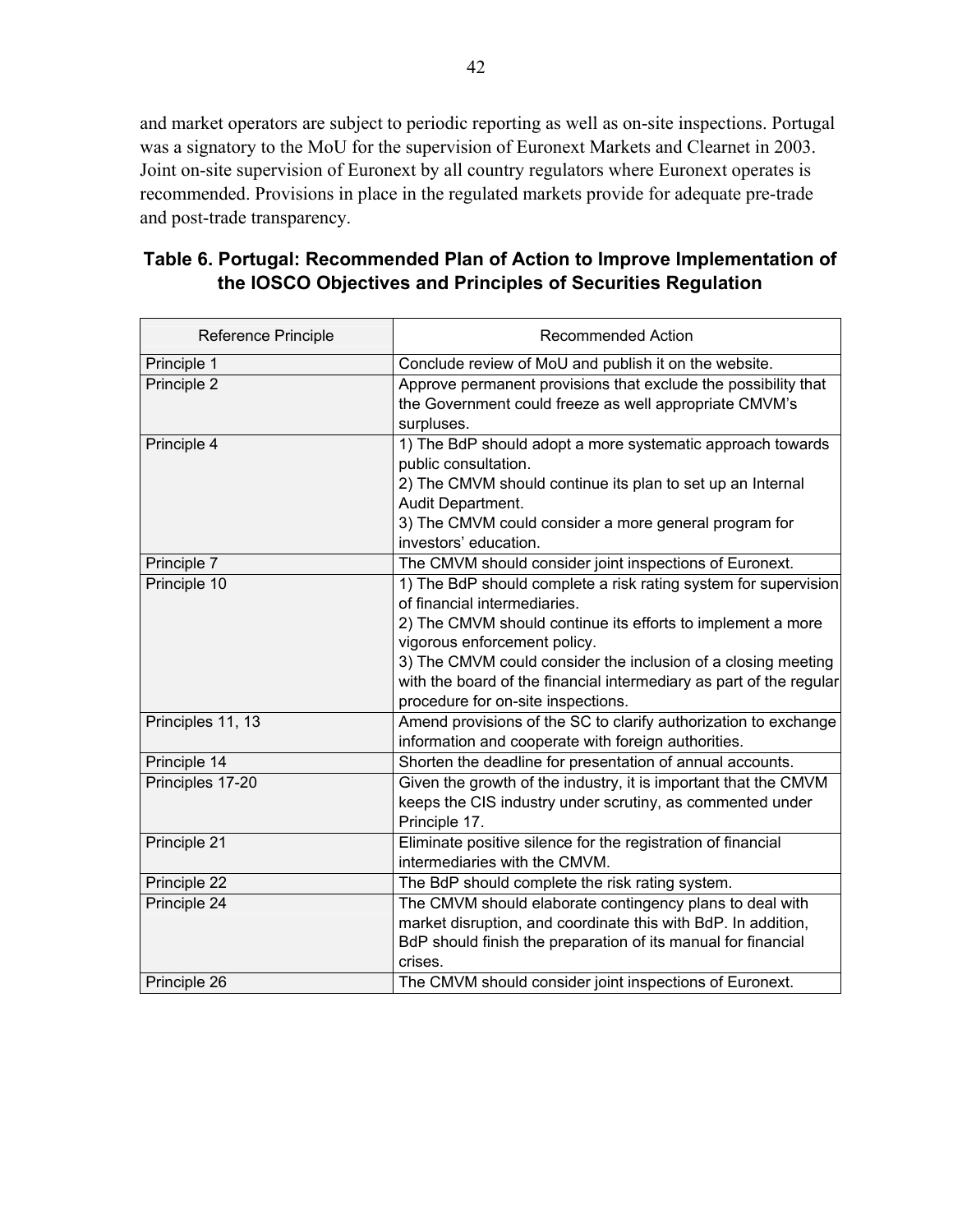## **Authorities' response**

89. The authorities are broadly in agreement with the Assessment and welcome the overall judgment that the Portuguese framework is highly compliant with the IOSCO Principles.

90. The CMVM emphasized that there is already a provision in the Annual Budget for 2006 that addresses the problems that the CMVM faced in the past regarding its budget.

91. The CMVM emphasized that its Board of Directors has already changed its enforcement policies, to make more use of administrative fines. In addition, a reform to the Securities Code, which was approved during the course of the second visit, makes mandatory for the CMVM to disclose the sanctions imposed in the case of very serious infractions through its information system. In the first eight months of 2006, the CMVM imposed 19 administrative fines for a total of EUR 2.7 million.

92. The CMVM also stressed that other recommendations have been already implemented, including setting up the Internal Audit Department, and the closing meeting with the board of financial intermediaries. In addition, no financial intermediary has been registered under the rule of positive silence; however, its elimination is already included in a draft amendment to the Securities Code. Finally, the CMVM believes that it has full powers to exchange information but acknowledges that the law could be clarified.

93. The BdP acknowledges that the IMF recommendations are generally adequate and is pleased that some of them actually back up existing work, such as the full implementation of a comprehensive risk rating system, which BdP considers will enhance its current approach for risk assessment of supervised credit institutions.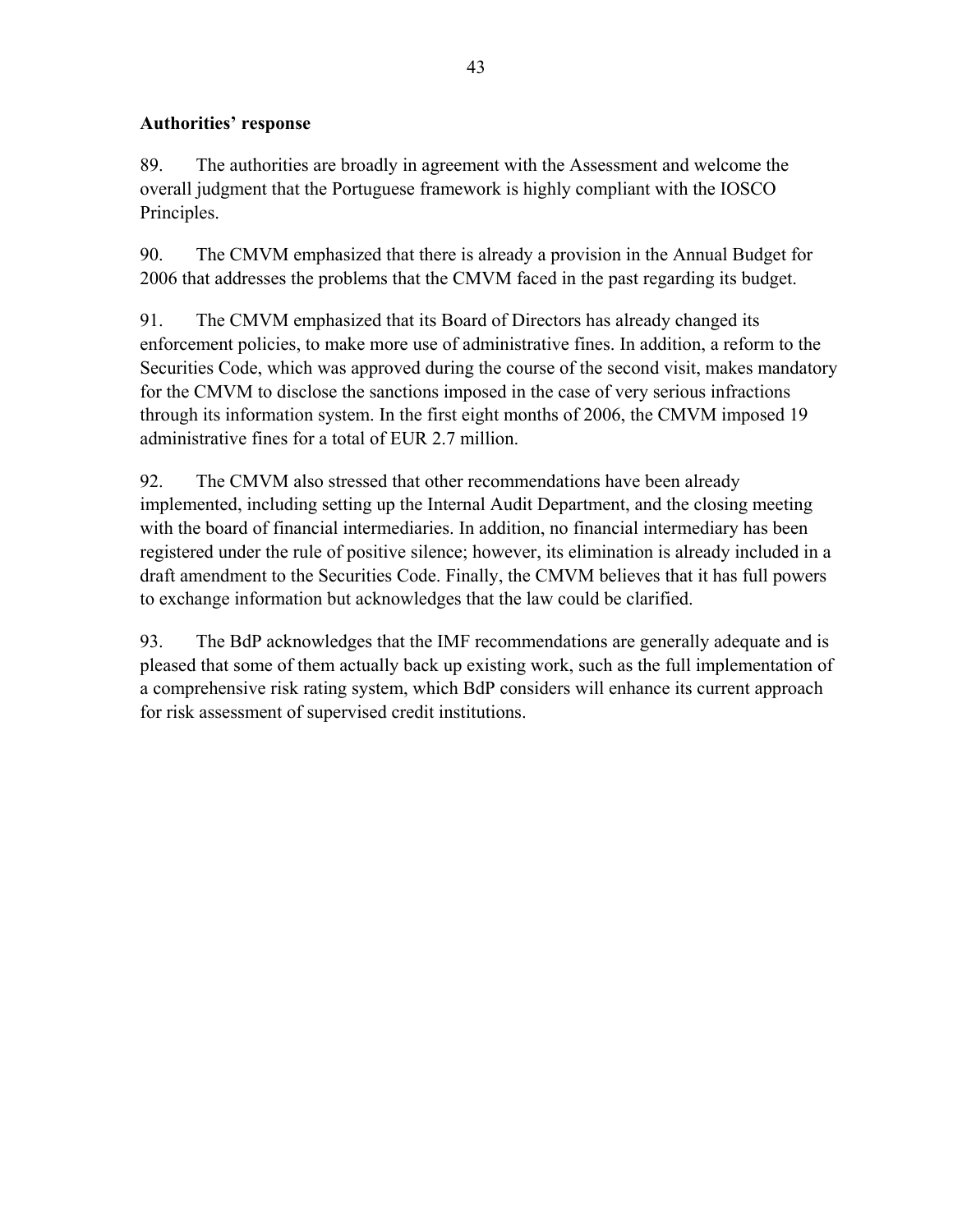#### **APPENDIX─METHODOLOGICAL ASPECTS OF STRESS TESTING**

94. This appendix describes the main assumptions and procedures underlying the stress testing exercise, which is reported in more detail in a separate Technical Note. The exercise encompassed a bottom-up and a top-down approach applied to both banking and insurance sectors (Table 7).

|                               | Banking                                                                                                |                                              | Insurance                                                                                                 |                                     |
|-------------------------------|--------------------------------------------------------------------------------------------------------|----------------------------------------------|-----------------------------------------------------------------------------------------------------------|-------------------------------------|
|                               | Bottom-up                                                                                              | Top-down                                     | Bottom-up                                                                                                 | Top-down                            |
| Coverage                      | 1 conglomerate<br>5 banking groups<br>5 pension schemes                                                | 13 banking groups                            | 4 life<br>2 nonlife<br>3 composite                                                                        | 4 non-life 2/                       |
| Relevance 3/                  | 80 percent                                                                                             | 87 percent                                   | 78 percent life<br>64 percent non-life                                                                    | 48 percent                          |
| Financial risks               | Credit risk *<br>Equity price risk *<br>Interest rate risk<br>Foreign exchange risk<br>Volatility risk | Credit risk *<br>Equity price risk *         | Credit risk *<br>Equity price risk *<br>Interest rate risk *<br>Foreign exchange risk<br>Real estate risk |                                     |
| Other risks                   | <b>Actuarial risks</b>                                                                                 |                                              | Life biometric risk<br>Life lapse risk<br>Non-life premium and<br>reserve risk *                          | Non-life catastrophic               |
| Scenario analysis             | Disruptive adjustment<br>Cyclical asynchrony                                                           | Disruptive adjustment<br>Cyclical asynchrony | <b>Historical correlation</b><br>structure                                                                | Probable maximum<br>loss estimation |
| Sensitivity analysis          | yes                                                                                                    | no                                           | yes                                                                                                       | no                                  |
| Maximum solvency<br>impact 4/ | -1.4 percentage<br>points of CAR                                                                       | -1.1 percentage<br>points of CAR             | $-101.1$ percent<br>of free surplus                                                                       | -16.6 percent<br>of free surplus    |

#### **Table 7. Portugal: Overview of Banking and Insurance Stress Tests 1/**

Sources: Banco de Portugal and Instituto de Seguros de Portugal.

1/ Main risks identified are starred.

2/ Including non-life companies and non-life undertakings of composite companies.

3/ For banking: relative to system assets. For insurance: relative to premiums (bottom-up) and insured capital (top-down).

4/ On an individual basis, except for top-down banking stress tests where results are reported for the system as a whole. Results are reported relative to the projected baseline for banking and relative to the pre-shock levels for insurance.

#### **A. Banking Stress Tests**

#### **Development of Scenarios**

95. Macroeconomic scenarios were developed by the BdP for the period 2005-2008. These included a baseline scenario, foreseeing a moderate economic recovery; a "disruptive adjustment" scenario, featuring an abrupt adjustment of global imbalances; and a "cyclical asynchrony" scenario, showing a strong economic upturn in the euro area that does not spill over into the Portuguese economy (Table 8).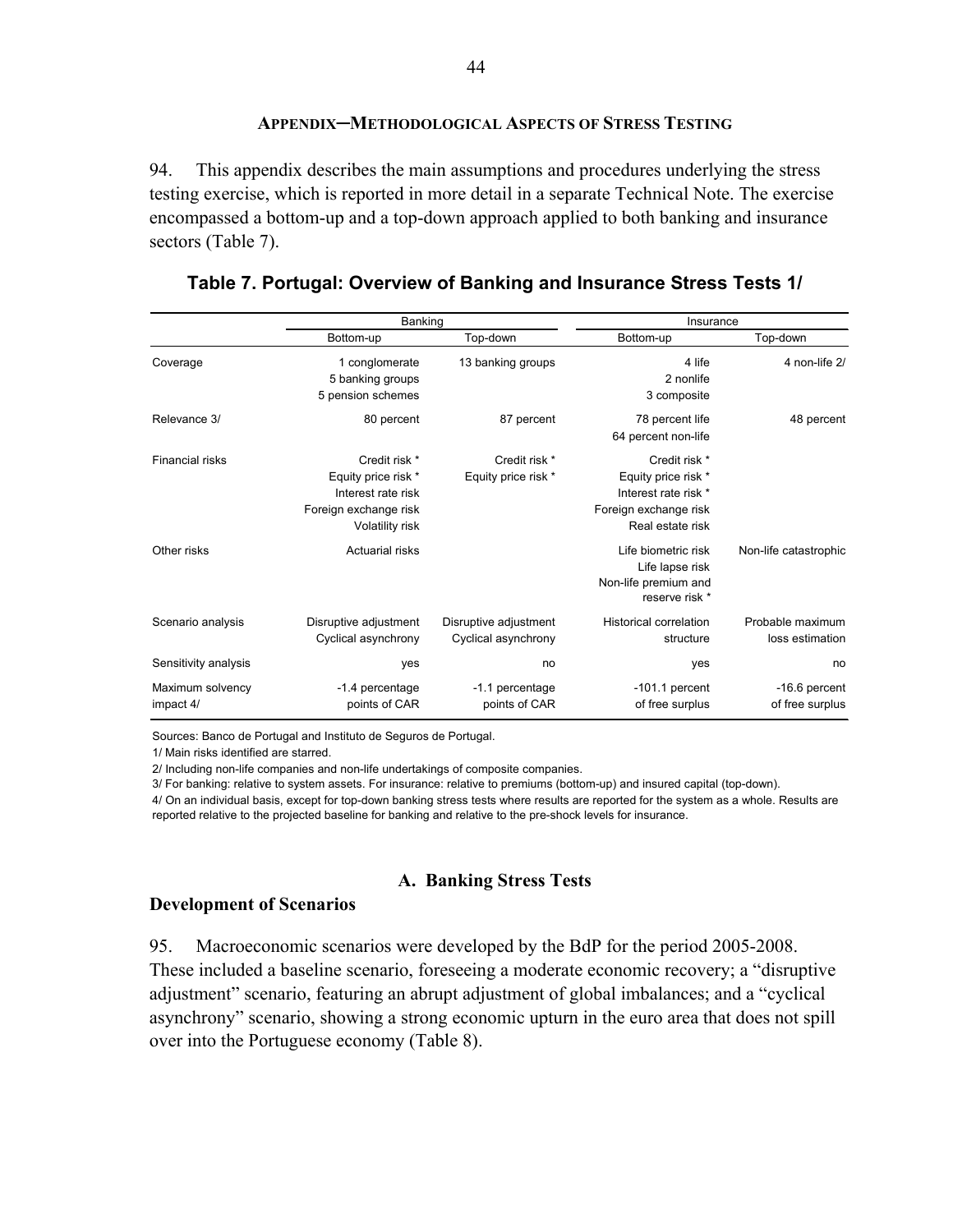|                              | Stress scenario 1<br>Disruptive adjustment              |        |        |  | Stress scenario 2<br>Cyclical asynchrony |        |        |
|------------------------------|---------------------------------------------------------|--------|--------|--|------------------------------------------|--------|--------|
|                              | 2006                                                    | 2007   | 2008   |  | 2006                                     | 2007   | 2008   |
|                              | (percentage point deviations from baseline projections) |        |        |  |                                          |        |        |
| Real GDP growth              | $-1.7$                                                  | $-1.7$ | $-1.4$ |  | $-1.0$                                   | $-1.6$ | $-1.5$ |
| Inflation                    | 0.0                                                     | 0.2    | $-0.8$ |  | 0.5                                      | 1.4    | 0.5    |
| Unemployment rate            | 0.4                                                     | 0.9    | 1.2    |  | 0.3                                      | 0.6    | 1.0    |
| 3-month interest rate        | $-1.2$                                                  | $-1.5$ | $-1.5$ |  | 1.4                                      | 1.9    | 2.5    |
| 10-year interest rate 1/     | $-0.3$                                                  | $-0.5$ | $-0.5$ |  | 0.5                                      | 0.7    | 1.0    |
| Dollar/euro exchange rate /2 | 23.7                                                    | 0.0    | 0.0    |  | 0.0                                      | 0.0    | 0.0    |
| Stock prices                 | $-30.0$                                                 | 0.0    | 0.0    |  | 0.0                                      | 0.0    | 0.0    |
| <b>Real Estate Prices</b>    | 0.0                                                     | 0.0    | 0.0    |  | $-0.5$                                   | $-0.5$ | $-0.5$ |
| Total credit 3/              | 1.4                                                     | 1.1    | 0.2    |  | $-2.6$                                   | $-5.1$ | $-5.9$ |
| Credit to households 3/      | 3.3 <sub>2</sub>                                        | 3.5    | 1.8    |  | $-3.6$                                   | $-6.0$ | $-6.8$ |
| Credit to corporations 3/    | $-1.1$                                                  | $-2.1$ | $-2.2$ |  | $-1.4$                                   | $-3.9$ | -4.8   |

### **Table 8. Portugal: Macroeconomic Aggregates**

Sources: Banco de Portugal; and IMF staff estimates.

1/ Regarding pension schemes, the actuarial rate is assumed constant for the baseline and disruptive adjustment scenarios. For the cyclical asynchrony scenario, the actuarial rate rises by a cumulative 25 basis points, distributed annually in proportion to changes in the 10-year interest rate.

2/ A positive number represents an appreciation of the euro.

3/ End-of-year figures.

96. Macroeconomic projections were translated into probabilities of default (PDs) for four types of credit on the basis of previous BdP's studies (Table 9). Loss given defaults (LGDs) were assumed constant at 10 percent for mortgages and 45 percent for the other types of credit. Given the uncertainty surrounding these estimates, a robustness test was also carried out by imposing ad hoc a 20 and 50 percent increase in derived expected losses rates.

|                               | Stress scenario 1<br>Disruptive adjustment |    |     |      | Stress scenario 2<br>Cyclical asynchrony |     |  |
|-------------------------------|--------------------------------------------|----|-----|------|------------------------------------------|-----|--|
|                               | 2006<br>2008<br>2007                       |    |     | 2006 | 2007                                     |     |  |
|                               | (percent increase relative to baseline)    |    |     |      |                                          |     |  |
| Corporations                  | 29                                         | 65 | 111 | 20   | 71                                       | 139 |  |
| Households - housing purposes |                                            | 11 | 19  | 45   | 80                                       | 119 |  |
| Households - other purposes   | 4                                          | 19 | 30  | 57   | 106                                      | 158 |  |
| Other credits                 | 13                                         | 35 | 58  | 38   | 82                                       | 136 |  |

### **Table 9. Portugal: Probabilities of Default Projections**

Source: Banco de Portugal.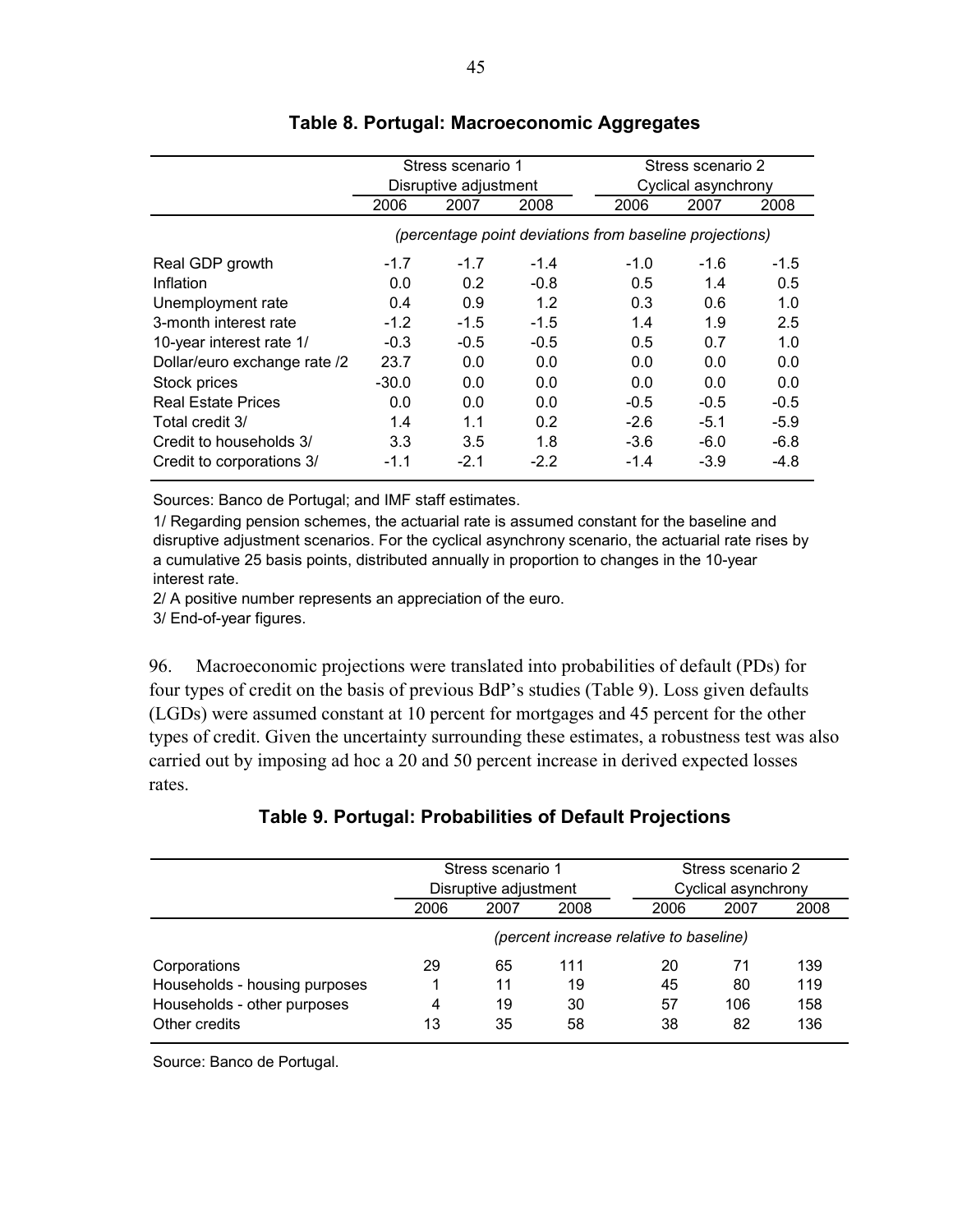#### **Bottom-Up Approach**

97. The bottom-up approach examines the impact of various risk factors on individual financial institutions' balance sheet. The exercise covered one financial conglomerate and five of the largest banking groups, representing about 80 percent of total banking system assets. In addition, the stress tests considered the impact of shocks on banks' pension schemes and hence banks' potential extraordinary contributions to compensate for actuarial losses in excess of regulatory corridor. The cut-off date used was end-2005.<sup>17</sup>

98. The exercise featured two approaches: a scenario and a sensitivity analysis. The scenario analysis took into account the correlations amongst risk factors. Institutions projected their balance sheets, operating profits, and regulatory capital under the three scenarios and provided a qualitative assessment of their liquidity positions. The sensitivity analysis evaluates the impact of large and instantaneous shocks, other things being constant. In particular, three risk factors were examined: a non-parallel shift and a pivotal change in the yield curve; a change in equity price level and volatility; and a change in the euro-dollar exchange rate (Table 10).

## **Top-Down Approach**

99. The top-down stress tests evaluated macroeconomic stress scenarios impact on default probabilities on banks' loan portfolio and hence on their profitability and solvency. Special attention was also given to banks' exposure to equity market risk. To map the macroeconomic scenarios into aggregate financial statements, various behavioral equations were estimated. Explicit modeling was carried out for credit and deposit aggregates. Topdown stress tests were carried out only for banking groups. Thirteen banking groups were included, representing approximately almost 90 percent of system assets.

### **B. Insurance Stress Tests**

### **Bottom-Up Approach**

 $\overline{a}$ 

100. The ISP coordinated a bottom-up exercise implemented by individual insurance companies. The stress tests were performed on a representative sample of life, non-life and composite insurance companies. The largest companies for each line of business were represented. The participating companies represented 78 and 64 percent of the life and non-life insurance sector, as measured by 2005 premiums, respectively. In terms of technical provisions, the sample represented 76 percent and 59 percent of the life and non-life business, respectively.

 $17$  In the case of one bank, which had a major capital increase in May 2006, the bottom-up stress tests were conducted as if the capital issue had already taken place.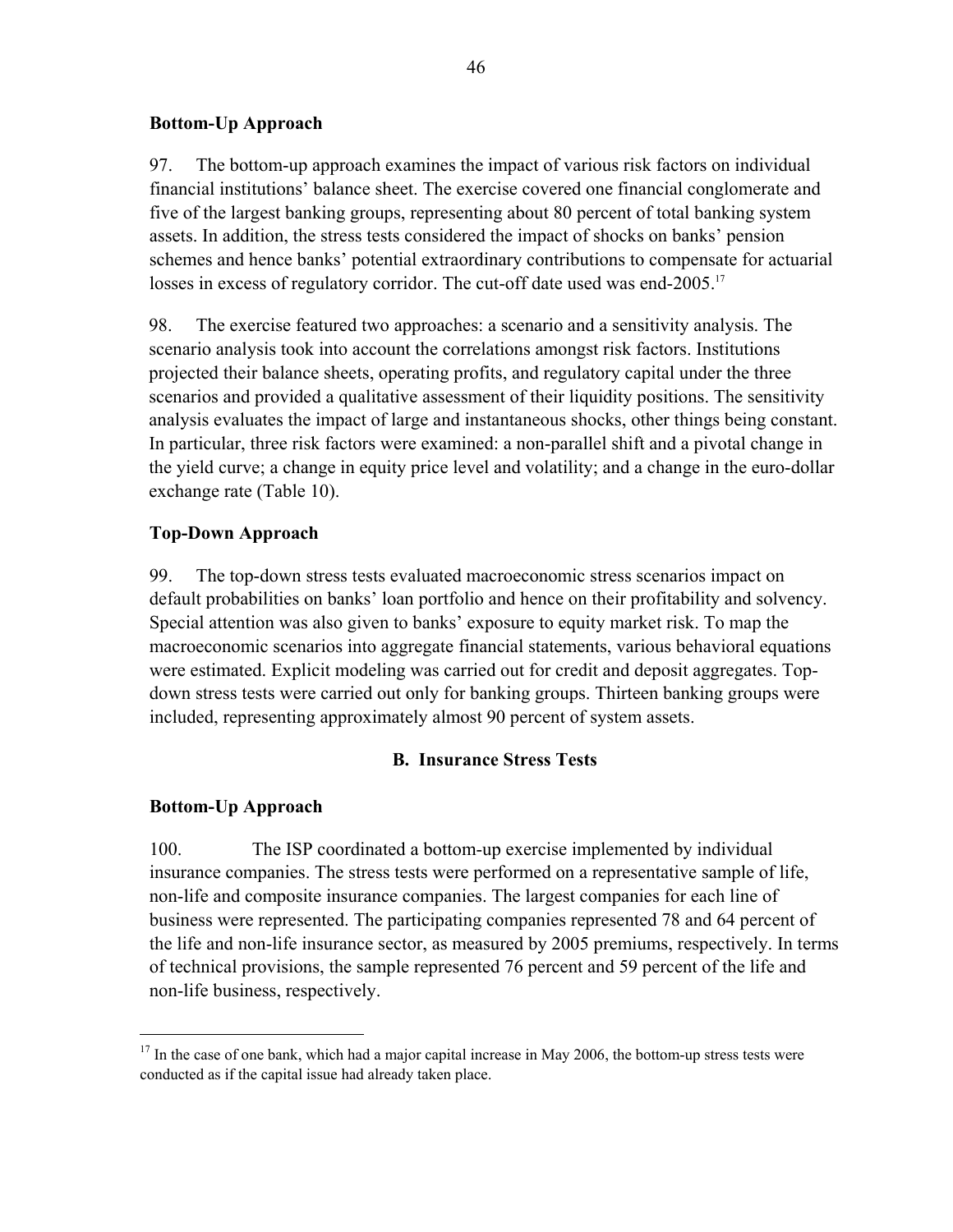| <b>Risk factor</b> | Nature of shock                                                                                          | Size of shock                                                                                                                      |
|--------------------|----------------------------------------------------------------------------------------------------------|------------------------------------------------------------------------------------------------------------------------------------|
| Interest rate risk | Joint change of 3-month and 10-year interest<br>rates 1/2/<br>Pivotal change of 10-year interest rate 2/ | 100 bps and 50 bps up<br>100 bps and 50 bps down<br>200 bps and 100 bps up<br>200 bps and 100 bps down<br>50 bps up<br>50 bps down |
|                    | Foreign currency risk Change in euro exchange rates 3/                                                   | 15 percent up<br>15 percent down                                                                                                   |
| Equity price risk  | Change in equity prices 4/                                                                               | 30 percent up<br>30 percent down                                                                                                   |
| Volatility risk    | Change in implied volatility of financial market 30 percent up<br>prices 5/                              | 30 percent down                                                                                                                    |

## **Table 10. Portugal: Banking Sector: Overview of Sensitivity Shocks**

Source: Banco de Portugal.

2/ Interest rate changes are equal in all currencies. 1/ Shocks to interest rates with other maturities obtained by linear interpolation. Stress tests for pension schemes incorporate an increase (decrease) in the actuarial discount rate of 25 and 50 bps, respectively.

3/ Changes in euro exchange rate are applicable to all currencies. An increase indicates depreciation of the euro.

4/ Equity price shock is applied simultaneously to all equity markets.

5/ Volatility shock is applied simultaneously to all financial market prices (interest rates, exchange rates and interest rates). If initial volatility is 10 percent, a 30 percent increase implies that it rises to 13 percent.

101. The exercise consisted of two parts. First, a market-consistent value of both assets and liabilities was calculated. Second, a number of standardized sensitivity tests were carried out on the market-consistent balance sheets and the impact on insurer's capital requirements was derived. The risk factors included both financial and insurance-specific risks. The financial risks considered in the exercise were market risks (interest rate, equity, real estate and foreign exchange) and credit risk. The insurance-specific risks consisted of life underwriting risks (biometric and lapse). In addition, for the purpose of the risk-based capital adequacy formula, it was assumed that the non-life underwriting risk for premium and reserve risk corresponded to Solvency I capital requirements. The proposed shocks were calibrated with reference to earlier studies carried out within the Committee of European Insurance and Occupational Pensions (CEIOPS) (see Table 11).

### **Top-Down Approach**

102. The ISP carried out a top-down exercise to measure the sensitivity of the nonlife sector to catastrophic risk ('CAT risk'), consistent with the second quantitative impact study (QIS2) exercise within the CEIOPS. Taking into account that Portugal is exposed to a non-negligible risk of severe seismic activity, the ISP estimated the potential losses for the insurance sector in the event of a severe earthquake. The sample of institutions consisted of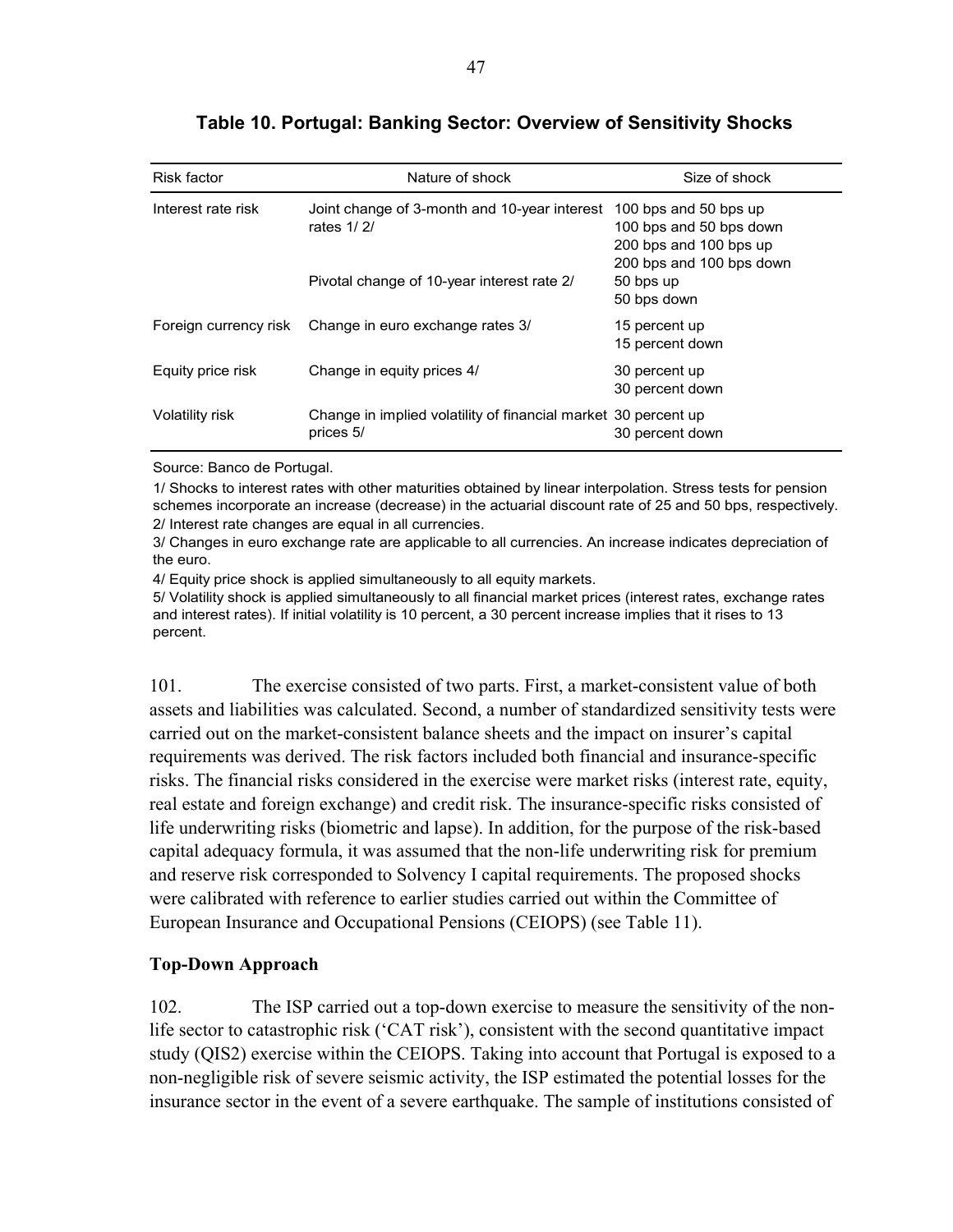103. four selected non-life insurance companies operating in the Portuguese market. For simplicity, only property insurance was considered, namely policies on buildings and contents covering the specific peril of seismic hazard.

| <b>Risk factor</b>                                     | Nature of shock                                                                         | Size of shock                                                                                                                                                          |
|--------------------------------------------------------|-----------------------------------------------------------------------------------------|------------------------------------------------------------------------------------------------------------------------------------------------------------------------|
| <b>Financial risks</b><br>Interest rate risk           | Shift in the yield curve 1/                                                             | 94 bps up<br>94 bps down                                                                                                                                               |
| Foreign currency risk                                  | Change in euro exchange rates                                                           | 15 percent up<br>15 percent down                                                                                                                                       |
| Equity price risk                                      | Change in equity prices                                                                 | 35 percent up<br>35 percent down                                                                                                                                       |
| Real estate risk                                       | Change in real estate prices                                                            | 5 percent up<br>5 percent down                                                                                                                                         |
| Credit risk                                            | Implementation of simplified<br>method based on standardized<br>approach under Basel II | 0 percent for AAA to AA-<br>20 percent for A+ to A-<br>50 percent for BBB+ to BBB-<br>100 percent for BB+ to B-<br>150 percent for below B-<br>100 percent for unrated |
| Life underwriting risks                                |                                                                                         |                                                                                                                                                                        |
| Biometric risk                                         | Change in mortality rates                                                               | 15 percent up<br>15 percent down                                                                                                                                       |
| Lapse risk                                             | Change in lapse rate                                                                    | 50 percent up<br>50 percent down                                                                                                                                       |
| Non-life underwriting risk<br>Premium and reserve risk | Adoption of Solvency 1 capital<br>requirement 2/                                        |                                                                                                                                                                        |

## **Table 11. Portugal: Insurance Sector: Overview of Shocks Under the Bottom-Up Approach**

Source: Instituto de Seguros de Portugal.

1/ This corresponds to a 30 percent movement in the 5-year rate.

2/ More advanced methodologies for estimating these risks are being tested under QIS2.

104. The earthquake scenario was applied using the "Market Loss" technique, which relies on an estimate of the expected probable maximum loss (PML) for the market as a whole due to the catastrophic event. The overall loss is then allocated to each insurance company in proportion to its share of total sum insured net of reinsurance.

105. The PML over the sum insured by the market was set at 1.11 percent. This figure corresponds to the estimate provided by an international reinsurance broker for an earthquake with a severity level higher than 8.5 points on the Richter's scale.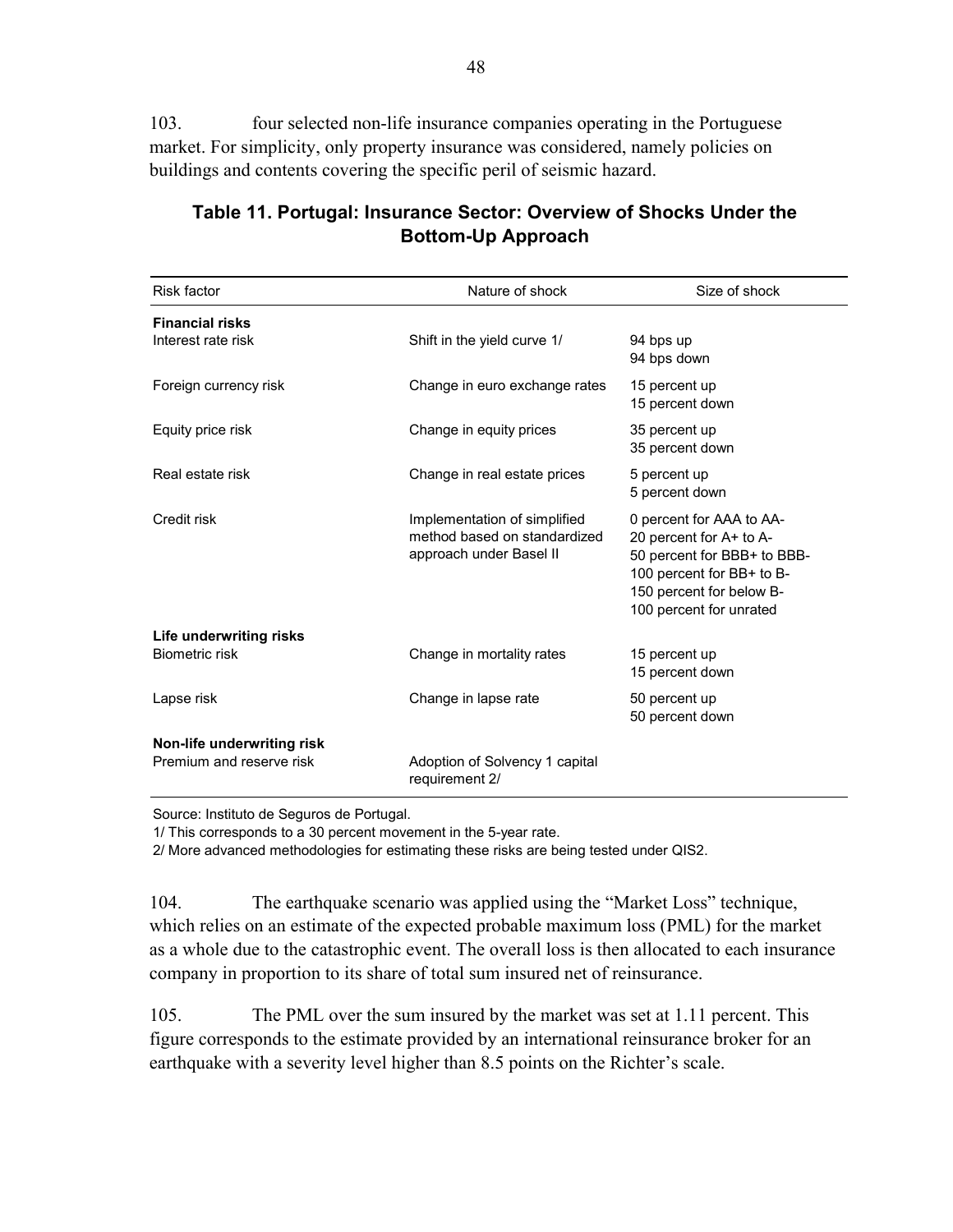## **Combining Both Approaches**

106. To estimate the simultaneous impact on the free surplus of all shocks, under both the bottom-up and top-down approaches, plausible correlation assumptions amongst individual risk factors were derived following the modular correlation approach used in QIS2.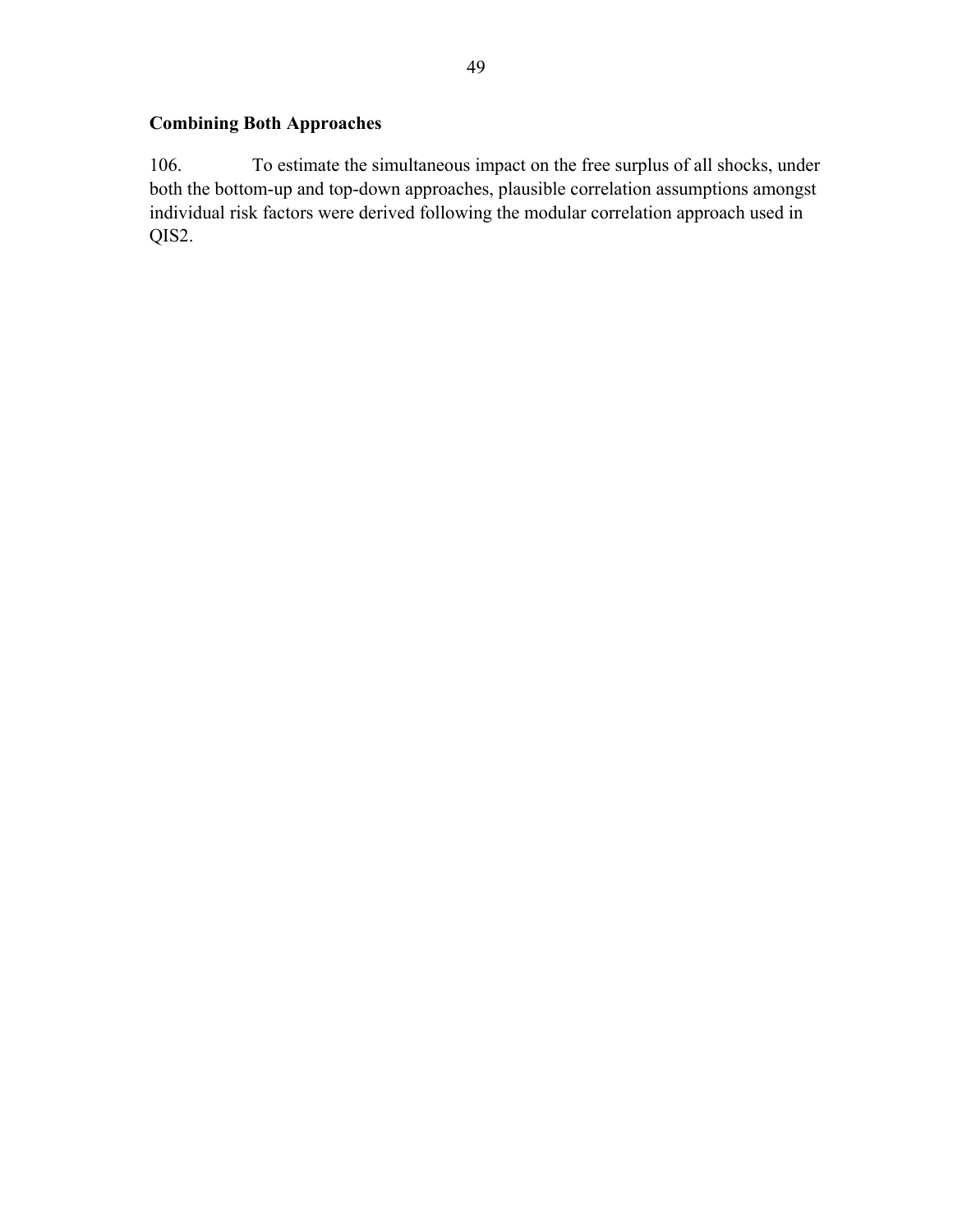|                                    | 2000    | 2001    | 2002    | 2003                  | 2004           | 2004 1/   | 2005 1/        |
|------------------------------------|---------|---------|---------|-----------------------|----------------|-----------|----------------|
| <b>Number</b>                      |         |         |         |                       |                |           |                |
| Total deposit taking institutions  | 206     | 198     | 191     | 191                   | 185            | 26        | 25             |
| Total deposit taking groups        | 20      | 20      | 21      | 20                    | 20             | 13        | 13             |
| Of which:                          |         |         |         |                       |                |           |                |
| Majority state-owned groups        | 1       | 1       | 1       | 1                     | 1              | 1         | 1              |
| Majority foreign-owned groups      | 5       | 4       | 5       | 6                     | 6              | 5         | 5              |
| Insurance companies                | 51      | 51      | 48      | 44                    | 42             | $\cdots$  | 42             |
| Life                               | 16      | 16      | 16      | 14                    | 14             | .         | 14             |
| Mixed                              | 8       | 8       | 7       | $\overline{7}$        | $\overline{7}$ | $\cdots$  | $\overline{7}$ |
| Non-life                           | 27      | 27      | 25      | 23                    | 21             | $\ddotsc$ | 21             |
| Collective investment institutions | 260     | 261     | 221     | 215                   | 224            | $\ddotsc$ | 242            |
| Securities dealers                 | 12      | 12      | 8       | $\overline{7}$        | $\overline{7}$ | $\ddotsc$ | 4              |
| Real estate investment funds       | 23      | 28      | 34      | 38                    | 51             | $\ddotsc$ | 66             |
| Private closed end equity funds    | 17      | 14      | 11      | 14                    | 15             | $\cdots$  | 35             |
| <b>Financial system assets</b>     |         |         |         |                       |                |           |                |
|                                    |         |         |         | (in millions of euro) |                |           |                |
| <b>Banks</b>                       | 250,719 | 278,464 | 282,996 | 304,067               | 315,550        | 272,411   | 305,363        |
| Of which:                          |         |         |         |                       |                |           |                |
| Foreign-majority owned             | 31,806  | 39,983  | 39,312  | 44,555                | 46,637         | 40,714    | 48,048         |
| Domestic-majority owned            | 210,514 | 229,019 | 233,880 | 248,099               | 254,258        | 231,697   | 257,316        |
| Foreign branches                   | 8,399   | 9,463   | 9,804   | 11,413                | 14,655         | $\cdots$  | $\ddotsc$      |
| Insurance sector                   | 25,548  | 27,684  | 30,217  | 33,752                | 37,031         | $\ddotsc$ | 44,412         |
| Life                               | 10,806  | 12,861  | 15,249  | 18,053                | 20,512         | $\ddotsc$ | 25,910         |
| Mixed                              | 11,756  | 11,613  | 11,632  | 12,023                | 12,953         | .         | 14,499         |
| Non-life                           | 2,986   | 3,211   | 3,337   | 3,676                 | 3,566          | $\cdots$  | 4,004          |
| Collective investment institutions | 21,558  | 21,266  | 20,608  | 22,857                | 24,415         | $\ddotsc$ | 28,290         |
| Securities dealers                 | 45      | 16      | 1       | 22                    | 34             | $\cdots$  | 5              |
| Real estate investment funds       | 1,445   | 1,817   | 2,203   | 2,541                 | 3,188          | $\ddotsc$ | 3,686          |
| Private closed end equity funds    | 1,018   | 742     | 452     | 540                   | 530            | $\cdots$  | 714            |
| Assets as percent of GDP           |         |         |         | (In percent of GDP)   |                |           |                |
| <b>Banks</b>                       | 205.1   | 215.3   | 209.0   | 220.4                 | 220.6          | 190.5     | 207.7          |
| Insurance companies                | 20.9    | 21.4    | 22.3    | 24.5                  | 25.9           | $\cdots$  | 30.1           |

## **Table 12. Portugal: Structure of the Financial System**

Source: Banco de Portugal.

1/ Data for the banking sector for 2005 concerns a sample of institutions that are already complying with IAS/IFRS and that, as for December 2004, represented about 87 percent of total assets of the aggregate usually considered in regular analysis. For the sake of comparability, the figures for 2004 for this sub-sample are also reported.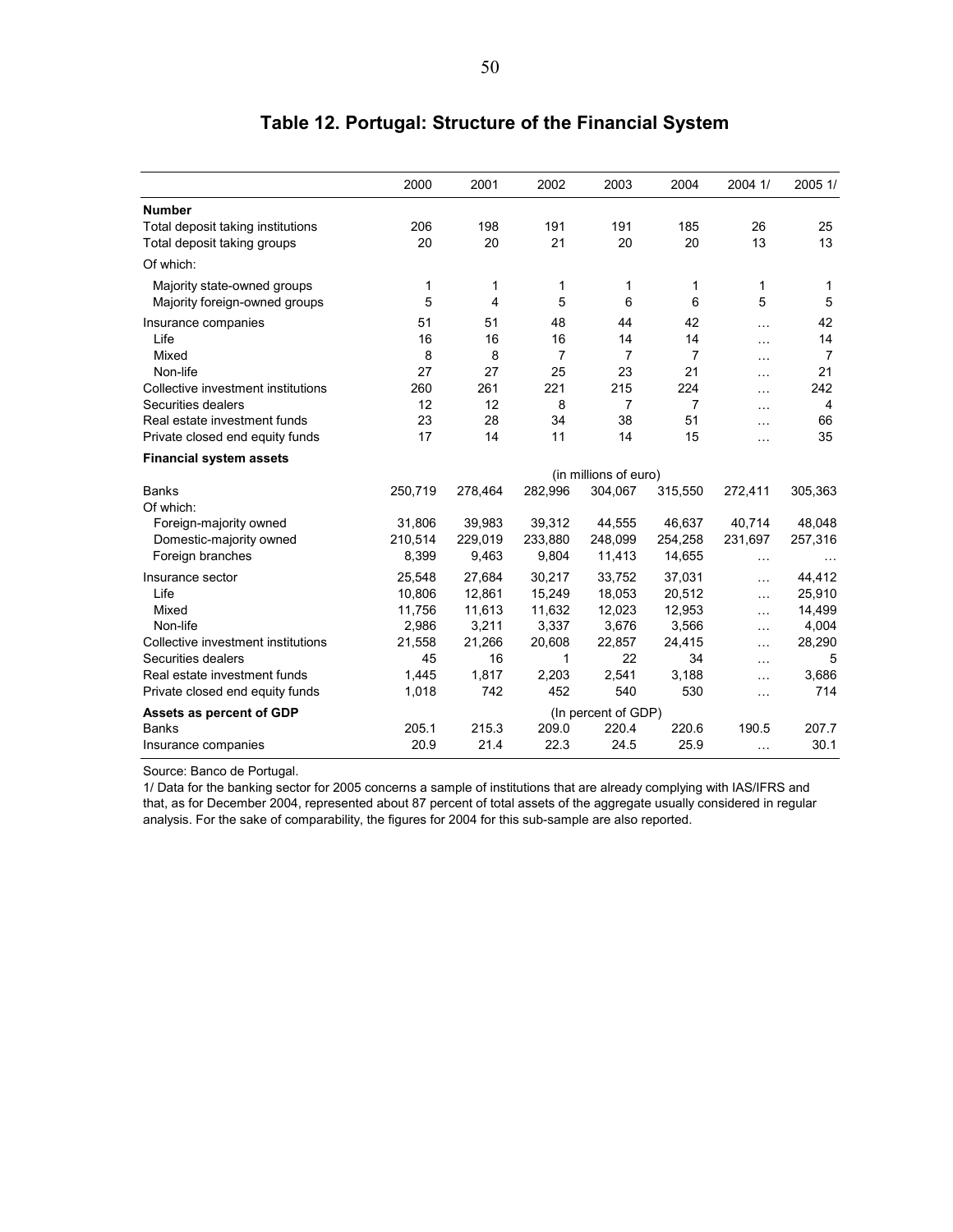|                                                           | 2000                                    | 2001      | 2002                                                                     | 2003         | 2004  | 2004 1/   | 2005 1/ |
|-----------------------------------------------------------|-----------------------------------------|-----------|--------------------------------------------------------------------------|--------------|-------|-----------|---------|
| Capital adequacy                                          | (In percent)                            |           |                                                                          |              |       |           |         |
| Regulatory capital to risk-weighted assets                | 9.2                                     | 9.5       | 9.8                                                                      | 10.0         | 10.4  | 10.2      | 11.3    |
| Regulatory Tier I capital to risk-weighted assets         | 7.6                                     | 7.3       | 7.1                                                                      | 7.1          | 7.3   | 7.0       | 7.1     |
| Capital to assets                                         | 5.8                                     | 5.5       | 5.6                                                                      | 5.8          | 6.1   | 5.8       | 5.1     |
| Sectoral distribution of bank credit                      |                                         |           | (In percent of total credit to the resident non-monetary private sector) |              |       |           |         |
| Households                                                | 48.2                                    | 47.7      | 48.4                                                                     | 48.3         | 49.3  | 49.3      | 50.7    |
| housing purposes                                          | 36.3                                    | 36.8      | 38.4                                                                     | 38.6         | 39.4  | 39.4      | 41.2    |
| other purposes                                            | 12.0                                    | 10.9      | 9.9                                                                      | 9.7          | 9.9   | 9.9       | 9.6     |
| Non-financial corporations                                | 43.0                                    | 44.9      | 45.3                                                                     | 46.9         | 45.2  | 45.2      | 44.1    |
| Agriculture, hunting, forestry and fishing                | 0.6                                     | 0.6       | 0.6                                                                      | 0.7          | 0.7   | 0.7       | 0.7     |
| Mining and quarrying                                      | 0.2                                     | 0.2       | 0.2                                                                      | 0.2          | 0.2   | 0.2       | 0.2     |
| Manufacturing                                             | 8.0                                     | 7.8       | 7.6                                                                      | 7.6          | 6.8   | 6.8       | 6.0     |
| Production and distribution of electricity, gas and water | 1.3                                     | 1.0       | 0.9                                                                      | 0.9          | 0.9   | 0.9       | 1.1     |
| Construction                                              | 8.1                                     | 8.6       | 8.4                                                                      | 8.8          | 8.7   | 8.7       | 8.6     |
| Services                                                  | 24.8                                    | 26.7      | 27.5                                                                     | 28.7         | 27.9  | 27.9      | 27.5    |
| Of which: Real estate activities                          | 4.2                                     | 5.5       | 5.9                                                                      | 6.7          | 7.2   | 7.2       | 8.0     |
| Other financial corporations                              | 8.8                                     | 7.4       | 6.4                                                                      | 4.8          | 5.4   | 5.4       | 5.2     |
| Foreign claims of consolidated domestic banks vis-à-vis   | (In percent of end-period total assets) |           |                                                                          |              |       |           |         |
| Other EMU countries                                       | 6.4                                     | 7.2       | 7.6                                                                      | 14.6         | 13.4  | 13.4      | 12.2    |
| Other developed countries                                 | 5.9                                     | 7.0       | 7.5                                                                      | 3.6          | 3.8   | 7.5       | 7.3     |
| Other emerging markets and developing countries           | 2.2                                     | 2.1       | 1.3                                                                      | 1.0          | 0.9   | 5.0       | 5.0     |
| Off-shore centers                                         | 7.2                                     | 3.5       | 1.8                                                                      | 2.8          | 2.8   | 4.6       | 3.1     |
| <b>Asset quality</b>                                      |                                         |           |                                                                          | (In percent) |       |           |         |
| NPLs to gross loans                                       | 2.2                                     | 2.2       | 2.3                                                                      | 2.4          | 2.0   | 1.6       | 1.5     |
| Provisions to NPLs                                        | 67.7                                    | 66.8      | 62.8                                                                     | 73.0         | 83.4  | 68.0      | 75.0    |
| NPL net of provisions to Tier I capital                   | 8.8                                     | 9.8       | 12.4                                                                     | 9.5          | 4.6   | 7.7       | 7.0     |
| Large exposures to regulatory capital                     | $\cdots$                                | $\cdots$  | 119.9                                                                    | 94.1         | 91.4  | 97.5      | 75.5    |
| <b>Earnings and profitability</b>                         |                                         |           |                                                                          |              |       |           |         |
| Return on Average Assets (ROAA) 2/                        | 1.1                                     | 1.0       | 0.8                                                                      | 0.9          | 0.9   | 0.6       | 1.0     |
| Return on Average Equities (ROAE) 2/                      | 18.3                                    | 17.8      | 14.1                                                                     | 16.2         | 14.5  | 12.5      | 16.9    |
| Net interest margin to interest bearing assets            | 2.3                                     | 2.4       | 2.3                                                                      | 2.1          | 2.1   | $\ddotsc$ | 2.2     |
| Net interest income to gross income                       | 62.9                                    | 65.8      | 65.0                                                                     | 60.0         | 58.1  | 57.5      | 53.9    |
| Non-interest expenses to gross income                     | 51.1                                    | 50.7      | 51.8                                                                     | 50.5         | 50.5  | 72.9      | 61.0    |
| Personnel expenses to non-interest expenses               | 61.8                                    | 59.5      | 59.3                                                                     | 59.3         | 58.6  | 56.5      | 54.2    |
| Spread between reference loan and deposit rates           | 4.1                                     | 4.3       | 3.6                                                                      | 3.4          | 3.1   | 3.1       | 3.1     |
| Average lending rate to the non financial private sector  | 6.3                                     | 6.9       | 5.7                                                                      | 4.8          | 4.5   | 4.5       | 4.4     |
| Average deposits rate                                     | 2.2                                     | 2.6       | 2.1                                                                      | 1.5          | 1.4   | 1.4       | 1.3     |
| Liquidity                                                 |                                         |           |                                                                          |              |       |           |         |
| Liquid assets to total assets                             | $\ddotsc$                               | 15.3      | 12.5                                                                     | 17.1         | 15.4  | 15.3      | 15.3    |
| Liquid assets to short-term liabilities                   | $\ldots$                                | 89.0      | 85.6                                                                     | 108.6        | 115.2 | 109.1     | 99.0    |
| Foreign currency assets to total assets                   | 8.9                                     | 9.0       | 7.0                                                                      | 6.0          | 5.2   | 5.2       | 5.6     |
| Foreign currency liabilities to total liabilities 3/      | 10.7                                    | 9.9       | 9.0                                                                      | 9.0          | 7.9   | 7.9       | 8.3     |
| Foreign currency liabilities to total assets              | 9.1                                     | 9.2       | 7.8                                                                      | 6.8          | 5.9   | 5.9       | 6.2     |
| Deposits to assets                                        | 55.9                                    | 53.9      | 53.8                                                                     | 51.7         | 51.9  | 52.4      | 48.8    |
| Loans to deposits                                         | 114.3                                   | 121.0     | 127.7                                                                    | 126.9        | 126.2 | 136.5     | 143.5   |
| Sensitivity to market risk                                |                                         |           | (In percent of regulatory capital)                                       |              |       |           |         |
| Net open position in foreign exchange                     | $\ddotsc$                               | $\ddotsc$ | 7.1                                                                      | 4.7          | 3.9   | 4.0       | 4.5     |
| Net open position in equities                             | $\cdots$                                | $\cdots$  | 1.8                                                                      | 0.2          | 1.8   | 1.8       | 1.3     |

## **Table 13. Portugal: Financial Soundness Indicators of the Banking Sector**

Source : Banco de Portugal.

1/ Data for the banking sector for 2005 concerns a sample of institutions that are already complying with IAS/IFRS and that, as for December 2004, represented about 87 percent of total assets of the aggregate usually considered in regular analysis. For the sake of comparability, the figures for 2004 for this sub-sample are also reported.

2/ Income before taxes and minority interests.

3/ Foreign exchange liabilities include foreign currency deposits and deposit-like instruments of resident non-monetary sector and foreign currency claims of non-resident vis-à-vis resident monetary financial institutions (excluding Banco de Portugal).